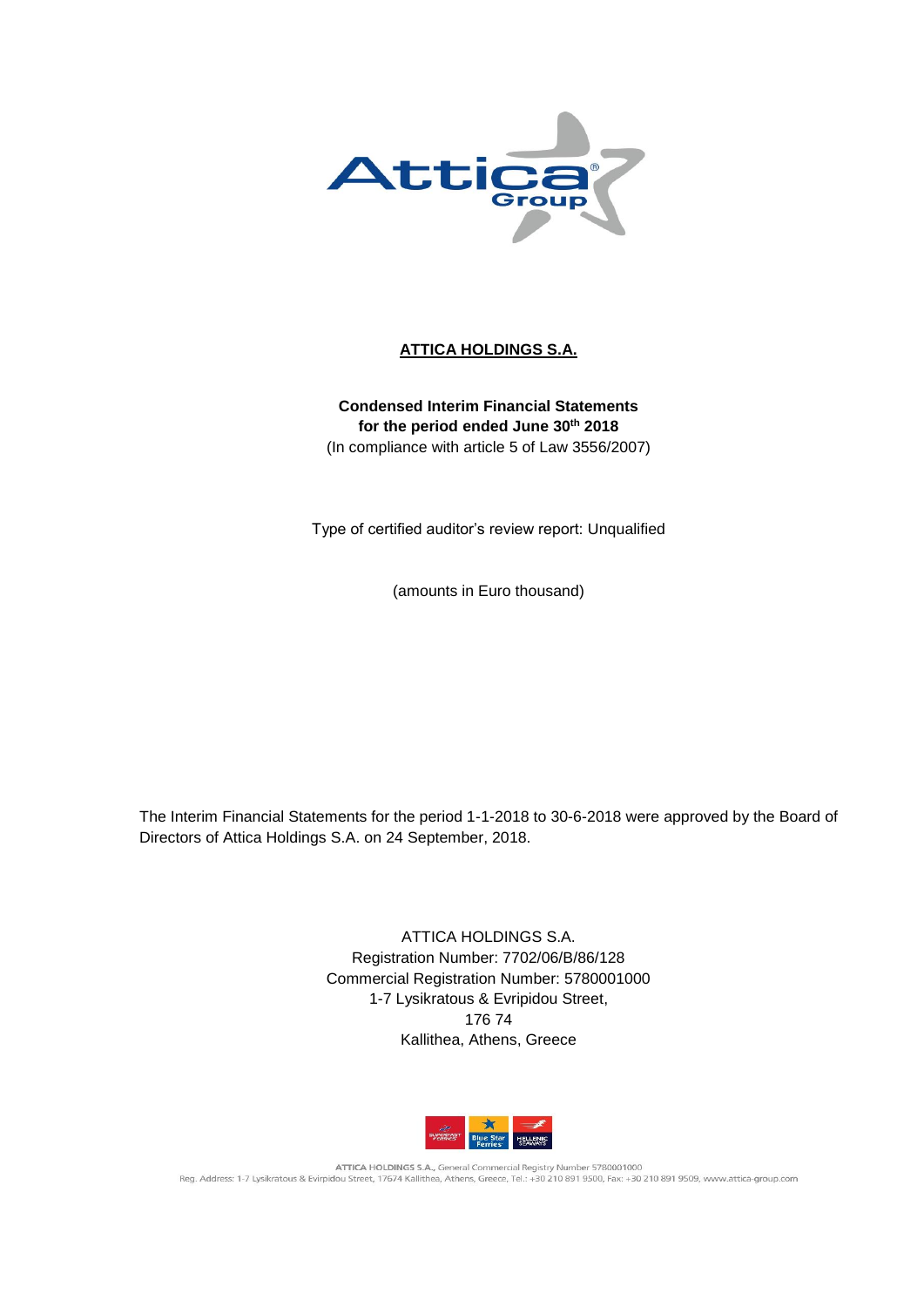

# **Half Year Financial Report (January 1st 2018 to June 30th 2018)**

The present Half Year Financial Report is compiled according to article 5 of Law 3556/2007 and the decisions of the Hellenic Capital Market Commission an includes:

- Statement of the Board of Directors' Members,
- Certified auditor's review report,
- Half Year Report of the Board of Directors for the period 1.1.2018 30.6.2018,
- Condensed Interim Financial Statements (company and consolidated) for the period ended June 30, 2018,
- Figures and Information for the period from January 1 to June 30, 2018.

The present Half Year Financial Report for the six-month period ended June 30, 2018 is the one approved by the Board of Directors of Attica Holdings S.A. on 24 September, 2018 and is available in the internet on the web address www.attica-group.com.

The concise financial data and information published in the Press, deriving from the financial statements, aim at providing readers with general information on the Company's financial situation and results but do not offer a complete picture of its financial position, the Company and Group financial performance and cash flows, according to the International Financial Reporting Standards.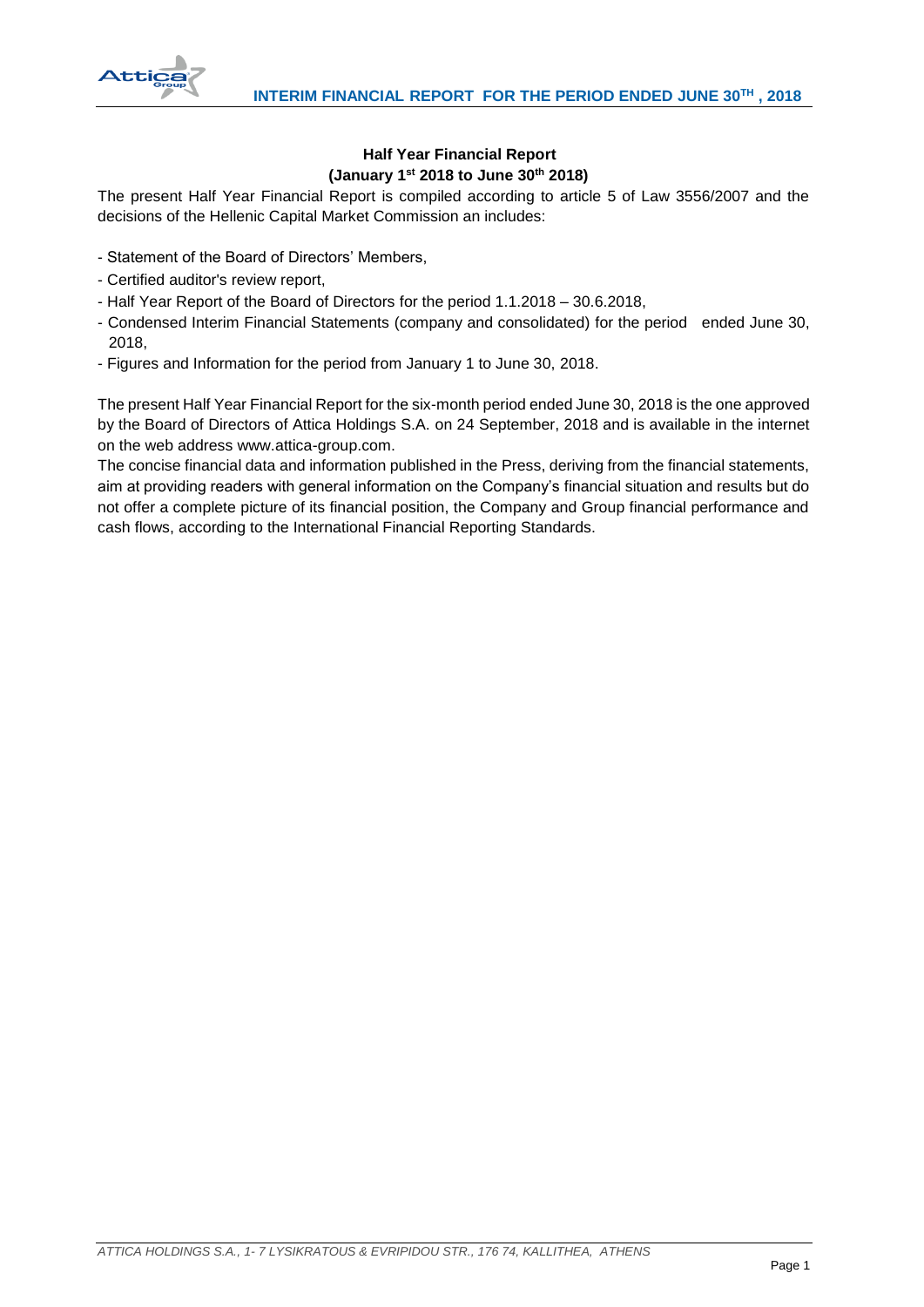

# **TABLE OF CONTENTS Page**

| Semi - Annual Board of Directors Report for Attica Holdings S.A. for the period 1.1.2018-30.6.2018 6 |                                                                                            |  |  |  |  |  |  |
|------------------------------------------------------------------------------------------------------|--------------------------------------------------------------------------------------------|--|--|--|--|--|--|
|                                                                                                      |                                                                                            |  |  |  |  |  |  |
|                                                                                                      |                                                                                            |  |  |  |  |  |  |
|                                                                                                      |                                                                                            |  |  |  |  |  |  |
|                                                                                                      |                                                                                            |  |  |  |  |  |  |
|                                                                                                      |                                                                                            |  |  |  |  |  |  |
|                                                                                                      |                                                                                            |  |  |  |  |  |  |
|                                                                                                      | Statement of Changes in Equity of the Company (period 1-1 to 30-06-2017)  21               |  |  |  |  |  |  |
|                                                                                                      |                                                                                            |  |  |  |  |  |  |
|                                                                                                      |                                                                                            |  |  |  |  |  |  |
| 1.                                                                                                   |                                                                                            |  |  |  |  |  |  |
| 2.                                                                                                   |                                                                                            |  |  |  |  |  |  |
| 2.1.                                                                                                 | New Standards, Interpretations, Revisions and Amendments to existing Standards that are    |  |  |  |  |  |  |
|                                                                                                      |                                                                                            |  |  |  |  |  |  |
| 2.1.1.                                                                                               |                                                                                            |  |  |  |  |  |  |
|                                                                                                      |                                                                                            |  |  |  |  |  |  |
| 2.1.2.                                                                                               |                                                                                            |  |  |  |  |  |  |
| 2.2.                                                                                                 | New Standards, Interpretations, Revisions and Amendments to existing Standards that are    |  |  |  |  |  |  |
|                                                                                                      |                                                                                            |  |  |  |  |  |  |
| 2.3.                                                                                                 | New Standards, Interpretations, Revisions and Amendments to existing Standards that have   |  |  |  |  |  |  |
|                                                                                                      | not been applied yet or have not been adopted by the European Union  28                    |  |  |  |  |  |  |
| 3.                                                                                                   |                                                                                            |  |  |  |  |  |  |
| 3.1.                                                                                                 |                                                                                            |  |  |  |  |  |  |
| 3.1.1.                                                                                               |                                                                                            |  |  |  |  |  |  |
| 3.1.2.                                                                                               |                                                                                            |  |  |  |  |  |  |
| 3.1.3.                                                                                               | Additional risks arising from the enforcement of capital controls in Greece  32            |  |  |  |  |  |  |
| 4.                                                                                                   |                                                                                            |  |  |  |  |  |  |
| 4.1.                                                                                                 |                                                                                            |  |  |  |  |  |  |
| 4.2.                                                                                                 |                                                                                            |  |  |  |  |  |  |
| 4.3.                                                                                                 |                                                                                            |  |  |  |  |  |  |
| 5.                                                                                                   |                                                                                            |  |  |  |  |  |  |
| 5.1.                                                                                                 |                                                                                            |  |  |  |  |  |  |
| 52                                                                                                   | <b>Business Combinations</b><br>35                                                         |  |  |  |  |  |  |
| 5.2.1.                                                                                               | Acquisition of controlling stake in Hellenic Seaways Maritime S.A. by Attica group  35     |  |  |  |  |  |  |
| 5.2.2.                                                                                               |                                                                                            |  |  |  |  |  |  |
| 5.2.2.                                                                                               |                                                                                            |  |  |  |  |  |  |
| 5.3.                                                                                                 |                                                                                            |  |  |  |  |  |  |
| 6.                                                                                                   |                                                                                            |  |  |  |  |  |  |
| 6.1.                                                                                                 | Intercompany transactions between Attica Holdings S.A. and other companies of Attica Group |  |  |  |  |  |  |
|                                                                                                      |                                                                                            |  |  |  |  |  |  |
| 6.1.1.                                                                                               | Intercompany transactions between Attica Holdings S.A. and the companies of Marfin         |  |  |  |  |  |  |
|                                                                                                      |                                                                                            |  |  |  |  |  |  |
| 6.2.                                                                                                 |                                                                                            |  |  |  |  |  |  |
| 6.3.                                                                                                 |                                                                                            |  |  |  |  |  |  |
| 7.                                                                                                   | Information for the Financial Statements for the period 1-1 to 30-06-2018 38               |  |  |  |  |  |  |
| 7.1.                                                                                                 |                                                                                            |  |  |  |  |  |  |
| 7.2.                                                                                                 |                                                                                            |  |  |  |  |  |  |
| 7.3.                                                                                                 |                                                                                            |  |  |  |  |  |  |
| 7.4.                                                                                                 |                                                                                            |  |  |  |  |  |  |
| 7.5.                                                                                                 |                                                                                            |  |  |  |  |  |  |
|                                                                                                      |                                                                                            |  |  |  |  |  |  |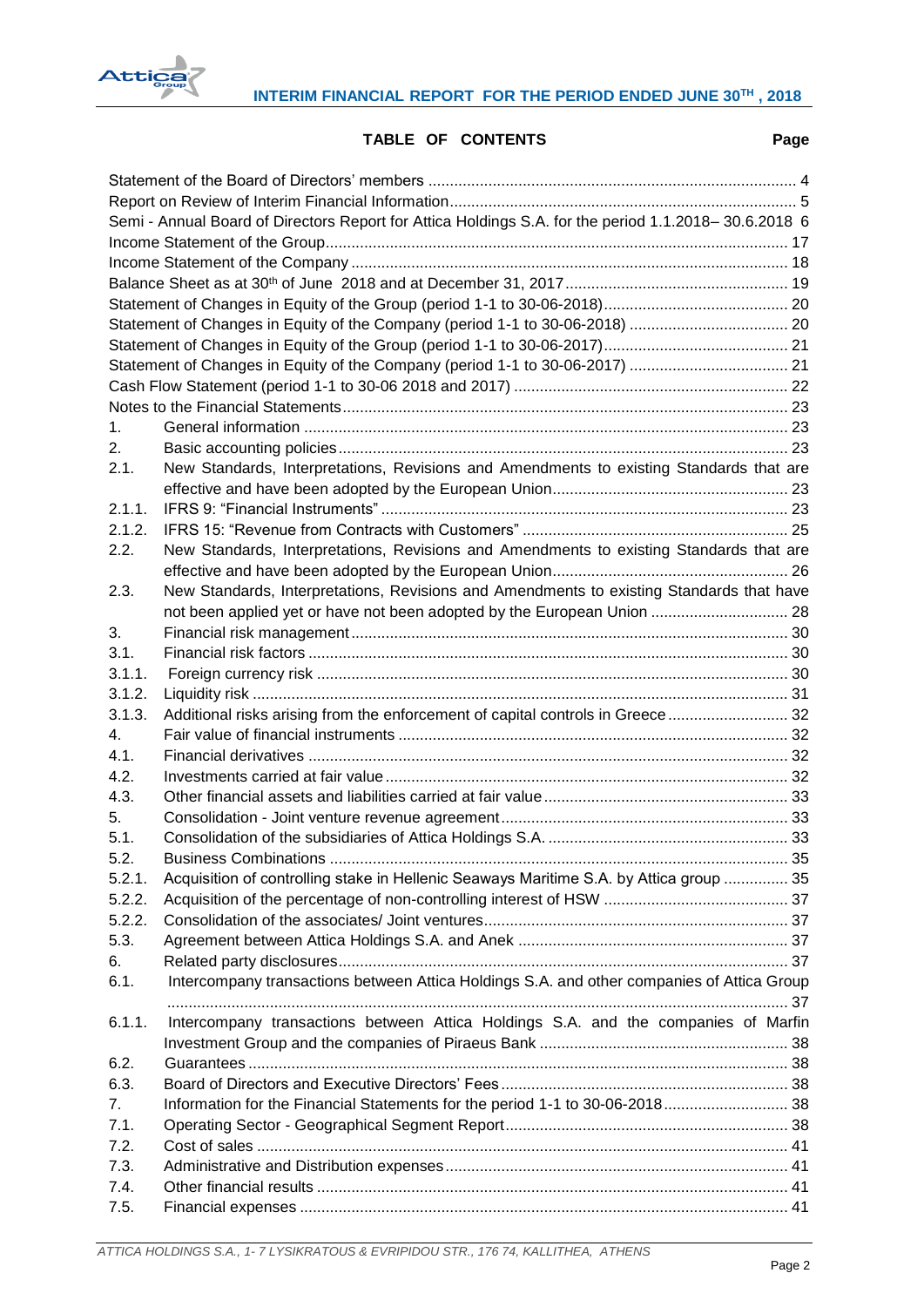

# INTERIM FINANCIAL REPORT FOR THE PERIOD ENDED JUNE 30TH, 2018

| 7.6.  | Share in net profit (loss) of companies accounted for by the equity method 41 |  |
|-------|-------------------------------------------------------------------------------|--|
| 7.7.  |                                                                               |  |
| 7.8.  |                                                                               |  |
| 7.9.  |                                                                               |  |
| 7.10. |                                                                               |  |
| 7.11. |                                                                               |  |
| 7.12. |                                                                               |  |
| 7.13. |                                                                               |  |
| 7.14. |                                                                               |  |
| 7.15. |                                                                               |  |
| 7.16. |                                                                               |  |
| 7.17. |                                                                               |  |
| 7.18. |                                                                               |  |
| 8.    |                                                                               |  |
| 8.1.  |                                                                               |  |
| 8.2.  |                                                                               |  |
| 8.3.  |                                                                               |  |
| 8.4.  |                                                                               |  |
| 9.    |                                                                               |  |
| 10.   |                                                                               |  |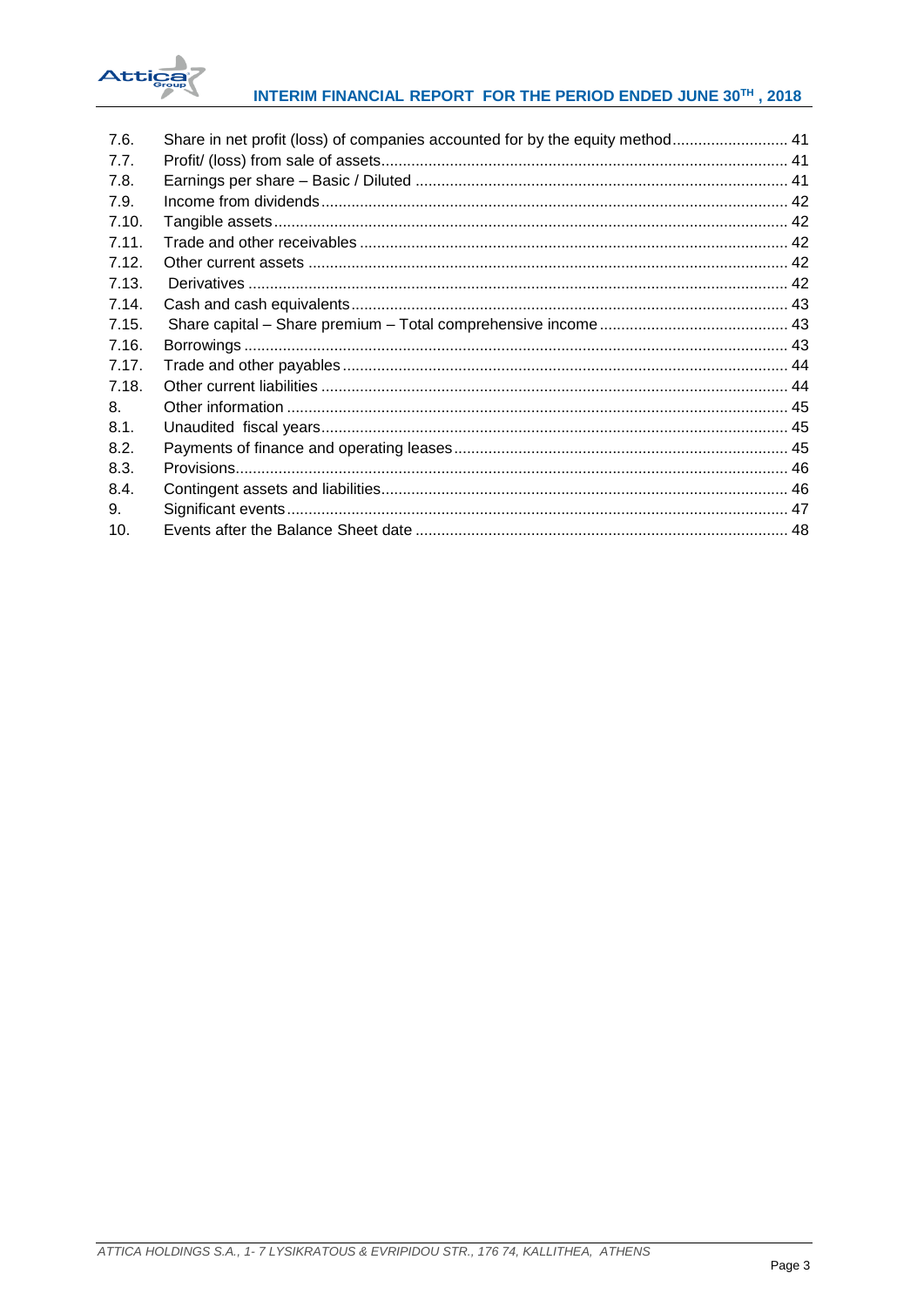



# **Statement of the Board of Directors' members (In accordance with article 5, par. 2 of Law 3556/2007)**

<span id="page-4-0"></span>The members of the Board of Directors of ATTICA HOLDINGS S.A. :

- 1. Kyriakos Magiras, Chairman,
- 2. Spiros Paschalis, Chief Executive Officer and
- 3. Iraklis Simitsidellis, Executive member, having been specifically assigned by the Board of Directors,

under our capacity as mentioned above, and specifically as appointed by the Board of Directors of Attica Holdings S.A., we declare and we assert that to the best of our knowledge

- a) the enclosed financial statements (company and consolidated) of Attica Holdings S.A.(hereafter referred to as the company) for the period of 1.1.2018 to 30.06.2018, which were prepared in accordance with the current accounting standards, give a true picture of the assets and liabilities, the shareholder's equity and the profit and loss account of the Company, as well as of the companies included in the consolidation as a whole, in accordance with the provisions laid down in paragraphs 3 to 5, article 5, of Law No. 3556/2007,
- b) the enclosed semi-annual report by the Board of Directors includes a true presentation of the required information of Attica Holdings S.A., as well as of the companies included in Group consolidation and considered aggregately as a whole, in accordance with paragraph 6 of article 5 of Law No. 3556/2007,
- c) the interim financial statements for the period of 1.1.2018 to 30.06.2018 were approved by the Board of Directors on 24 September, 2018 and are available in the internet on the web address www.attica-group.com.

Kallithea, 24 September, 2018

Confirmed by

 **Kyriakos D. Magiras Spiros Ch. Paschalis Iraklis I. Simitsidellis Chairman of the B.O.D Chief Executive Officer Executive member ID Card No. AK109642 ID Card No. AB 215327 ID Card No. ΑΜ 140292**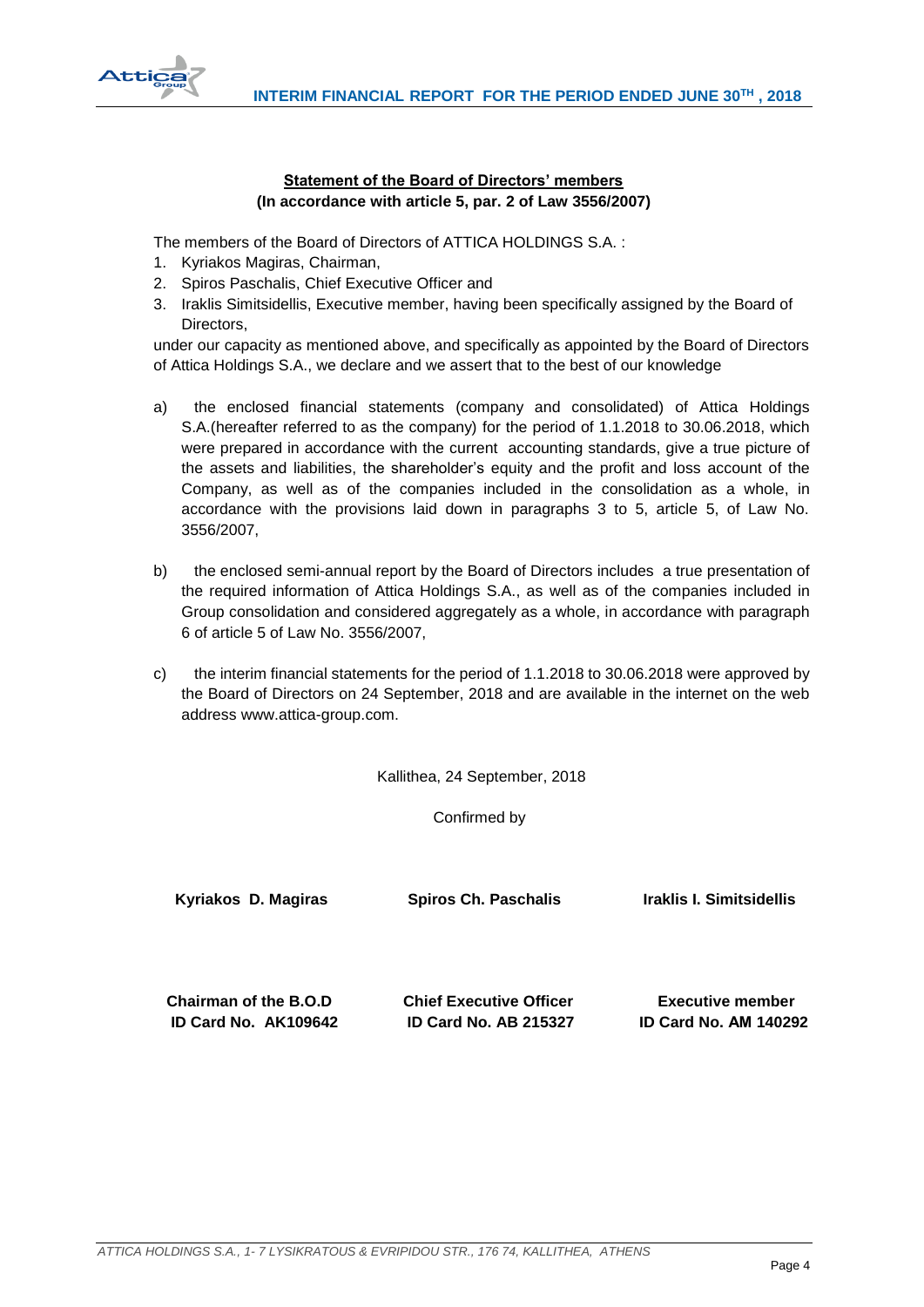

# **Report on Review of Interim Financial Information**

<span id="page-5-0"></span>To the Board of Directors of ATTICA HOLDINGS SA

## **Introduction**

We have reviewed the accompanying separate and consolidated condensed statement of financial position of ATTICA HOLDINGS SA. as of 30 June 2018 and the related separate and consolidated condensed statement of comprehensive income, changes in equity and cash flows for the six-month period then ended, and the selected explanatory notes that comprise the interim financial information, which form an integral part of the six-month financial report of Law 3556/2007. Management is responsible for the preparation and fair presentation of this interim condensed financial statement in accordance with the International Financial Reporting Standards as adopted by the European Union and apply for interim financial information (International Accounting Standard "IAS 34"). Our responsibility is to express a conclusion on these interim condensed financial statements based on our review.

## **Scope of Review**

We conducted our review in accordance with International Standard on Review Engagements 2410, "Review of Interim Financial Information Performed by the Independent Auditor of the Entity". A review of interim financial information consists of making inquiries, primarily of persons responsible for financial and accounting matters, and applying analytical and other review procedures. A review is substantially less in scope than an audit conducted in accordance with International Standards on Auditing and consequently does not enable us to obtain assurance that we would become aware of all significant matters that might be identified in an audit. Accordingly, we do not express an audit opinion.

## **Conclusion**

Based on our review, nothing has come to our attention that causes us to believe that the accompanying interim financial information has not been prepared in all material respects, in accordance to IAS 34

> Athens, 24 September 2018 The Certified Public Accountant

Manolis Michalios SOEL. Reg. No: 25131



**Chartered Accountants Management Consultants** 56, Zefirou str., 175 64, Palaio Faliro, Greece Registry Number SOEL 127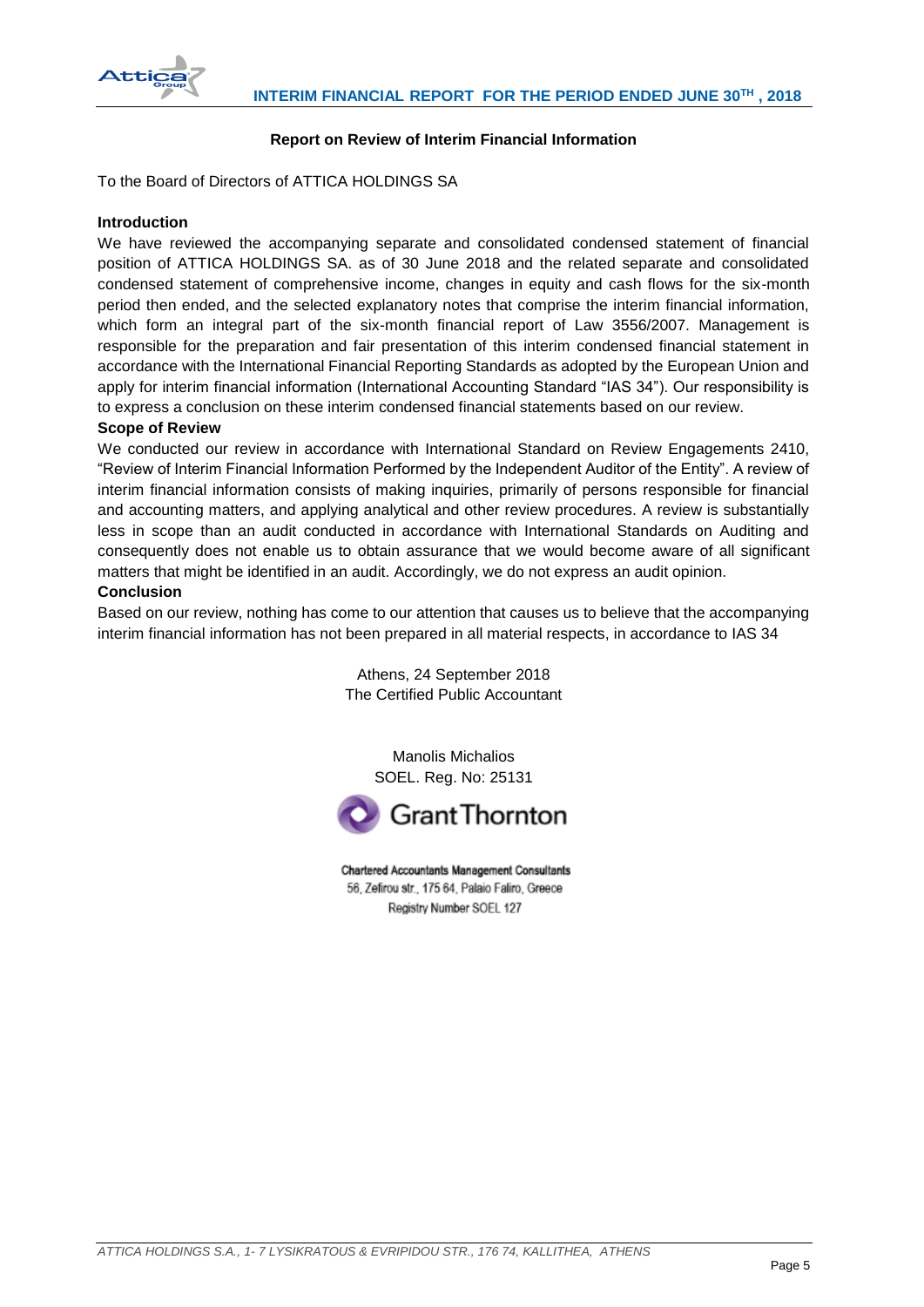

# <span id="page-6-0"></span>**Semi - Annual Board of Directors Report for Attica Holdings S.A. for the period 1.1.2018– 30.6.2018**

(article 5 of Law 3556/2007)

The present Semi – Annual Board of Directors Report (hereinafter called the « Report ») for the closed period January 1<sup>st</sup>, 2018 to June 30<sup>th</sup>, 2018, has been prepared so as to ensure harmonization with the relevant provisions of Law 3556/2007 (article 5) and the issued executive decisions of the Hellenic Capital Market Commission.

As the present report contains financial details of «Attica Holdings S.A.» (hereinafter called the «Company» or «Attica») and its subsidiaries, the report is common and describes the financial developments and performance of the Group during the reporting period, the significant events that took place during the closed period, as well as the operational developments in the second half of the current fiscal year. It also describes the main risks and uncertainties that the Group may face in the first half of 2018 and records the major transactions conducted between the Company and its related legal entities.

# **A. FINANCIAL DEVELOPMENTS AND PERFORMANCE DURING THE REPORTING PERIOD**

First of all, it should be noted that the interim financial statements of the first semester 2018 of Attica Group consolidate for the first time and for a period of one month (1.6.2018 - 30.6.2018) the financial figures of "HELLENIC SEAWAYS MARITIME S.A. "(hereafter "HSW"), following the acquisition of the majority stake in the company at the end of May 2018.

The development and performance of the Group in the first half of 2018 are as follows:

# **1. Activities Overview**

Consolidated revenue stood at Euro 131.68mln compared to Euro 112.04mln in the first half of 2017. Earnings before taxes, investing and financial results, depreciation and amortization (EBITDA) stood at Euro 8.80mln compared to Euro 7.07mln in the first half of 2017.

Increased Group's Revenue was offset by the continued fuel oil price increase compared to the 1st half of 2017, which influenced results by over Euro 12mln.

# **2. Operating Markets and Traffic Volumes**

Considering the full integration of HSW figures in the interim financial statements of Attica Group, which concerns only the month of June (1.6.2018-30.6.2018), Group's vessel's carried 2.05mln passengers (an increase 32.5% compared to the first half of 2017), 278.71 thousand private vehicles (27.0% increase) and 167.88 thousand freight units (14.5% increase).

In the Adriatic Sea and specifically in the Patras – Igoumenitsa – Ancona route and in the Patras – Igoumenitsa – Bari route, the traffic volumes of the Superfast vessels increased by 11.0% in passengers, 16.1% in private vehicles and 10.3% in freight units, in 2.7% more sailings compared to 1st half 2017.

In the Greek domestic sea routes Attica Group operated in Cyclades, Dodecanese, Piraeus – Crete and Piraeus – Chios – Mitilene and , through HSW, strengthened the existing markets and added to its activities the markets of the Saronic Gulf and Sporades Islands.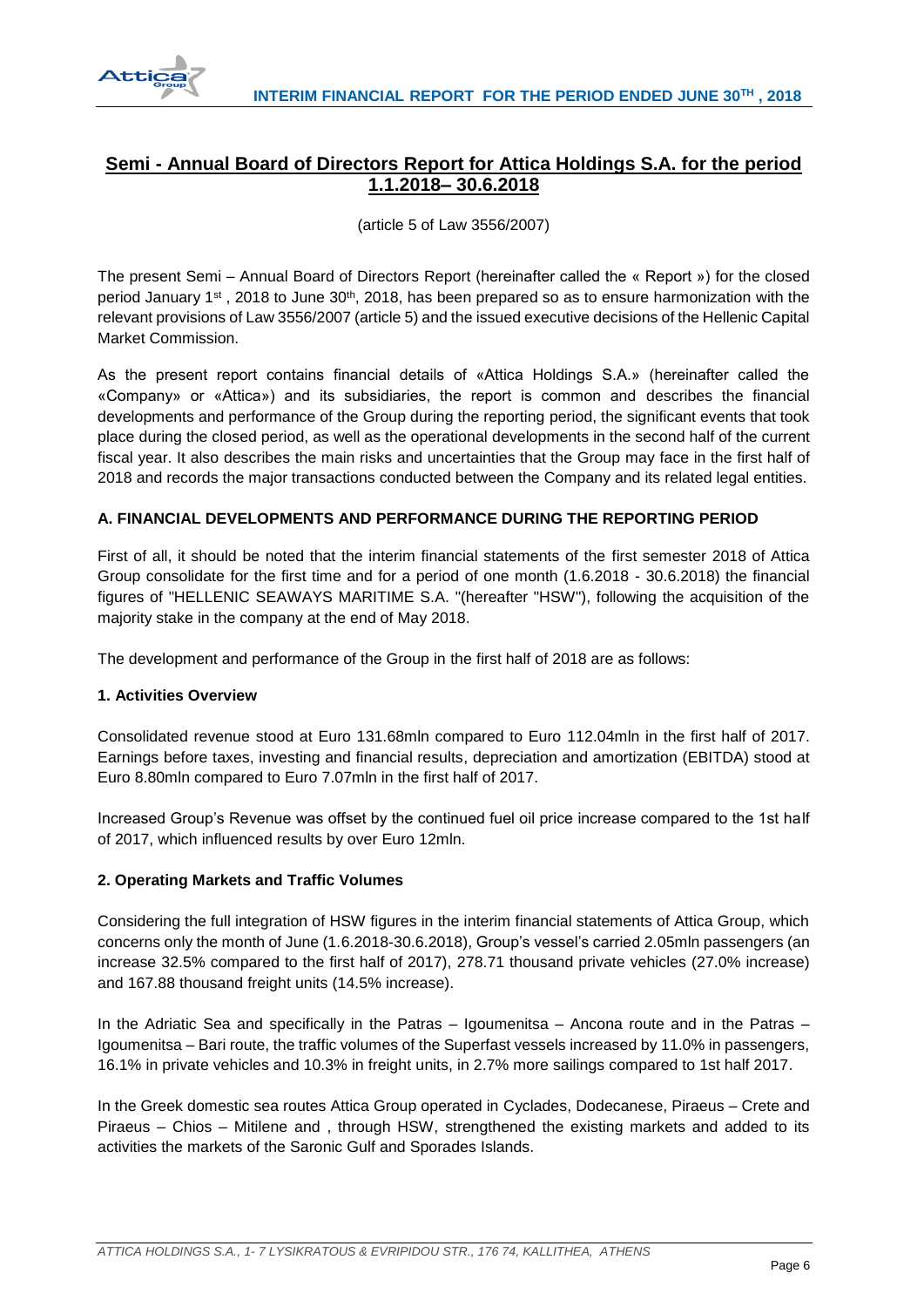

According to the Group's traffic data, including the figures of HSW for the period 1.6.18-30.6.18, the total traffic volumes in all Domestic routes increased by 16.5% in freight units, 28.6% in private vehicles and 34.9% in passengers.

It is noted that Attica Group is in cooperation with ANEK S.A. through the Joint Venture Revenue Agreement "Anek S.A. – Superfast Endeka (Hellas) Inc" for the joint service of vessels of the two companies in Adriatic Sea and in the domestic routes of Crete.

# **3. Group's Financial Results**

Consolidated revenue stood at Euro 131.68mln compared to Euro 112.04mln in the first half of 2017. Earnings before taxes, investing and financial results, depreciation and amortization (EBITDA) stood at Euro 8.80mln compared to Euro 7.07mln in the first half of 2017.

The Group's geographical operation is as follow:

In the Domestic market, the Group operated in Cyclades, Dodecanese, Piraeus – Crete and Piraeus – Chios – Mitilene and through HSW, strengthened existing markets and added to its activities the markets of the Saronic Gulf and Sporades Islands.

Revenue from the Domestic market in the first half of 2018 stood at Euro 94.27mln compared to Euro 75.97mln for the corresponding period in 2017 (increased by 24.1%).

In the Adriatic market, Attica Group operated in the Patras – Igoumenitsa – Ancona route and in the Patras – Igoumenitsa – Bari route.

Revenue from the Adriatic market increased by 3.7% to Euro 37.41mln compared to Euro 36.07mln for the corresponding period in 2017.

## Operating expenses and other items

Operating expenses increased in 2018 to Euro 115.81mln compared to Euro 101.81mln for the corresponding period in 2017 as a result of the fuel oil price increase and the consolidation for the first time of HSW.

Administrative expenses stood at Euro 11.66mln compared to Euro 10.62mln for the corresponding period in 2017. The Group's Sales & Distribution expenses rose to Euro 8.65mln compared to Euro 7.14mln in 2017. It should be noted that administrative expenses and sales & distribution expenses for the first half of 2018 include HSW figures.

Other financial results (Euro 3.2mln) includes mainly gain from the fuel oil price hedging against fuel oil price fluctuations.

The Group's financial expenses stood at Euro 7.61mln compared to Euro 12.58mln in the first half of 2017. The above change refers mainly to the change of the fair value of the convertible bond loan of Blue Star Ferries Maritime S.A. exchangeable into Attica shares. It is noted that this expense results from the accounting treatment of Blue Star Ferries Maritime S.A convertible bond loan, which forms a combined (hybrid) financial instrument and is measured at fair value in the consolidated financial statements.

In the first half of 2018, the Group recorded profit of Euro 16.96mln from the sales of vessels Superfast XII and Highspeed 7.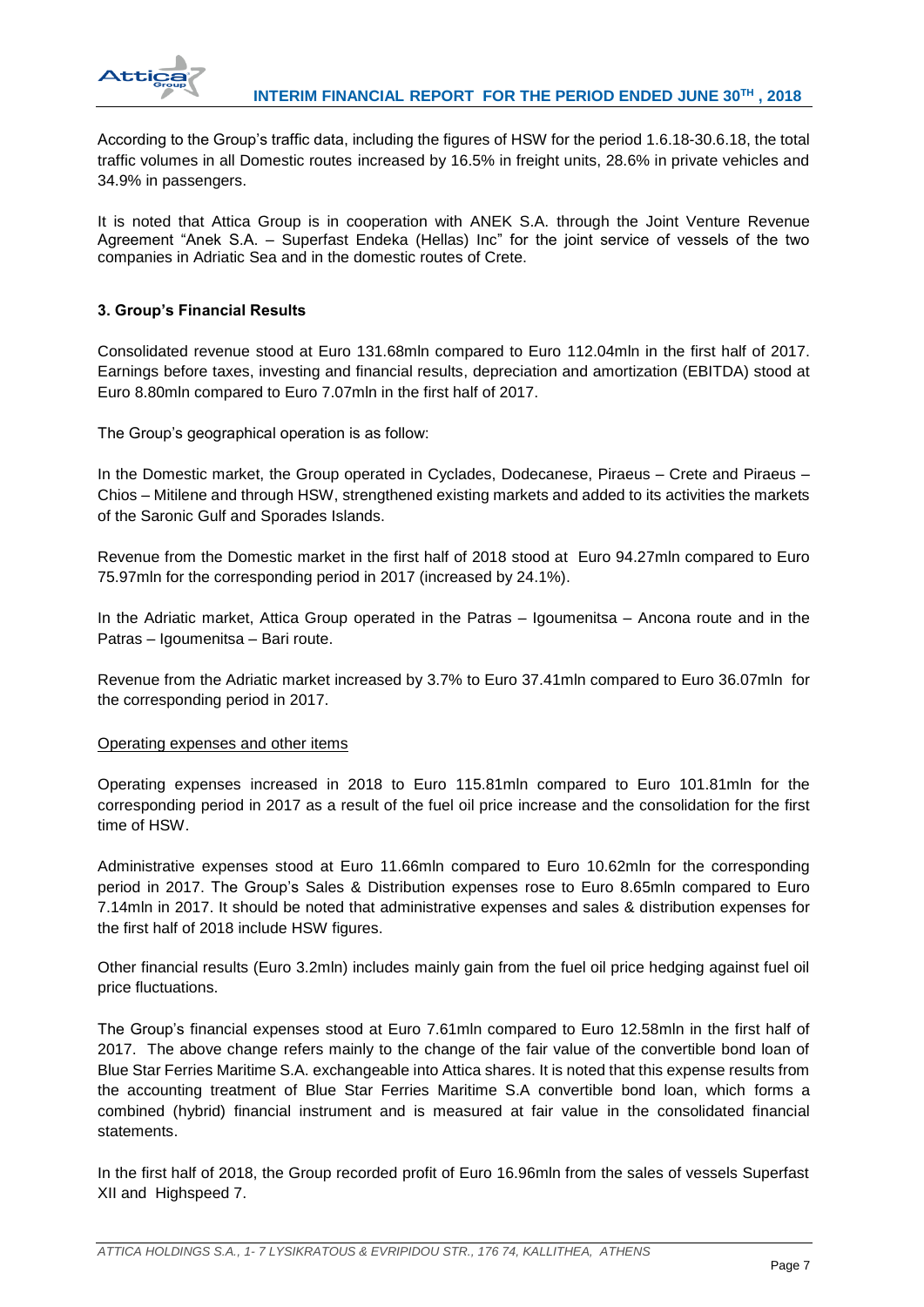

Overall, Attica's consolidated profit after tax stood at Euro 8.52mln compared to losses of Euro 22.26mln in the first half of 2017.

Excluding HSW, which is controlled by 98,83%, the Group's consolidated companies are 100% controlled by the parent company.

The Group's revenues are highly seasonal. The highest traffic for passengers and vehicles is observed during the months July, August and September while the lowest traffic for passengers and vehicles is observed between November and February. On the other hand, freight sales are not affected significantly by seasonality.

# **4. Financial Position and Cash Flow items**

Tangible assets increased compared to 31.12.2017 (Euro 664.70mln compared to Euro 527.07mln) due to the full consolidation of HSW. Furthermore, Attica Group in implementation of the agreement with Minoan Lines S.A. for the acquisition of shares of HSW within the first half of 2018, sold Superfast XII and Highspeed 7.

The figure "goodwill" amounting Euro 26.33mln refers to the goodwill arising from the acquisition of HSW and is explained in detail in the interim financial statements, in note 5.2.

The figure "Investments in associates" amounting Euro 4.52mln refers to the participation in Africa Morocco Links (AML).

Trade and other receivables rose to Euro 63.35mln from Euro 47.28mln at 31.12.2017 due to seasonality as well as to the full consolidation of HSW.

Other current assets rose to Euro 61.61mln from Euro 37.37mln at 31.12.2017 mainly due the full consolidation of HSW.

Derivatives stood at Euro 10.10mln (Euro 4.43mln on 31.12.2017) and refer to derivatives for partial hedging against fuel oil price fluctuation.

Cash and cash equivalents of the Group stood at Euro 48.78mln compared to Euro 44.10mln at 31.12.2017. The above increase refers mainly to the full consolidation of the company HSW. The Group paid the amount of Euro 44.15mln for its long-term loans including long-term loans of the sold vessels Superfast XII and Highspeed 7.

The Group's total Equity, after the minority shareholders, stood at Euro 406.43mln compared to Euro 402.92mln at 31.12.2017.

Long-term borrowing of the Group amounts at 30.06.2018 Euro 283.15mln compared to Euro 214.43mln at 31.12.2017 and short-term borrowing of the Group amounts at 30.06.2018 Euro 73.44mln compared to Euro 24.30mln at 31.12.2017. The above increase is mainly due to the full consolidation of the company HSW.

Trade and other payables rose to Euro 58.72mln from Euro 20.30mln at 31.12.2017 mainly due vessels' dry dockings and the full consolidation of the company HSW.

The figure "other short-term liabilities" (Euro 61.85mln compared to Euro 12.99mln at 31.12.2017) increased mainly due to the full consolidation of the company HSW, as well as, the seasonality related to "Deferred income" which refers to passenger tickets issued but not yet travelled until 30/6/2018.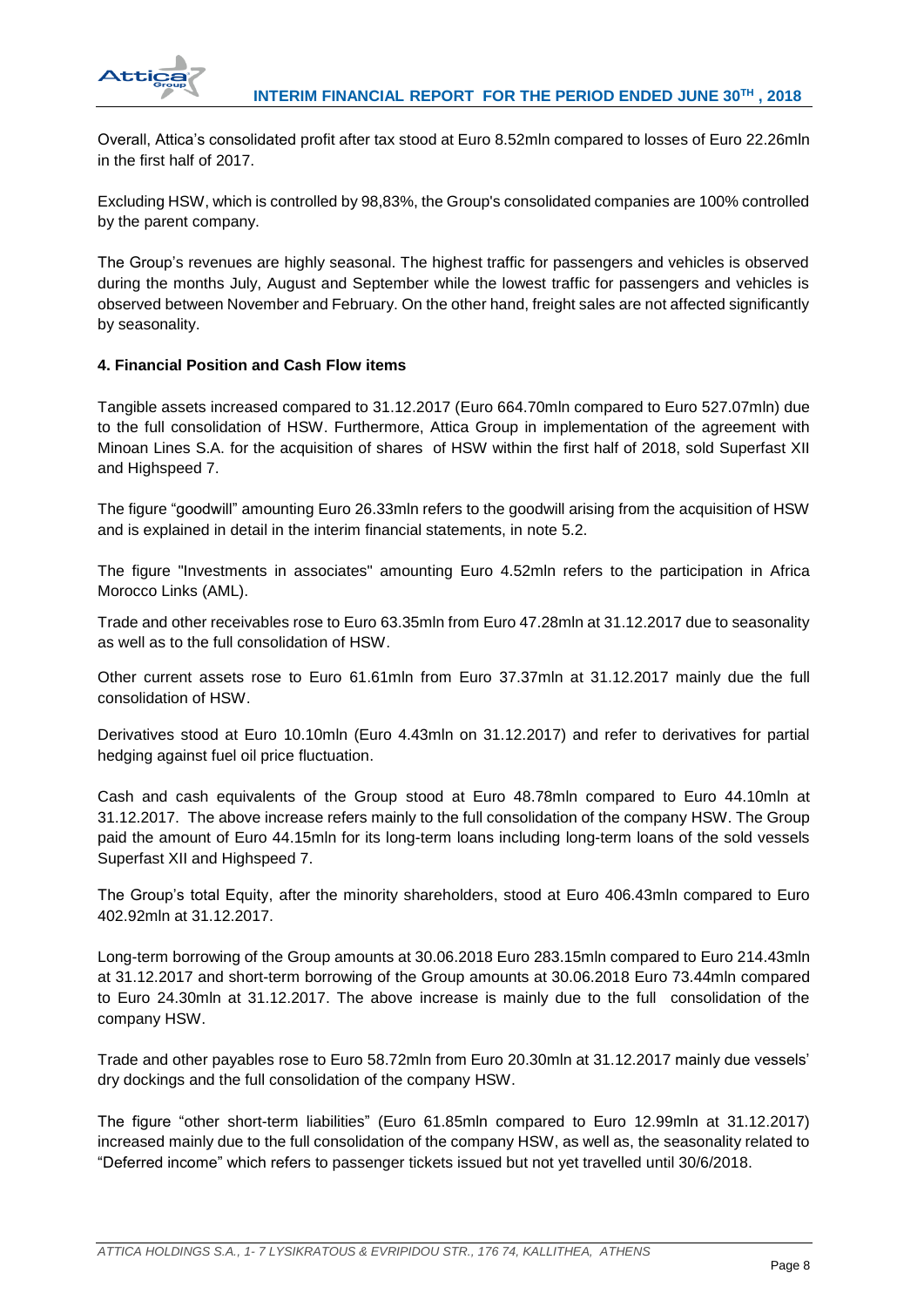

In summary, it is noted that the acquisition of HSW led to an increase in the Group's assets and liabilities by Euro 254.5 million (28.6% of the total assets of the Group) and Euro 178.0 (36.9% of the Group's total liabilities) respectively.

# Cash Flow

The first half of 2018 operating cash in-flows were Euro 38.30mln against cash in-flows of Euro 4.16mln in the first half of 2017.

Investing cash out-flows stood at Euro 6.48mln against cash out-flows of Euro 1.09mln in the first half of 2017.

Cash out-flows from financing activities stood at Euro 27.21mln against Euro 6.78mln in the first half of 2017.

Financial Ratios (alternative performance measure "**APMs**")

The main financial ratios of the Group are presented below:

|                                                          |      | 30/6/2018 30/6/2017 |
|----------------------------------------------------------|------|---------------------|
| <b>General Liquidity</b>                                 |      |                     |
| <b>Total Current Assets/Total Short Term Liabilities</b> | 0.97 | 1.75                |
| <b>Debt-equity Ratio</b>                                 |      |                     |
| Equity/Total Liabilities                                 | 0.84 | 1.21                |
| <b>Gearing Ratio</b>                                     |      |                     |
| Net Debt/Total Capital Employed                          | 0.43 | 0.36                |
| Net Debt/EBITDA                                          | 4.1  | 3.77                |

Definitions/Agreements APMs

General Liquidity and Debt-Equity Ratio, arise from the Group's balance sheet items. EBITDA (Earnings before Interest, Taxes, Depreciation and Amortization is intended to provide useful information to analyze the Group's operating performance.

Gearing Ratio is used to evaluate the capital structure of the Group and the capacity to leverage. Net debt is defined as short-term borrowings plus long-term borrowings plus short-term portion of long-term borrowings less cash and cash equivalents. Total Capital Employed is defined as Net Debt plus Equity (see paragraph E, main risks and uncertainties).

Net Debt/EBITDA is used as another planning tool of the Group's appropriate capital structure in relation to the ability to generate future cash flows and operating profit. The calculation for this ratio arises from the EBITDA of Attica Group (including HSW) of the last twelve months (1.7.2017 - 30.6.2018 and compared with the corresponding previous period).

# **5. Financial Results of the parent company**

Attica Holdings S.A. is a Holding Company and as such its income derives from shareholdings and interests.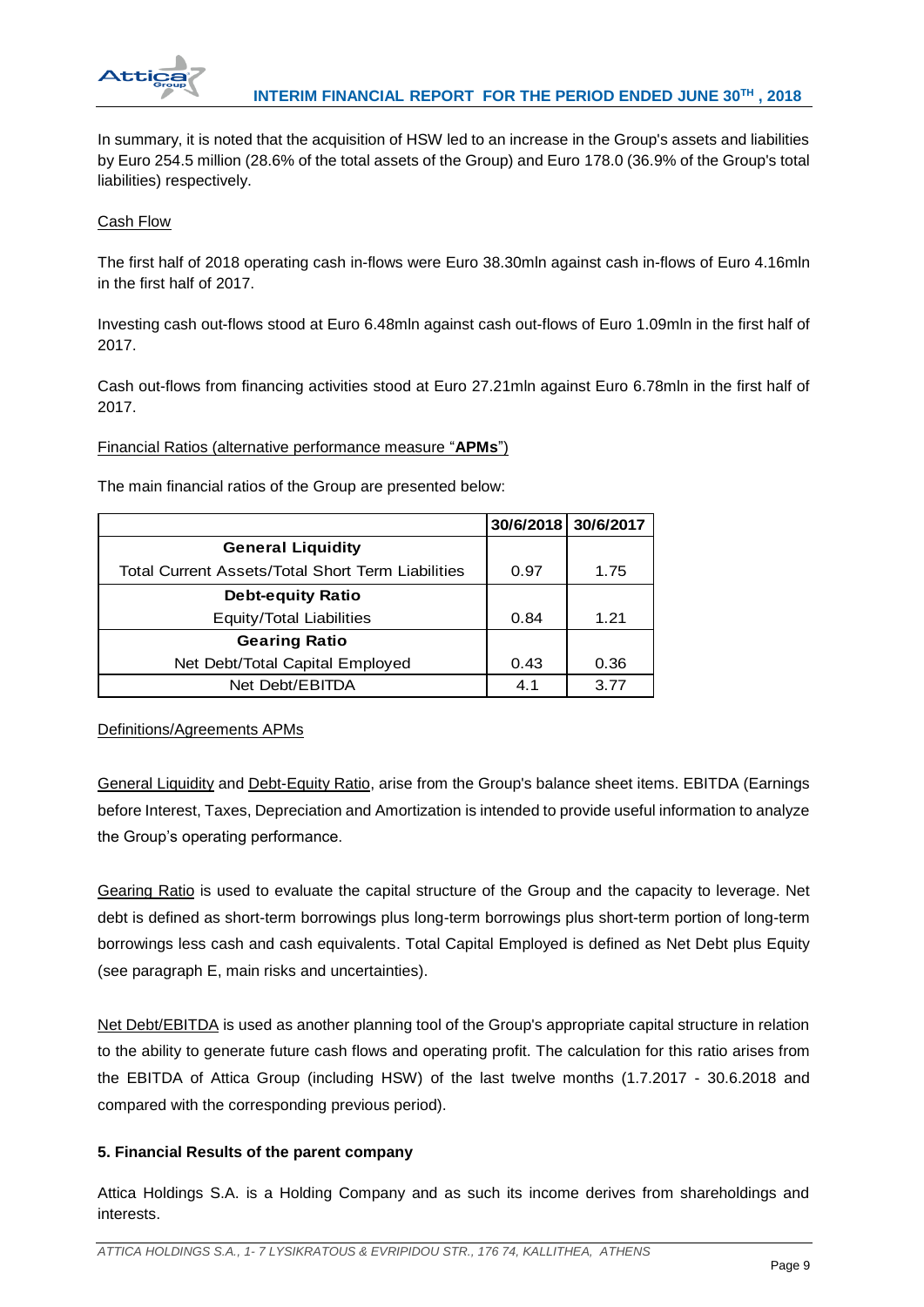

The parent company has an amount of Euro 3,110 thousand as receivable dividend arising from its 100% subsidiary company Attica Ferries Maritime S.A. Also, Attica Holding S.A. received from the above company the amount of Euro 1,110 thousand as dividend.

During, the first semester of 2018, the company recorded profits of Euro 2.60mln, similarly to the same period of 2017.

Investments in 100% subsidiaries (with the exception of the newly acquired HSW controlled by the Group's companies by 98.83%) stood at Euro 586.05mln at 30.6.2018 (Euro 508.19mln at 31.12.2017).

Other current assets stood at Euro 3.14mln at 30.6.2018 compared to Euro 1.15mln at 31.12.2017.

Cash and cash equivalents stood at 30.6.2018 at Euro 0.66mln while at 31.12.2017 at Euro 2.18mln.

Equity stood at Euro 572.10mln from Euro 511.14mln at 31.12 2017.

Attica Holdings S.A. is a subsidiary company of MARFIN INVESTMENT GROUP HOLDINGS S.A.(MIG).

There are no shares of the parent company owned by Attica Holdings S.A. or its subsidiaries.

Subsidiaries of Attica Holdings S.A., main financial figures of Group's Financial Statements as well as Accounting Policies applied by the Group are mentioned analytically in «Notes to the Interim Financial Statements» which is an integral part of this Semi-Annual Report.

## **B. SIGNIFICANT EVENTS**

Acquisition of 98.83% of share capital of Hellenic Seaways Maritime S.A.

Within the first half of 2018, Attica Group announced the completion of the acquisition of 98.83% of the share capital of Hellenic Seaways Maritime S.A.

The most significant stages which led to the completion of the acquisition have as follows:

On 25.4.2018 the Hellenic Competition Commission by power of its decision 658/2018 approved the acquisition by Attica Group of sole control over (HSW).

The clearance of the Hellenic Competition Commission (HCC) was granted following certain commitments made by the Group, which according to the HCC's assessment are adequate, sufficient and appropriate to ensure effective competition in the Greek Domestic Ferry sector. The commitments are described in detail in the relevant Press Release issued by the HCC.

On 25.5.2018 Attica Group announced the completion of the acquisition of a majority stake in HSW, within the framework of the implementation of the agreement dated 11.08.2017 with Piraeus Bank and another minority shareholder of HSW for the acquisition of a total of 37,789,833 shares of HSW for a total consideration of Euro 69.07mln.

Part of the consideration (Euro 25.61mln) was paid in cash with Attica Group's own funds, while the remaining amount due to the sellers (Euro 43.46mln), was agreed to be paid through issuance and delivery of 24,145,523 new shares of Attica Holding S.A.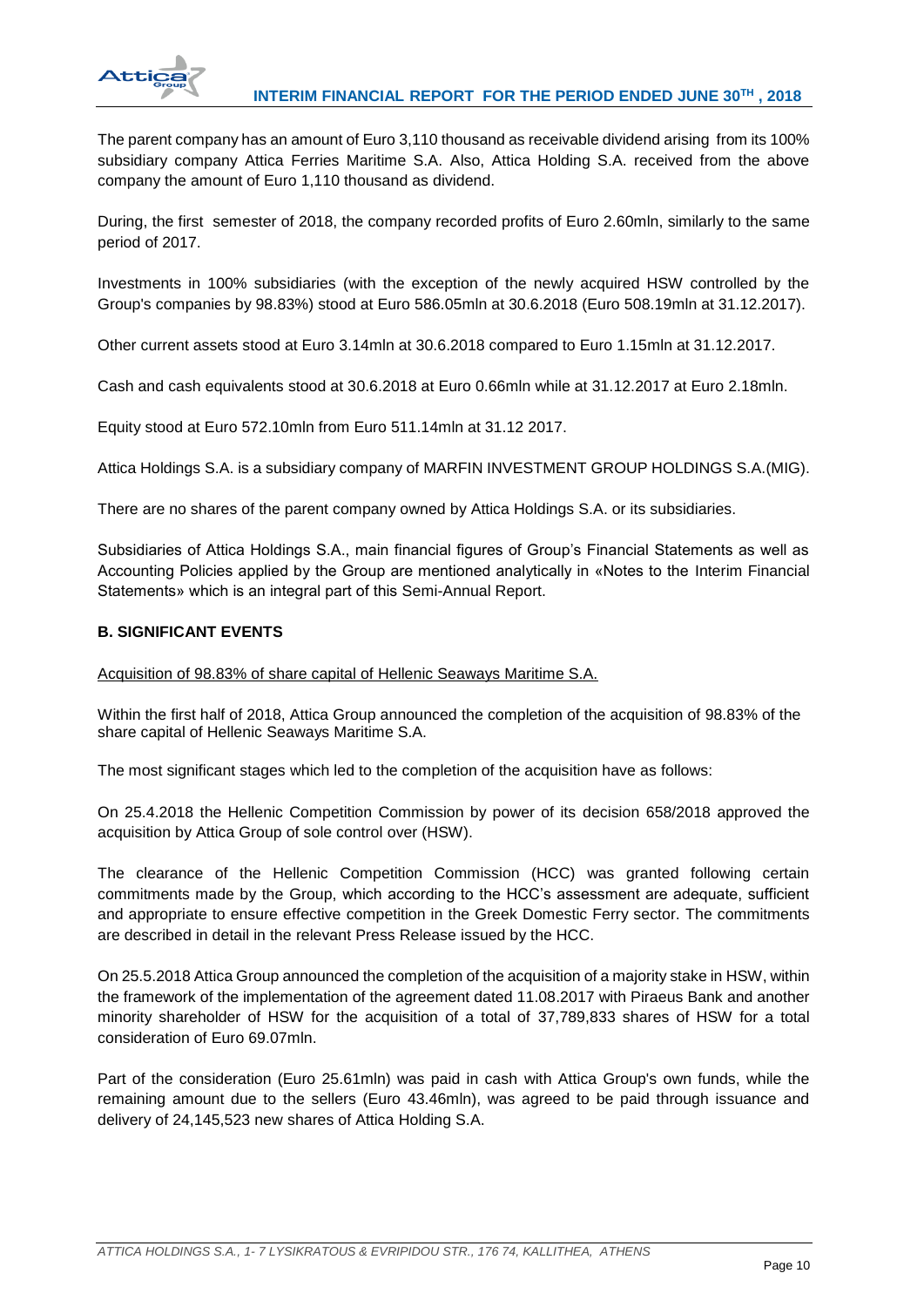

On 26.06.2018, the Annual General Meeting of Shareholders approved the share capital increase of Attica Holdings S.A. amounting to Euro 7,243,656.90 through the issue of 24,145,523 common registered shares of nominal value Euro 0.30 each, at an issue price of Euro 1.80 each by capitalization of respective receivables of "Piraeus Bank S.A." and another minority shareholder of HSW and the abolition of the relevant pre-emptive rights. Tthe new shares were listed on the Athens Stock Exchange on July 31, 2018.

On 12.06.2018 Attica Group completed the acquisition of an additional stake of 48.53% of the share capital of HSW, implementing the agreement dated on 26.10.2017 with "Minoan Lines M.S.A." for the acquisition of 37,667,504 shares of HSW for a cash consideration of Euro 78.5mln.

As per the same agreement, Attica Group sold and delivered SUPERFAST XII to a Grimaldi Group company for a cash consideration of Euro 74.5mln, and HSW sold and delivered HIGHSPEED 7 to Minoan Lines for a cash consideration of Euro 25mln.

Following conclusion of the aforementioned transaction, Attica Group now holds 98.83% of the total share capital of HSW.

Hellenic Seaways Maritime S.A. is a shipping company. The headquarters of the Company are in Piraeus (6 Astiggos St., Karaiskaki Sq., Piraeus). HELLENIC SEAWAYS operated with a fleet of 17 vessels (2 Highspeed, 8 conventional, 4 flying cat and 3 flying dolphins) in Cyclades, Northeast Aegean, the Sporades Islands and the Saronic Gulf.

## In addition to the acquisition of HSW, other significant events for the Group in the first half of 2018 are:

On 28.03.2018 the Group announced a triple accolade at the 2018 Tourism Awards organised by Boussias Communications. At a ceremony held at the cultural center Hellenic Cosmos, Attica Group received the following awards:

- A Gold award in the "Support for local communities/CSR Actions - First Aid Scheme" category,

- A Silver award in the "Technology enhanced experience "category – Service @sea Infotainment Platform,

- A Silver award in the "Loyalty Scheme "category – Traveller Loyalty Scheme programme Seasmiles.

On 28.06.2018 the Ordinary General Meeting of Shareholders, among others, elected a new Board of Directors due to expiration of the previous term, with Mr. Kyriakos Magiras, Mr. Michael Sakellis, Mr. Spiros Paschalis, Mr. Iraklis Simitsidellis, Mr. George Efstratiadis, Mr. Panagiotis Throuvalas and Mr. Anastassios Kyprianidis. From the above members, Independent, Non-Executive Members are Mr. Michael Sakellis and Mr. Anastassios Kyprianidis. Furthermore, the same General Meeting approved the election of an Audit Committee in accordance with article 44 of L.4449/2017. the Audit Committee consists of Mr. Michael Sakellis, Mr. Anastassios Kyprianidis and Mr. Mr. George Efstratiadis. The Audit Committee elected Mr. Michalis Sakellis President of the Committee.

On 29.6.2018 Attica Group announced its honorary accolade at the Environmental Sensitivity Awards, ECOPOLIS, in the category of Business Awards, sub-category "Environmental Policy". This award is a further recognition of the Group's efforts to systematic and responsible operation on environmental issues, a key pillar of Attica's Corporate Responsibility program.

On 31.7.2018, 24,145,523 new common registered shares were listed, in implementation of the relevant decision of the Ordinary General Meeting of the Company dated 26.6.2018. The share capital amounts to Euro 64,741,752.90 and is divided in 215,805,843 common registered voting shares with a nominal value of Euro 0.30 each.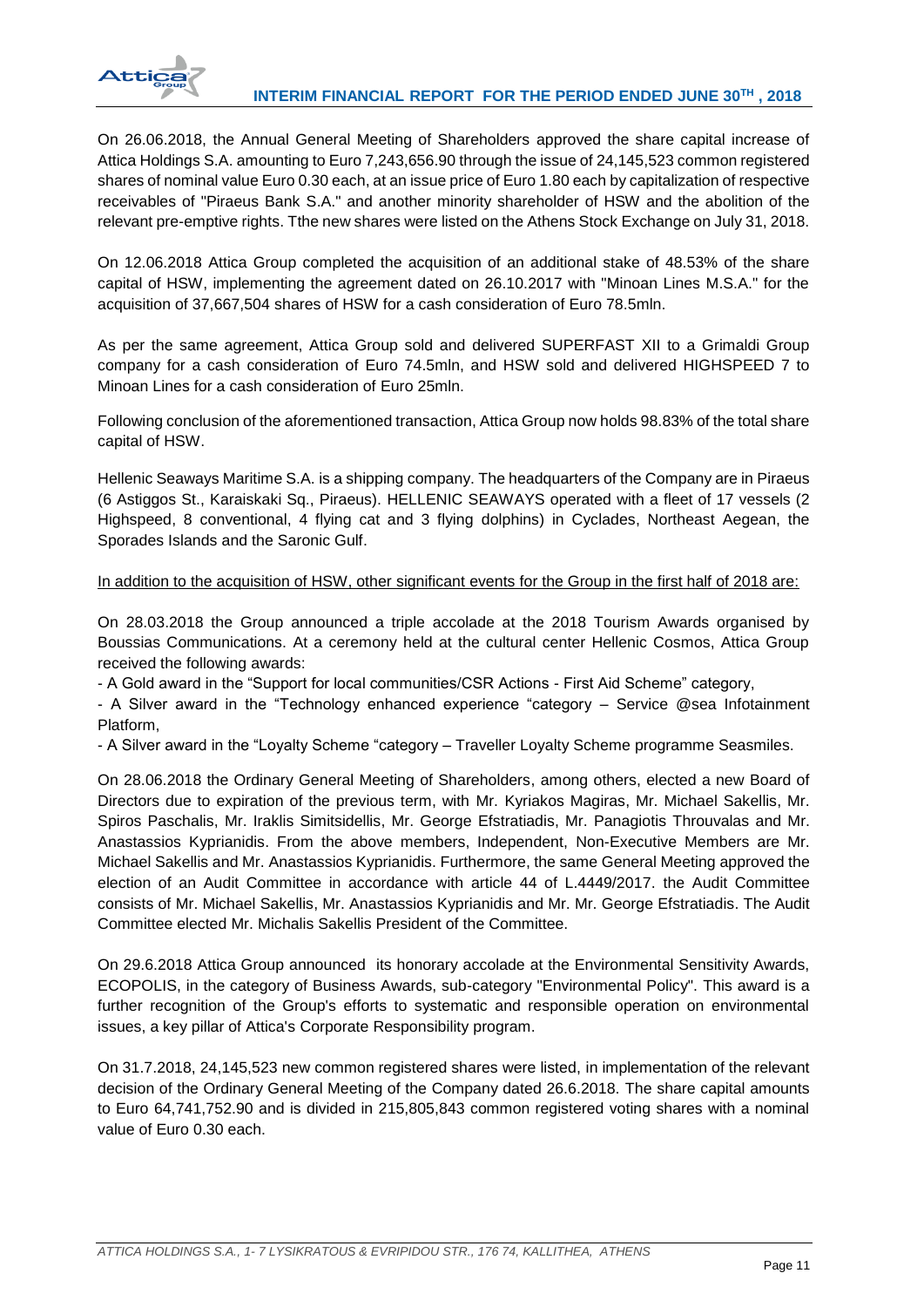

# **C. PROSPECTS – BUSINESS DEVELOPMENTS FOR THE 2ND HALF OF THE CURRENT FISCAL YEAR**

The condition of the Greek economy, and its impact on traffic volumes together with the intensity of competition and fuel prices, are the most important factors that will affect the 2<sup>nd</sup> half 2018 performance.

The above factors can not be controlled and therefore any forecast by the Company for the development of revenues and results is uncertain.

The Group evaluates on an ongoing basis the market conditions and assumes all necessary actions to mitigate risks.

# **D. MAIN RISKS AND UNCERTAINTIES**

This section presents the main risks and uncertainties regarding the Group's business activities.

The economic condition of our country in connection with the decrease in the disposable income of a significant part of the population and other uncertainties have a negative effect on the traffic of passengers and vehicles

The ongoing economic recession of our country, the capital controls, other uncertainties and the decrease in the disposable income of a significant part of the population, can't be controlled by the Group and have a significant effect on the traffic of passengers and vehicles.

## Liquidity risk

The total borrowings of the Group on 30.6.2018 amounted to Euro 356.59mln (Euro 238.73mnl on 31.12.2017). From the above, the amount of Euro 283.15mln refers to the long-term portion (Euro 214.43mnl on 31.12.2017) and the amount of Euro 73.44mln refers to the short-term portion (Euro 24.30mnl on 31.12.2017). It should be noted that the increase on borrowings arise mainly due to the full consolidation of HSW.

The Group is managing its liquidity requirements on a daily basis through a systematic monitoring of its short term financial liabilities and receivables.

Furthermore, the Group constantly monitors the maturity of its receivables and payables, in order to maintain a balanced liquidity management (see below "Additional risks arising from the enforcement of capital controls in Greece").

## Fuel oil prices fluctuation risk

The Group due to the nature of shipping activities is affected significantly by the volatility of fuel oil prices. It should be noted that the cost of fuel oil and lubricants is the most significant operating cost.

A change in fuel oil prices equal to 10% will have an effect of Euro 5.0mln approximately on the six months period's results and Group's equity.

The Group has hedged partially its risk against Fuel Oil price fluctuation.

## Interest rate risk

The Group was exposed to variations of market as regards bank loans, which are subject to variable interest rate. A decrease of the interest rates has a positive effect on the Group's profit while an increase has the opposite effect.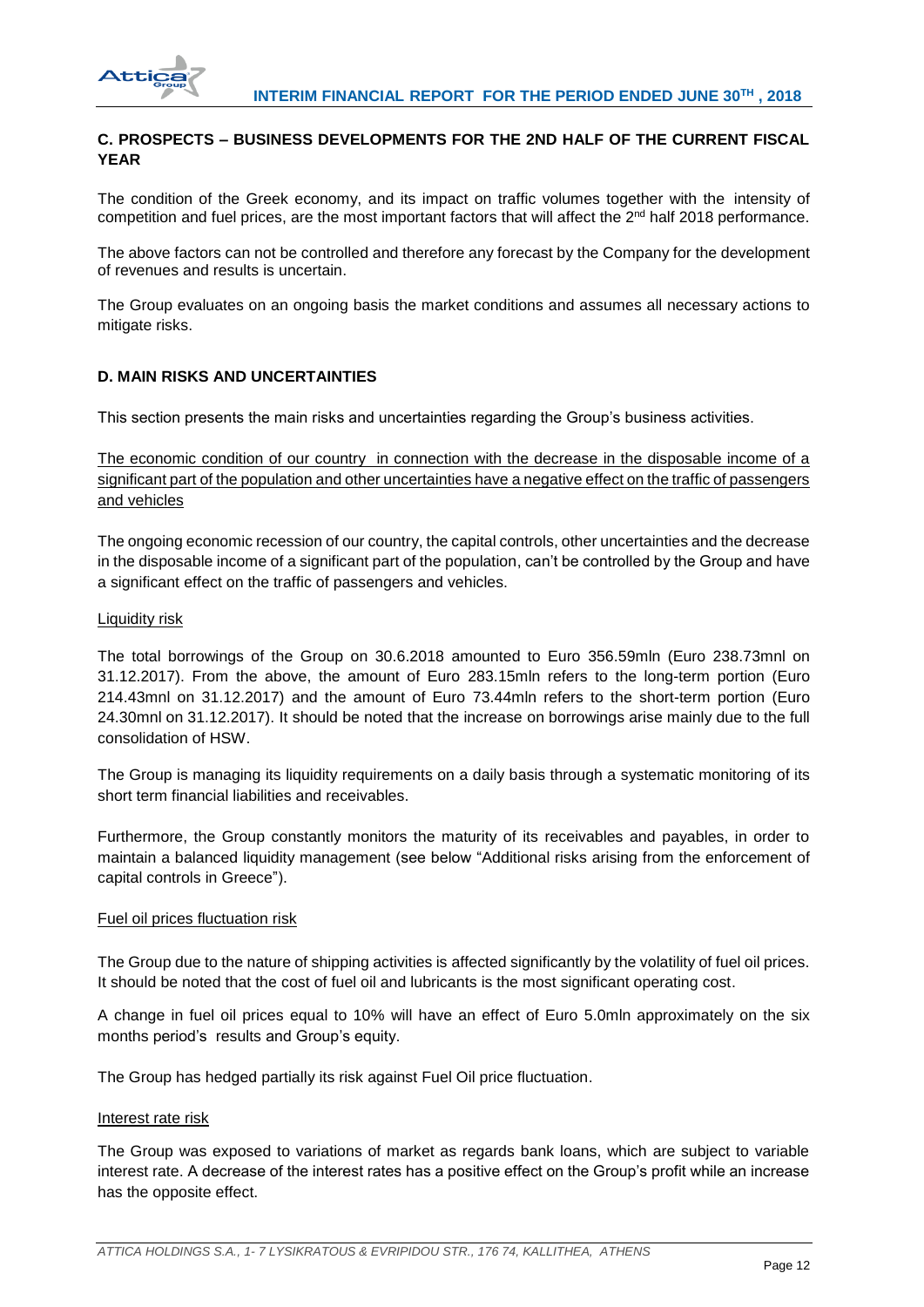

## Foreign currency risk

The Group's transactions are denominated in Euro.

The Group is affected by the exchange rates to the extent that the fuel oil purchased for the operation of the vessels is traded internationally in U.S. Dollars. Furthermore, the Group is affected by the exchange rates fluctuations due to its participation in AML where the currency is Moroccan Dirham.

## Credit risk

The Group, due to its large number of customers, is exposed to credit risk and therefore it has established credit control procedures in order to minimize effects from such risk. More specifically, the Group has defined credit limits and specific credit policies for all of its customers, while it has obtained bank guarantees from major customers, in order to secure its trade receivables.

Also, the Group monitors the balances of its customers and assesses potential creation of provisions. Therefore, any customers' weakness to fulfill their obligations may affect the Group's results by generating relevant provisions (see below "Additional risks arising from the enforcement of capital controls in Greece").

## The Group has significant loan capital due to the nature of its activities

The Group has significant borrowing obligations due to the fact that investments for vessels' acquisition require a significant amount of capital which is largely supported by bank loans, as customary in the maritime sector.

The Group's ability to service and repay its loans depends on its ability to generate cash flows in the future, which to some extent depends on factors such as general economic conditions, competition and other uncertainties.

## Market Risk

The Group operates on routes with intense competition which has as a result the ongoing effort of the companies to increase market shares in already mature markets.

## Risks of accidents

The Group's vessels and generally the entire maritime sector, due to the nature of their operations, are being subject to the above risk which may have a negative effect on the results, the customer base or the functioning of the Group. The Group's vessels are covered by insurance against the following risks: a) hull and machinery, b) increased value, c) war risks and d) protection and Indemnity.

## **Seasonality**

The Group's sales are highly seasonal. The highest traffic for passengers and vehicles is observed during the months July, August and September while the lowest traffic for passengers and vehicles is observed between November and February. On the other hand, freight units sales are not affected significantly by seasonality.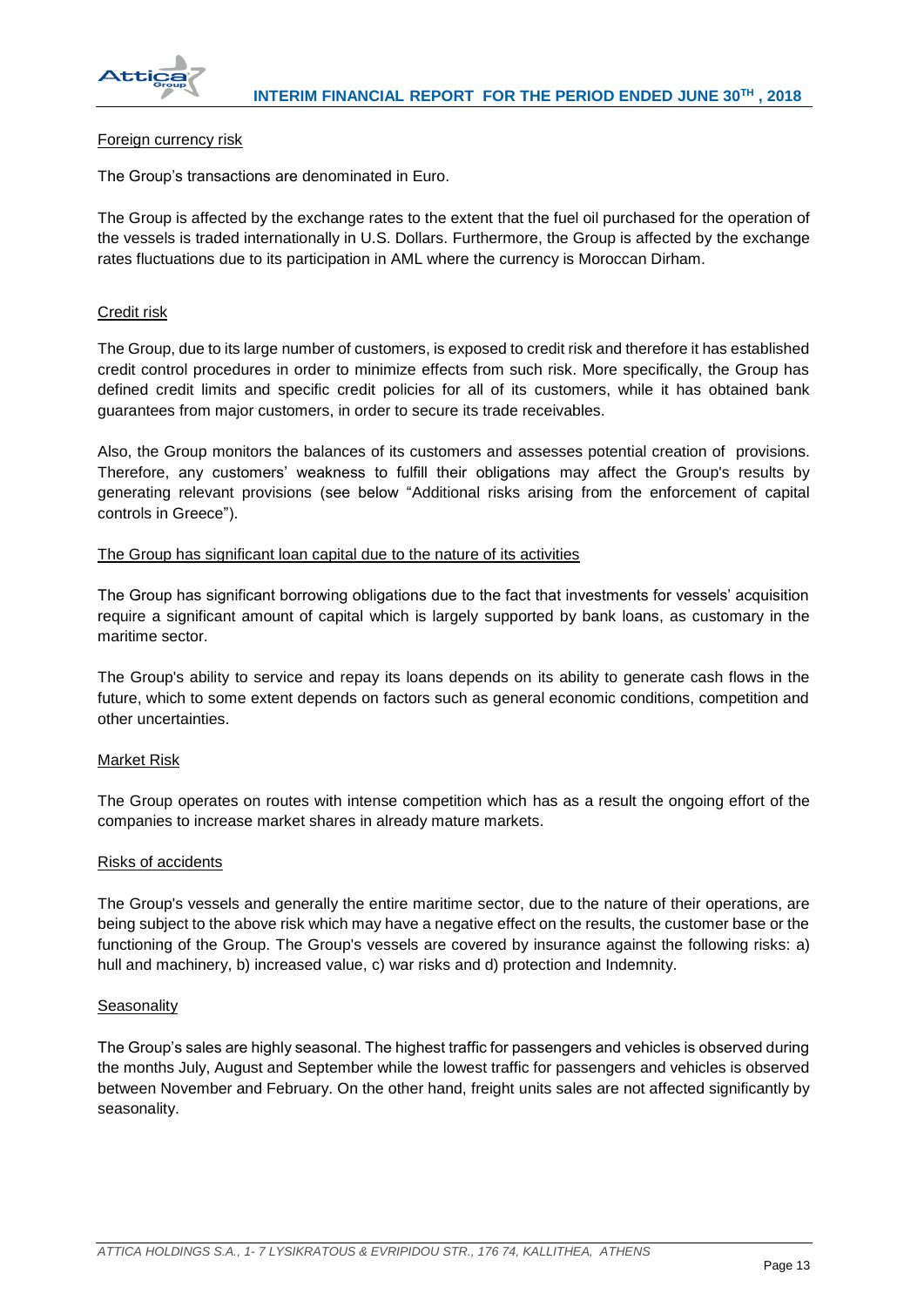

## Additional risks arising from the enforcement of capital controls in Greece

The Group has been and continues to monitor developments in the issue of capital controls as a result of the Legislative Act dated 28.06.2015 and any subsequent legislative acts until now.

The Group's Management continually evaluates the developments and takes initiatives in order to protect the Group and minimize any impact in its financial position.

## **E. IMPORTANT TRANSACTIONS WITH RELATED PARTIES**

This section includes the most important transactions between the Company and its related parties as they are defined by IAS 24.

The 100% subsidiary company Blue Star Ferries Maritime S.A. returned part of its share capital to the parent company Attica Holdings S.A. due to its share capital decrease. The capital return amounts Euro 50.14mln.

The 100% subsidiary companies Attica Ferries M.C. and Blue Star M.C. returned part of their share capital to the parent company Attica Holdings S.A. due to their share capital decrease. The capital return amounts Euro 20.47mln and Euro 24.39mln respectively.

The parent company participated in the share capital increases of its 100% subsidiary companies Nordia M.C. and Superfast Endeka INC. with the amount of Euro 8.39mln and Euro 2.0mln respectively.

Furthermore, the parent company has an amount of Euro 3.1mln as receivable dividend arising from its 100% subsidiary company Attica Ferries Maritime S.A. Also, Attica Holding S.A. received from the above company the amount of Euro 1.1mln as dividend.

The intercompany transactions between Attica Group and Africa Morocco Links have as follows:

- Receivables stood at Euro 11.58mln; and
- Payables stood at Euro 0.27mln.

The intercompany balances are set-off in the consolidated accounts of Attica Group.

The intercompany transactions during the period 01.01.2018 - 30.06.2018 between the companies of the Group derive from the Group's business activity, being of administrative rather than financial nature, reflecting a common revenue and expenses management through joint ventures and management companies, which create intercompany transactions with the other companies of the Group. The intercompany balances are set-off in the consolidated accounts of ATTICA GROUP.

The intercompany transactions between Attica Group with the other companies of Marfin Investment Group Holdings S.A. (MIG) are not significant and do not influence the financial condition of the Company or the Group. They are mostly related to food and beverage supplying services on board the Group's vessels. More specifically, for the first half of 2018 the intercompany transactions between Attica Group with the other companies of Marfin Investment Group Holdings S.A. (MIG) have as follows:

- Sales stood at Euro 5.4mln.
- Purchases stood at Euro 1.7mln,
- Receivables stood at Euro 10.5mln,
- Payables stood at Euro 0.8mln.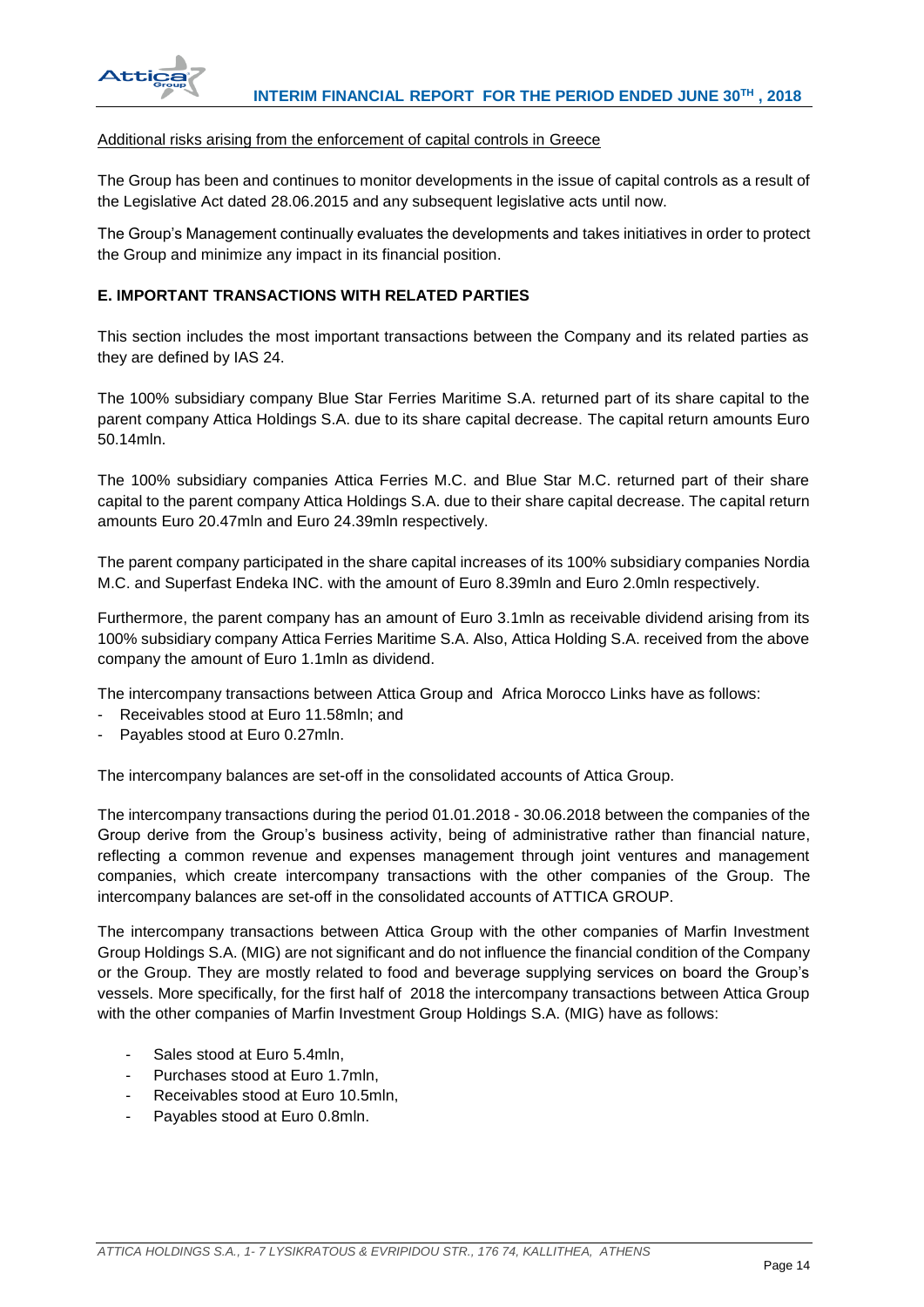

The intercompany balances as at 30.06.2018 between Attica Group and Piraeus Bank are as follows:

- Sales stood at Euro 0.008mln,
- Purchases stood at Euro 1.1mln,
- Receivables stood at Euro 17.8mln,
- Payables stood at Euro 89.45mln.

Finally, Executive Directors' salaries and remuneration of the members of the Group's Board of Directors stood at Euro 1.57mln for the first half of 2018 while at 30.06.2017 stood at Euro 1.14mln. The Group has neither receivables nor liabilities towards its Directors and members of the Board of Directors.

Kallithea, 24 September, 2018

On behalf of the Board of Directors Chief Executive Officer Spiros Ch. Paschalis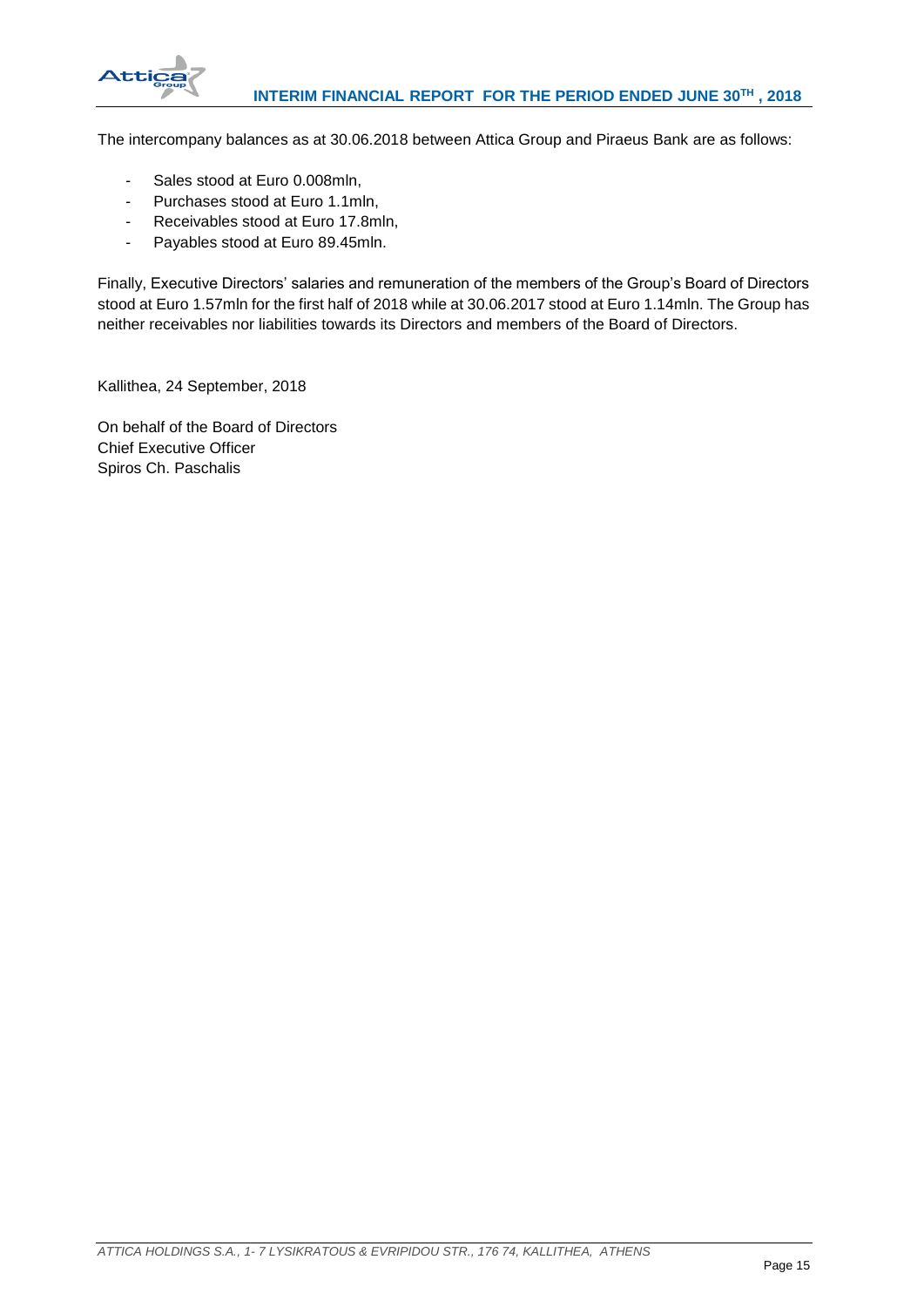

# Interim Financial Statements for the period 1-1-2018 to 30-6-2018

The attached Interim Financial Statements are those approved by the Board of Directors of Attica Holdings S.A. on 24 September, 2018 and is available in the internet on the web address www.atticagroup.com and on ASE website where they will be available to investors for at least five (5) years since their compilation and publication date.

(amounts in Euro thousand)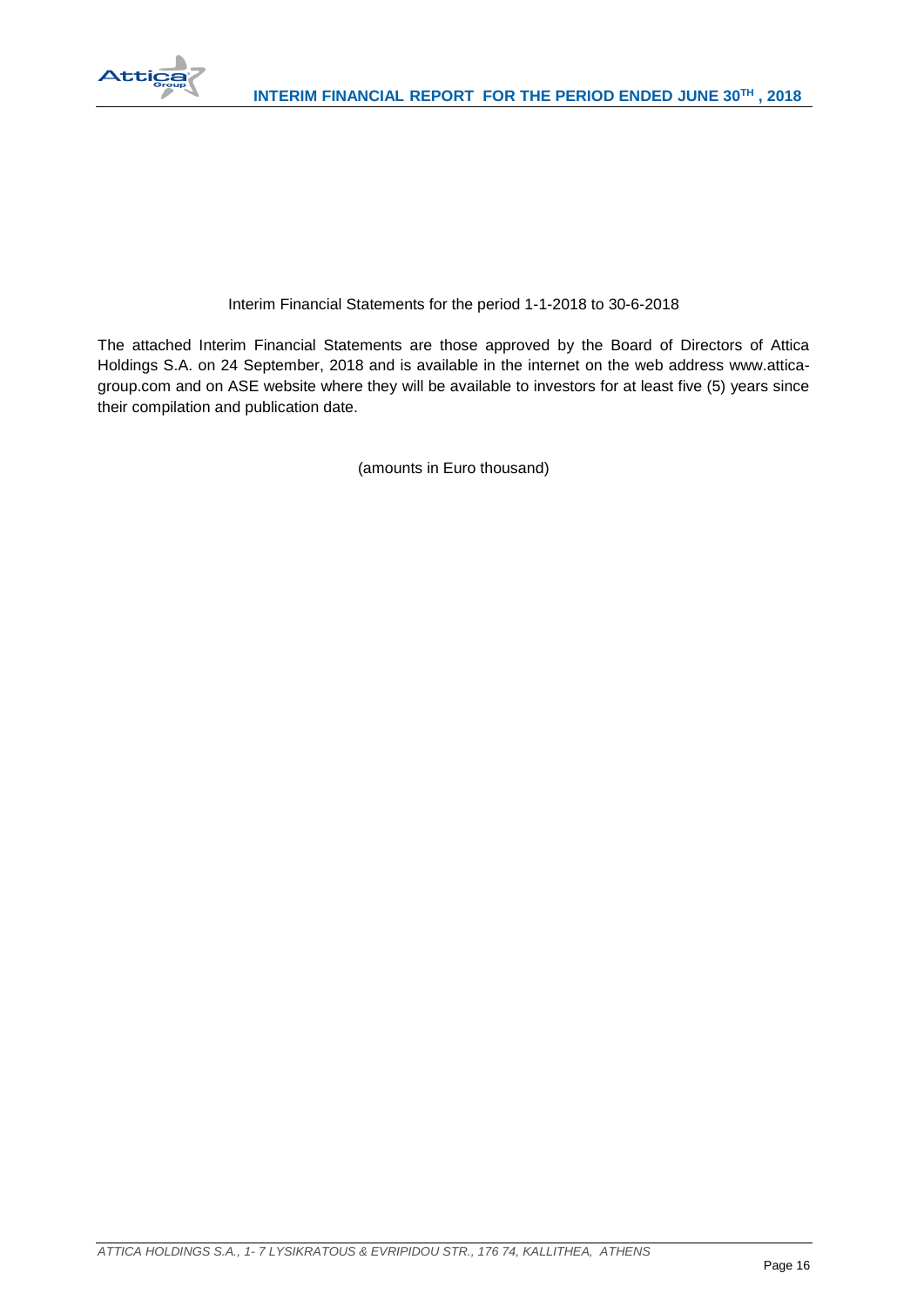

# **STATEMENT OF COMPREHENSIVE INCOME**

For the period ended June 30 2018 & 2017

|                                                                               |     | <b>GROUP</b>    |                 |  |  |
|-------------------------------------------------------------------------------|-----|-----------------|-----------------|--|--|
|                                                                               |     | 1.01-30.06.2018 | 1.01-30.06.2017 |  |  |
| Sales                                                                         | 7.1 | 131,680         | 112,038         |  |  |
| Cost of sales                                                                 | 7.2 | $-115,814$      | $-101,813$      |  |  |
| <b>Gross profit</b>                                                           |     | 15,866          | 10,225          |  |  |
| Administrative expenses                                                       | 7.3 | $-11,657$       | $-10,617$       |  |  |
| Distribution expenses                                                         | 7.3 | $-8,646$        | $-7,137$        |  |  |
| Other operating income                                                        |     | 241             | 2,245           |  |  |
| Other operating expenses                                                      |     | -34             |                 |  |  |
| Profit / (loss) before taxes, financing                                       |     | $-4,230$        | $-5,284$        |  |  |
| and investment activities                                                     |     |                 |                 |  |  |
| Other financial results                                                       | 7.4 | 3,158           | $-1,039$        |  |  |
| Financial expenses                                                            | 7.5 | $-7,608$        | $-12,583$       |  |  |
| Financial income                                                              |     | 78              | 63              |  |  |
| Share in net profit (loss) of companies<br>accounted for by the equity method | 7.6 | 263             | $-3,358$        |  |  |
| Profit/ (loss) from sale of assets                                            | 7.7 | 16,955          |                 |  |  |
| Profit before income tax                                                      |     | 8,616           | $-22,201$       |  |  |
| Income taxes                                                                  |     | -98             | -58             |  |  |
| Profit for the period                                                         |     | 8,518           | -22,259         |  |  |
|                                                                               |     |                 |                 |  |  |
| Attributable to:                                                              |     |                 |                 |  |  |
| Owners of the parent                                                          |     | 8,507           | $-22,259$       |  |  |
| Non-controlling interests                                                     |     | 11              |                 |  |  |
| Earnings After Taxes per Share - Basic<br>(in $\epsilon$ )                    |     | 0.0444          | $-0.1161$       |  |  |
| Diluted earnings after taxes per share<br>(in $\epsilon$ )                    | 7.8 | $-0.0139$       | -0.4442         |  |  |
| Net profit for the period                                                     |     | 8,518           | $-22,259$       |  |  |
| Other comprehensive income:                                                   |     |                 |                 |  |  |
| Amounts that will not be reclassified                                         |     |                 |                 |  |  |
| in the Income Statement                                                       |     |                 |                 |  |  |
| Revaluation of the accrued pension                                            |     |                 |                 |  |  |
| obligations                                                                   |     |                 |                 |  |  |
| Amounts that may be reclassified in                                           |     |                 |                 |  |  |
| the Income Statement                                                          |     |                 |                 |  |  |
| Cash flow hedging:                                                            |     |                 |                 |  |  |
| - current period gains /(losses)                                              |     | $-3,203$        | $-5,270$        |  |  |
| - reclassification to profit or loss                                          |     | 6,986           | 1,065           |  |  |
| Related parties' measurement using the                                        |     |                 |                 |  |  |
| fair value method                                                             |     |                 |                 |  |  |
| Other comprehensive income for the                                            |     | 3,783           | -4,205          |  |  |
| period before tax                                                             |     |                 |                 |  |  |
| Income tax relating to components of<br>other comprehensive income            |     |                 |                 |  |  |
| Other comprehensive income for the<br>period, net of tax                      |     | 3,783           | $-4,205$        |  |  |
| Total comprehensive income for the<br>period after tax                        |     | 12,301          | $-26,464$       |  |  |
|                                                                               |     |                 |                 |  |  |
| Attributable to:                                                              |     |                 |                 |  |  |
| Owners of the parent                                                          |     | 12,292          | -26,464         |  |  |
| Non-controlling interests                                                     |     | 9               |                 |  |  |
|                                                                               |     |                 |                 |  |  |

The attached notes are an integral part of these Interim Financial Statements.

# <span id="page-17-0"></span>**Income Statement of the Group**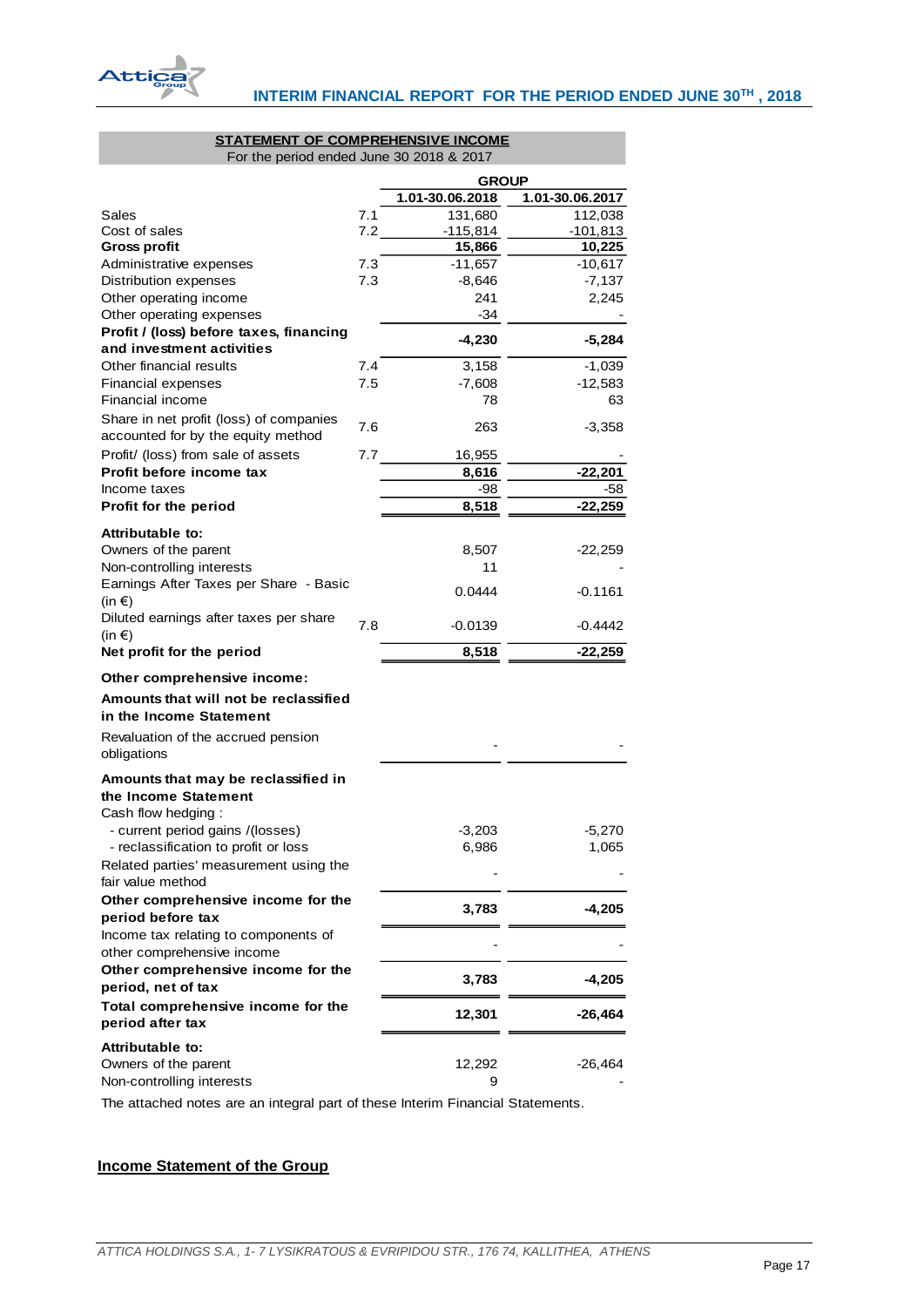

# **STATEMENT OF COMPREHENSIVE INCOME**

For the period ended June 30 2018 & 2017

|                                                                                                                                       |     | <b>COMPANY</b>  |                 |  |
|---------------------------------------------------------------------------------------------------------------------------------------|-----|-----------------|-----------------|--|
|                                                                                                                                       |     | 1.01-30.06.2018 | 1.01-30.06.2017 |  |
| Sales                                                                                                                                 |     |                 |                 |  |
| Cost of sales                                                                                                                         |     |                 |                 |  |
| <b>Gross profit</b>                                                                                                                   |     |                 |                 |  |
| Administrative expenses                                                                                                               |     | -440            | $-513$          |  |
| <b>Distribution expenses</b>                                                                                                          |     |                 |                 |  |
| Other operating income                                                                                                                |     |                 |                 |  |
| Other operating expenses                                                                                                              |     |                 |                 |  |
| Profit / (loss) before taxes, financing<br>and investment activities                                                                  |     | -440            | $-513$          |  |
| Other financial results                                                                                                               |     | $-1$            |                 |  |
| Financial expenses                                                                                                                    |     | -67             | -2              |  |
| Financial income                                                                                                                      |     |                 | 3               |  |
| Income from dividends                                                                                                                 | 7.9 | 3,110           | 3,110           |  |
| Profit before income tax                                                                                                              |     | 2,602           | 2,598           |  |
| Income taxes                                                                                                                          |     |                 |                 |  |
| Profit for the period                                                                                                                 |     | 2,602           | 2,598           |  |
| Attributable to:                                                                                                                      |     |                 |                 |  |
| Owners of the parent                                                                                                                  |     | 2,602           | 2,598           |  |
| Non-controlling interests                                                                                                             |     |                 |                 |  |
| Earnings After Taxes per Share - Basic                                                                                                |     |                 |                 |  |
| (in $\epsilon$ )                                                                                                                      |     | 0.0136          | 0.0136          |  |
| Diluted earnings after taxes per share<br>(in $\epsilon$ )                                                                            | 7.8 | $-0.0715$       | $-0.4402$       |  |
| Net profit for the period                                                                                                             |     | 2,602           | 2,598           |  |
| Other comprehensive income:<br>Amounts that will not be reclassified<br>in the Income Statement<br>Revaluation of the accrued pension |     |                 |                 |  |
| obligations                                                                                                                           |     |                 |                 |  |
| Amounts that may be reclassified in<br>the Income Statement                                                                           |     |                 |                 |  |
| Related parties' measurement using the<br>fair value method                                                                           |     | 24,551          | -17,008         |  |
| Other comprehensive income for the<br>period before tax                                                                               |     | 24,551          | $-17,008$       |  |
| Income tax relating to components of                                                                                                  |     |                 |                 |  |
| other comprehensive income                                                                                                            |     |                 |                 |  |
| Other comprehensive income for the                                                                                                    |     | 24,551          | $-17,008$       |  |
| period, net of tax                                                                                                                    |     |                 |                 |  |
| Total comprehensive income for the<br>period after tax                                                                                |     | 27,153          | $-14,410$       |  |
| Attributable to:<br>Owners of the parent<br>Non-controlling interests                                                                 |     | 27,153          | $-14,410$       |  |

<span id="page-18-0"></span>The attached notes are an integral part of these Interim Financial Statements.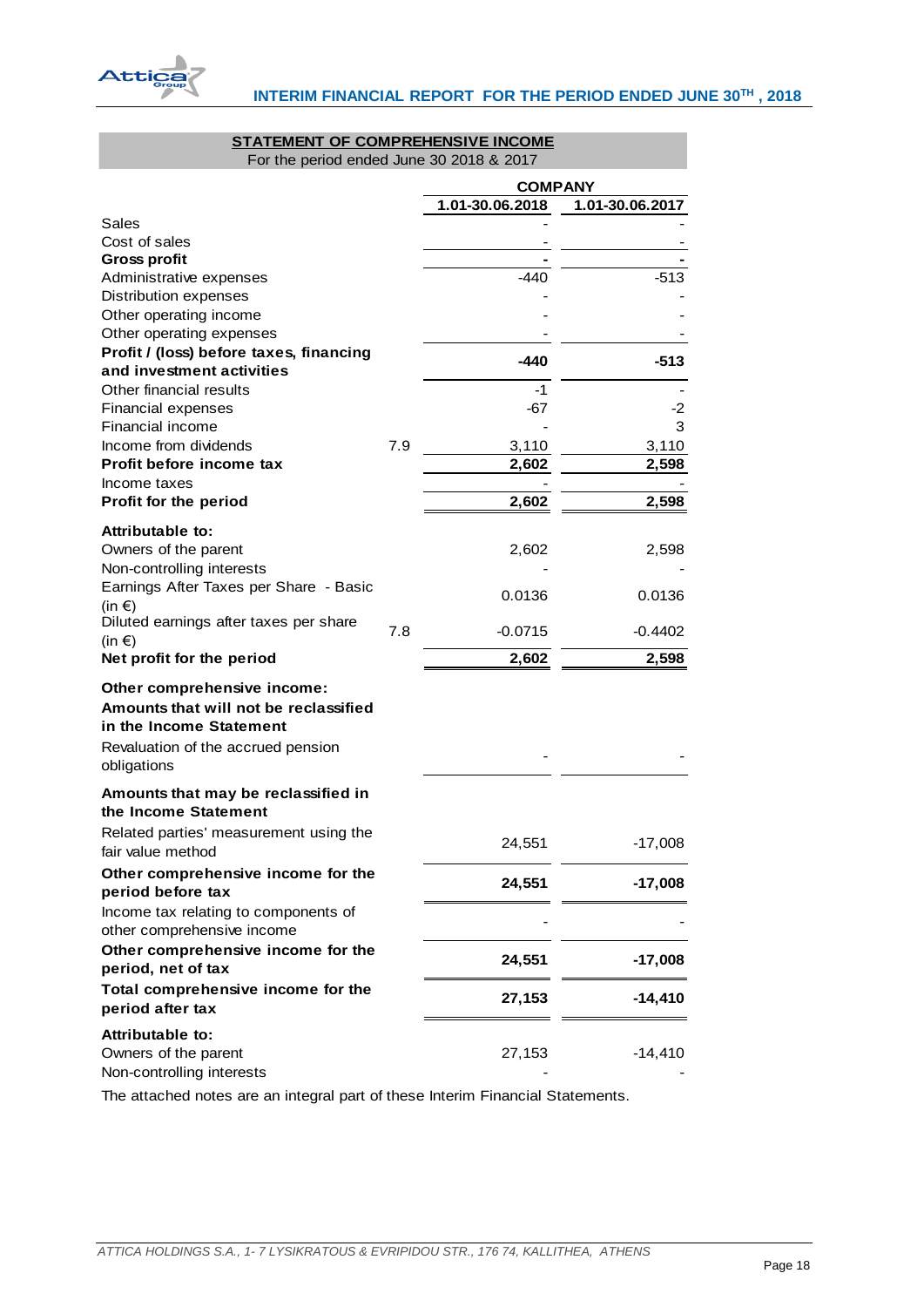

| <b>STATEMENT OF FINANCIAL POSITION</b><br>As at 30 of June 2018 and at December 31, 2017 |      |              |            |                  |            |  |  |  |
|------------------------------------------------------------------------------------------|------|--------------|------------|------------------|------------|--|--|--|
|                                                                                          |      |              |            |                  |            |  |  |  |
|                                                                                          |      | <b>GROUP</b> |            | <b>COMPANY</b>   |            |  |  |  |
|                                                                                          |      | 30/6/2018    | 31/12/2017 | 30/6/2018        | 31/12/2017 |  |  |  |
| <b>ASSETS</b>                                                                            |      |              |            |                  |            |  |  |  |
| <b>Non-Current Assets</b>                                                                |      |              |            |                  |            |  |  |  |
| Tangible assets                                                                          | 7.10 | 664,701      | 527,073    | 5                | 6          |  |  |  |
| Goodwill                                                                                 | 5.2  | 26,325       |            |                  |            |  |  |  |
| Intangible assets                                                                        |      | 1,811        | 1,929      |                  | 1          |  |  |  |
| Investments in subsidiaries                                                              |      |              |            | 586,054          | 508,193    |  |  |  |
| Investments in associates                                                                |      | 4,519        |            |                  |            |  |  |  |
| Investment portfolio                                                                     |      |              | 5,000      |                  |            |  |  |  |
| Other non current assets                                                                 |      | 2,687        | 8,564      | 8                | 8          |  |  |  |
| Deferred tax asset                                                                       |      | 296          | 296        |                  |            |  |  |  |
| Total                                                                                    |      | 700,339      | 542,862    | 586,068          | 508,208    |  |  |  |
| <b>Current Assets</b>                                                                    |      |              |            |                  |            |  |  |  |
| Inventories                                                                              |      | 5,061        | 3,306      |                  |            |  |  |  |
| Trade and other receivables                                                              | 7.11 | 63,345       | 47,278     | 18               | 2          |  |  |  |
| Other current assets                                                                     | 7.12 | 61,607       | 37,374     | 3,138            | 1,146      |  |  |  |
| Derivatives                                                                              | 7.13 | 10,100       | 4,433      |                  |            |  |  |  |
| Cash and cash equivalents                                                                | 7.14 | 48,777       | 44,099     | 659              | 2,182      |  |  |  |
| Total                                                                                    |      | 188,890      | 136,490    | 3,815            | 3,330      |  |  |  |
| Assets held for sale                                                                     |      |              |            |                  |            |  |  |  |
| <b>Total Assets</b>                                                                      |      | 889,229      | 679,352    | 589,883          | 511,538    |  |  |  |
| <b>EQUITY AND LIABILITIES</b>                                                            |      |              |            |                  |            |  |  |  |
| <b>Equity</b>                                                                            |      |              |            |                  |            |  |  |  |
| Share capital                                                                            | 7.15 | 57,498       | 57,498     | 57,498           | 57,498     |  |  |  |
| Share premium                                                                            | 7.15 | 290,256      | 290,256    | 290,256          | 290,256    |  |  |  |
| Fair value reserves                                                                      |      | 8,041        | 4,258      | 148,801          | 122,250    |  |  |  |
| Other reserves                                                                           |      | 154,354      | 119,347    | 62,935           | 29,040     |  |  |  |
| Retained earnings                                                                        |      | $-104,616$   | -68,444    | 14,611           | 12,100     |  |  |  |
| Equity attributable to parent's                                                          |      |              |            |                  |            |  |  |  |
| shareholders                                                                             |      | 405,533      | 402,915    | 574,101          | 511,144    |  |  |  |
| Minority interests                                                                       |      | 897          |            |                  |            |  |  |  |
| <b>Total Equity</b>                                                                      |      | 406,430      | 402,915    | 574,101          | 511,144    |  |  |  |
| <b>Non-current liabilities</b>                                                           |      |              |            |                  |            |  |  |  |
| Deferred tax liability                                                                   |      |              |            |                  |            |  |  |  |
| Accrued pension and retirement obligations                                               |      | 3,453        | 2,425      | 59               | 59         |  |  |  |
| Long-term borrowings                                                                     | 7.16 | 283,154      | 214,430    | 17,450           |            |  |  |  |
| <b>Non-Current Provisions</b>                                                            |      | 1,335        | 1,218      |                  |            |  |  |  |
| Other long-term liabilities                                                              |      |              |            |                  |            |  |  |  |
| <b>Total</b>                                                                             |      | 287,942      | 218,073    | 17,509           | 59         |  |  |  |
| <b>Current Liabilities</b>                                                               |      |              |            |                  |            |  |  |  |
| Trade and other payables                                                                 | 7.17 | 58,716       | 20,298     | 62               | 129        |  |  |  |
| Tax payable                                                                              |      | 843          | 769        | 20               | 20         |  |  |  |
| Short-term debt                                                                          | 7.16 | 73,444       | 24,303     |                  |            |  |  |  |
| Derivatives                                                                              |      |              |            |                  |            |  |  |  |
| Other current liabilities                                                                | 7.18 | 61,854       | 12,994     | 191              | 186        |  |  |  |
| Total                                                                                    |      | 194,857      | 58,364     | $\overline{273}$ | 335        |  |  |  |
| Liabilities related to Assets held for sale                                              |      |              |            |                  |            |  |  |  |
| <b>Total liabilities</b>                                                                 |      | 482,799      | 276,437    | 17,782           | 394        |  |  |  |
| <b>Total Equity and Liabilities</b>                                                      |      | 889,229      | 679,352    | 591,883          | 511,538    |  |  |  |

<span id="page-19-0"></span>The attached notes are an integral part of these Interim Financial Statements.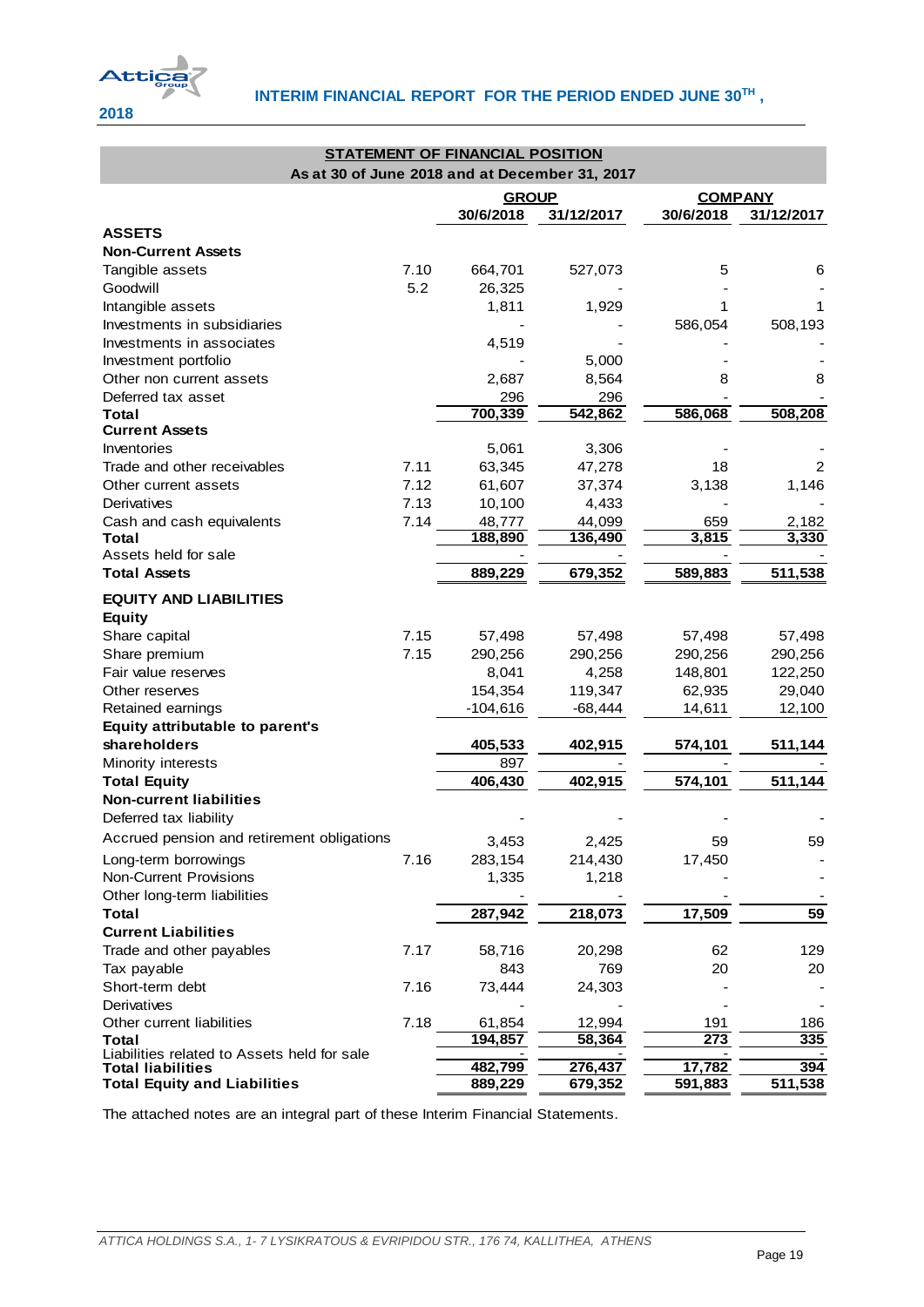

| <b>Statement of Changes in Equity</b><br>For the Period 1/01-30/06/2018 |                     |                  |                         |                                                   |                   |                      |                              |                        |
|-------------------------------------------------------------------------|---------------------|------------------|-------------------------|---------------------------------------------------|-------------------|----------------------|------------------------------|------------------------|
| <b>GROUP</b>                                                            |                     |                  |                         |                                                   |                   |                      |                              |                        |
|                                                                         | Number of<br>shares | Share<br>capital | <b>Share</b><br>premium | <b>Revaluation</b><br>of financial<br>instruments | Other<br>reserves | Retained<br>earnings | <b>Minority</b><br>interests | Total<br><b>Equity</b> |
| <b>Balance at 1/1/2018</b>                                              | 191,660,320         | 57,498           | 290,256                 | 4,258                                             | 119,347           | $-68,444$            |                              | 402,915                |
| Changes in accounting policies IFRS 9                                   |                     |                  |                         |                                                   |                   | $-1,722$             |                              | $-1,722$               |
| <b>Restated balance</b>                                                 | 191,660,320         | 57,498           | 290,256                 | 4,258                                             | 119,347           | $-70,166$            |                              | 401,193                |
| Profit for the period                                                   |                     |                  |                         |                                                   |                   | 8,507                | 11                           | 8,518                  |
| Other comprehensive income                                              |                     |                  |                         |                                                   |                   |                      |                              |                        |
| Cash flow hedges:                                                       |                     |                  |                         |                                                   |                   |                      |                              |                        |
| Gains/(losses) taken to equity                                          |                     |                  |                         | $-3,203$                                          |                   |                      |                              | $-3,203$               |
| Reclassification to profit or loss                                      |                     |                  |                         | 6,986                                             |                   |                      |                              | 6,986                  |
| Revaluation of the accrued pension obligations                          |                     |                  |                         |                                                   |                   |                      |                              |                        |
| Total recognised income and expense for the<br>period                   |                     |                  |                         | 3,783                                             |                   | 8,507                | 11                           | 12,301                 |
| Reserves from Issue of share capital                                    |                     |                  |                         |                                                   | 33,804            |                      |                              | 33,804                 |
| Capitalisation of share premium                                         |                     |                  |                         |                                                   |                   |                      |                              |                        |
| Transfers between reserves and retained earnings                        |                     |                  |                         | ٠                                                 | 1,203             | $-1,203$             |                              | 0                      |
| Icrease/(decrease) of non-controlling interests in                      |                     |                  |                         |                                                   |                   | $-41,754$            | $-36,747$                    | $-78,501$              |
| subsidiaries                                                            |                     |                  |                         |                                                   |                   |                      |                              |                        |
| Non-controlling interests due to purchase of<br>subsidiaries            |                     |                  |                         |                                                   |                   |                      | 37,633                       | 37,633                 |
| <b>Balance at 30/6/2018</b>                                             | 191,660,320         | 57,498           | 290.256                 | 8,041                                             | 154,354           | $-104.616$           | 897                          | 406,430                |

<span id="page-20-1"></span><span id="page-20-0"></span>

| <b>Statement of Changes in Equity</b><br>For the Period 1/01-30/06/2018 |                     |                         |                         |                                                      |                   |                      |                        |  |
|-------------------------------------------------------------------------|---------------------|-------------------------|-------------------------|------------------------------------------------------|-------------------|----------------------|------------------------|--|
| <b>COMPANY</b>                                                          |                     |                         |                         |                                                      |                   |                      |                        |  |
|                                                                         | Number of<br>shares | <b>Share</b><br>capital | <b>Share</b><br>premium | <b>Revaluation</b><br>reserves of<br>tangible assets | Other<br>reserves | Retained<br>earnings | Total<br><b>Equity</b> |  |
| <b>Balance at 1/1/2018</b>                                              | 191,660,320         | 57,498                  | 290,256                 | 122,250                                              | 29,040            | 12,100               | 511,144                |  |
| Profit for the period                                                   |                     |                         |                         |                                                      |                   | 2,602                | 2,602                  |  |
| Other comprehensive income                                              |                     |                         |                         |                                                      |                   |                      |                        |  |
| Cash flow hedges:                                                       |                     |                         |                         |                                                      |                   |                      |                        |  |
| Gains/(losses) taken to equity                                          |                     |                         |                         |                                                      |                   |                      |                        |  |
| Remeasurements of defined benefit pension plans                         |                     |                         |                         |                                                      |                   |                      |                        |  |
| Measurement using the fair value method                                 |                     |                         |                         |                                                      |                   |                      |                        |  |
| Related parties' measurement using the fair value method                |                     |                         |                         | 24,551                                               |                   | ٠                    | 24,551                 |  |
| Total recognised income and expense for the period                      |                     |                         |                         | 24,551                                               |                   | 2,602                | 27,153                 |  |
| Reserves from issue of share capital                                    |                     |                         |                         |                                                      | 33,804            |                      | 33,804                 |  |
| Transfers between reserves and retained earnings                        |                     |                         |                         |                                                      | 91                | $-91$                |                        |  |
| Capitalisation of losses                                                |                     |                         |                         |                                                      |                   |                      |                        |  |
| Expenses related to share capital increase                              |                     |                         |                         |                                                      |                   |                      |                        |  |
| <b>Balance at 30/6/2018</b>                                             | 191,660,320         | 57,498                  | 290,256                 | 146,801                                              | 62,935            | 14,611               | 572,101                |  |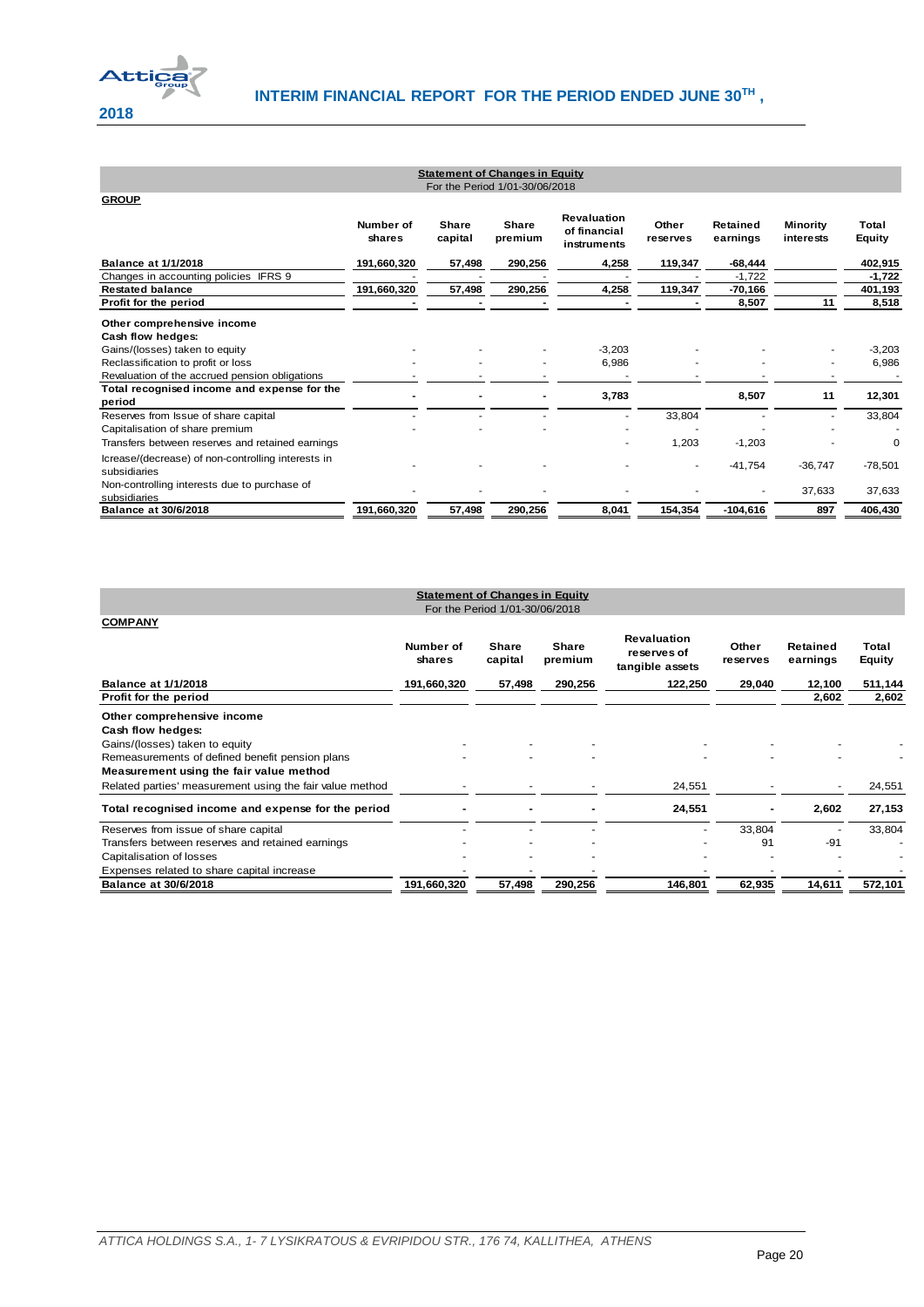

| <b>Statement of Changes in Equity</b><br>For the Period 1/01-30/06/2017   |                     |                         |                         |                                                   |                   |                      |                        |  |
|---------------------------------------------------------------------------|---------------------|-------------------------|-------------------------|---------------------------------------------------|-------------------|----------------------|------------------------|--|
| <b>GROUP</b>                                                              |                     |                         |                         |                                                   |                   |                      |                        |  |
|                                                                           | Number of<br>shares | <b>Share</b><br>capital | <b>Share</b><br>premium | <b>Revaluation</b><br>of financial<br>instruments | Other<br>reserves | Retained<br>earnings | Total<br><b>Equity</b> |  |
| <b>Balance at 1/1/2017</b>                                                | 191,660,320         | 57,498                  | 290,256                 | 4,054                                             | 116,558           | $-66,777$            | 401,589                |  |
| Profit for the period                                                     |                     |                         |                         |                                                   |                   | $-22,259$            | $-22,259$              |  |
| Other comprehensive income<br>Cash flow hedges:                           |                     |                         |                         |                                                   |                   |                      |                        |  |
| Gains/(losses) taken to equity<br>Reclassification to profit or loss      |                     |                         |                         | $-5,270$<br>1,065                                 |                   |                      | $-5,270$<br>1,065      |  |
| Total recognised income and expense<br>for the period                     |                     |                         |                         | $-4,205$                                          |                   | $-22,259$            | $-26,464$              |  |
| Share capital issue<br>Transfer between reserves and retained<br>earnings |                     |                         |                         | -                                                 | 2,789             | $-2,789$             | 0                      |  |
| Expenses related to share capital increase                                |                     |                         |                         |                                                   |                   |                      |                        |  |
| <b>Balance at 30/6/2017</b>                                               | 191,660,320         | 57,498                  | 290,256                 | -151                                              | 119,347           | $-91,825$            | 375,125                |  |

<span id="page-21-1"></span><span id="page-21-0"></span>

| <b>Statement of Changes in Equity</b><br>For the Period 1/01-30/06/2017 |                     |                         |                         |                                                      |                   |                      |                 |  |  |
|-------------------------------------------------------------------------|---------------------|-------------------------|-------------------------|------------------------------------------------------|-------------------|----------------------|-----------------|--|--|
| <b>COMPANY</b>                                                          |                     |                         |                         |                                                      |                   |                      |                 |  |  |
|                                                                         | Number of<br>shares | <b>Share</b><br>capital | <b>Share</b><br>premium | <b>Revaluation</b><br>reserves of<br>tangible assets | Other<br>reserves | Retained<br>earnings | Total<br>Equity |  |  |
| <b>Balance at 1/1/2017</b>                                              | 191,660,320         | 57,498                  | 290,256                 | 121,874                                              | 29,040            | 10,285               | 508,953         |  |  |
| Profit for the period                                                   |                     |                         |                         |                                                      |                   | 2,598                | 2,598           |  |  |
| Other comprehensive income                                              |                     |                         |                         |                                                      |                   |                      |                 |  |  |
| Cash flow hedges:                                                       |                     |                         |                         |                                                      |                   |                      |                 |  |  |
| Gains/(losses) taken to equity                                          |                     |                         |                         |                                                      |                   |                      |                 |  |  |
| Reclassification to profit or loss                                      |                     |                         |                         |                                                      |                   |                      |                 |  |  |
| Fair value's measurement                                                |                     |                         |                         |                                                      |                   |                      |                 |  |  |
| Related parties' measurement using the fair<br>value method             |                     |                         |                         | $-17,008$                                            |                   |                      | $-17,008$       |  |  |
| Remeasurements of defined benefit pension                               |                     |                         |                         |                                                      |                   |                      |                 |  |  |
| plans                                                                   |                     |                         |                         |                                                      |                   |                      |                 |  |  |
| Total recognised income and expense<br>for the period                   |                     |                         |                         | $-17,008$                                            |                   | 2,598                | $-14,410$       |  |  |
| Share capital issue                                                     |                     |                         |                         |                                                      |                   |                      |                 |  |  |
| Capitalisation of losses                                                |                     |                         |                         |                                                      |                   |                      |                 |  |  |
| Expenses related to share capital increase                              |                     |                         |                         |                                                      |                   |                      |                 |  |  |
| <b>Balance at 30/6/2017</b>                                             | 191,660,320         | 57,498                  | 290,256                 | 104,867                                              | 29,040            | 12,882               | 494.543         |  |  |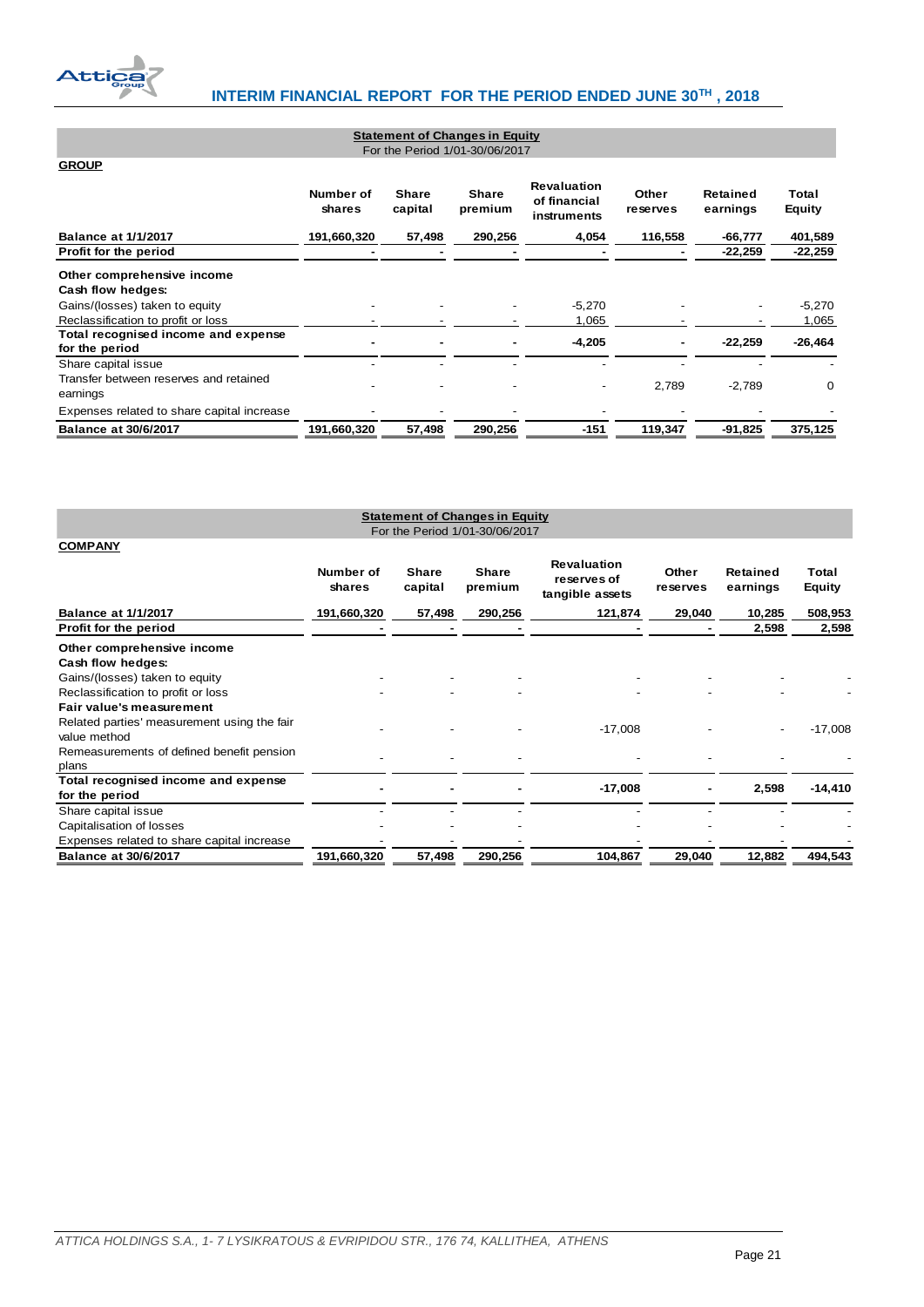

# **CASH FLOW STATEMENT (Indirect Method)**

For the period 1/1-30/6 2018 & 2017

|                                                                               |      | <b>GROUP</b>  |               | <b>COMPANY</b> |               |  |
|-------------------------------------------------------------------------------|------|---------------|---------------|----------------|---------------|--|
|                                                                               |      | 1/1-30/6/2018 | 1/1-30/6/2017 | 1/1-30/6/2018  | 1/1-30/6/2017 |  |
| <b>Cash flow from Operating Activities</b>                                    |      |               |               |                |               |  |
| Profit/(Loss) Before Taxes                                                    |      | 8,616         | $-22,201$     | 2,602          | 2,598         |  |
| <b>Adjustments for:</b>                                                       |      |               |               |                |               |  |
| Depreciation & amortization                                                   |      | 13,035        | 12,353        | 1              | 1             |  |
| Deferred tax expense                                                          |      |               |               |                |               |  |
| Provisions                                                                    |      | 40            | 68            | 1              | 1             |  |
| Foreign exchange differences                                                  |      | 45            | $-26$         |                |               |  |
| Net (profit)/Loss from investing activities                                   |      | $-20,499$     | 4,312         | $-3,109$       | $-3,114$      |  |
| Interest and other financial expenses                                         |      | 7,586         | 12,552        | 67             | 1             |  |
| Plus or minus for Working Capital changes:                                    |      |               |               |                |               |  |
| Decrease/(increase) in Inventories                                            |      | -364          | 403           |                |               |  |
| Decrease/(increase) in Receivables                                            |      | $-2,761$      | $-16,098$     | -7             | 40            |  |
| (Decrease)/increase in Payables (excluding banks)<br>Less:                    |      | 37,384        | 17,402        | $-151$         | 48            |  |
| Interest and other financial expenses paid                                    |      | $-4,730$      | $-4,529$      | $-29$          | $-1$          |  |
| Taxes paid                                                                    |      | -52           | $-79$         |                |               |  |
| Total cash inflow/(outflow) from operating activities (a)                     |      | 38,300        | 4,157         | $-625$         | $-426$        |  |
| <b>Cash flow from Investing Activities</b>                                    |      |               |               |                |               |  |
| Purchase of tangible and intangible assets                                    |      | $-996$        | $-154$        |                |               |  |
| Investments in companies consolidated by the equity method                    |      | $-8,290$      | $-999$        |                |               |  |
| Increase in capital and additional paid-in capital of subsidiaries            |      |               |               | $-10,390$      | $-7,400$      |  |
| Share capital return from subsidiaries                                        |      |               |               | 94,990         | 7,400         |  |
| Interest received                                                             |      | 78            | 63            |                | 4             |  |
| Acquisition of subsidiaries (less cash)                                       |      | $-96,769$     |               | $-104, 107$    |               |  |
| Proceeds from disposal of property, plant and equipment<br>Dividends received |      | 99,500        |               | 1,110          |               |  |
| Total cash inflow/(outflow) from investing activities (b)                     |      | $-6,477$      | $-1,090$      | $-18,397$      | 4             |  |
| <b>Cash flow from Financing Activities</b>                                    |      |               |               |                |               |  |
| Proceeds from issue of Share Capital                                          |      |               |               |                |               |  |
| Proceeds from Borrowings                                                      |      | 17,500        |               | 17,500         |               |  |
| Expenses related to share capital increase                                    |      |               |               |                |               |  |
| Proceeds from subsidiaries capital return                                     |      |               |               |                |               |  |
| Payments of Borrowings                                                        | 7.14 | $-44, 145$    | $-6,259$      |                |               |  |
| Payments of finance lease liabilities                                         | 7.14 | $-568$        | $-525$        |                |               |  |
| Capital return due to cancelation of SCI                                      |      |               |               |                |               |  |
| Total cash inflow/(outflow) from financing activities (c)                     |      | $-27,213$     | $-6,784$      | 17,500         |               |  |
| Net increase/(decrease) in cash and cash equivalents                          |      |               |               |                |               |  |
| $(a)+(b)+(c)$                                                                 |      | 4,610         | $-3,717$      | $-1,522$       | -422          |  |
| Cash and cash equivalents at beginning of period                              |      | 44,099        | 51,220        | 2,182          | 1,225         |  |
| Exchange differences in cash and cash equivalents                             |      | 68            | -39           | -1             | -1            |  |
| Cash and cash equivalents at end of period                                    |      | 48,777        | 47,464        | 659            | 802           |  |

<span id="page-22-0"></span>The attached notes are an integral part of these Interim Financial Statements.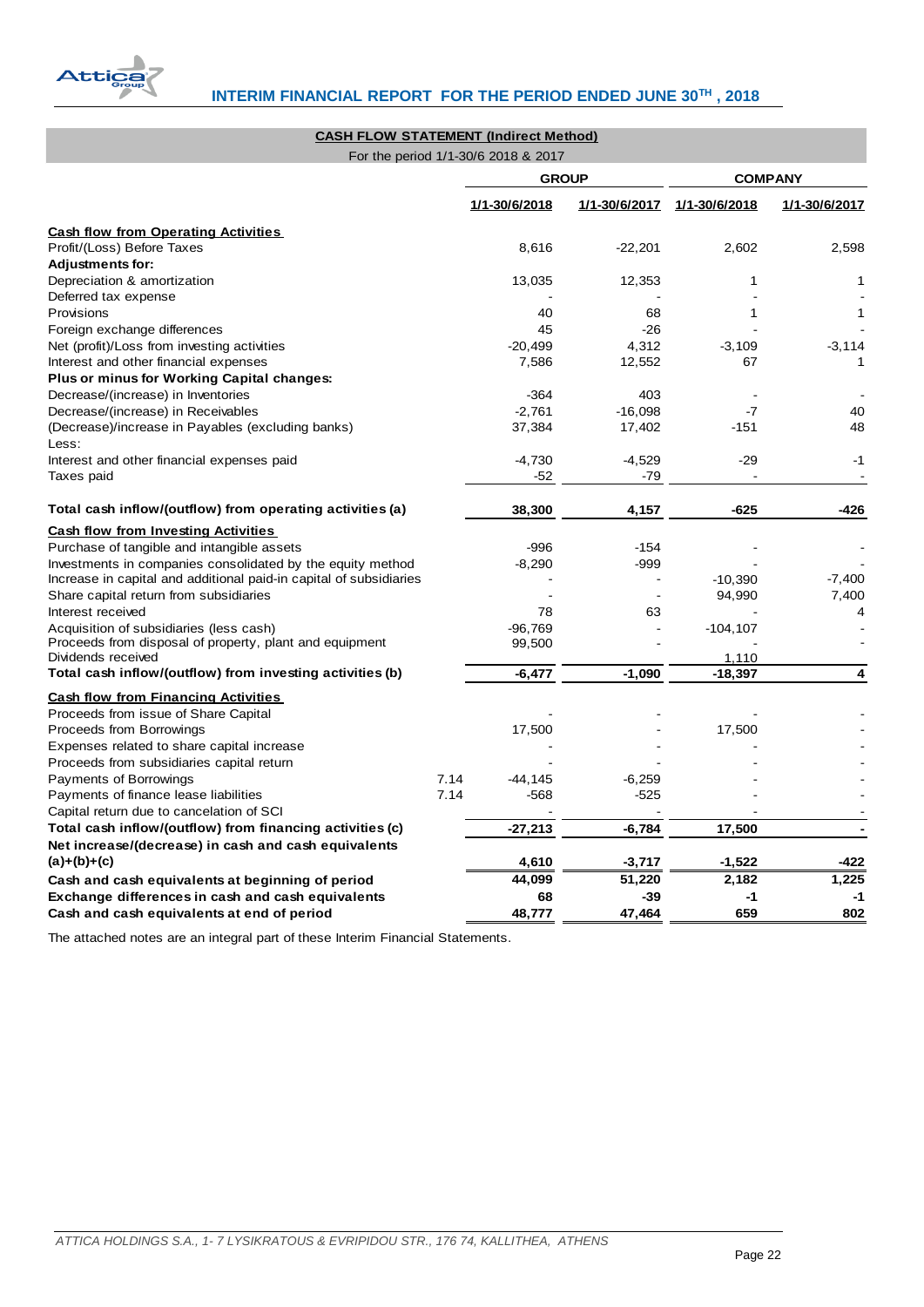

## **Notes to the Financial Statements**

## <span id="page-23-1"></span><span id="page-23-0"></span>**1. General information**

ATTICA HOLDINGS S.A. ("ATTICA GROUP") is a Holding Company and as such does not have trading activities of its own. The Company, through its subsidiaries, mainly operates in passenger shipping.

The headquarters of the Company are in Kallithea, Athens, Greece, 1-7 Lysikratous & Evripidou Street, 17674.

The number of employees, at period end, was 2 for the parent company and 2,115 for the Group, while at 30.6.17 was 2 and 1,254 respectively.

Attica Holdings S.A. shares are listed in the Athens Stock Exchange under the ticker symbol ATTICA.

The corresponding ticker symbol for Bloomberg is ATTICA GA and for Reuters is EPA.AT.

The total number of common registered voting shares outstanding as at 30 June 2018 was 191,660,320. The total market capitalization was Euro 254,908 thousand approximately.

The financial statements of Attica Holdings S.A. are included, using the full consolidation method, in the consolidated financial statements of MARFIN INVESTMENT GROUP HOLDINGS S.A. which is registered in Greece and whose total participation in the company (directly & indirectly), was 79.38%.

The interim financial statements of the Company and the Group for the period ending at 30 June 2018 were approved by the Board of Directors on 24 September, 2018.

*Due to rounding there may be minor differences in some amounts.*

## <span id="page-23-2"></span>**2. Basic accounting policies**

Condensed interim financial statements comprise limited scope of information as compared to that presented in the annual financial statements. These interim financial statements have been prepared by management in accordance with International Accounting Standard (IAS) 34 "Interim Financial Reporting". The Group has adopted all the new Standards and Interpretations, whose implementation is mandatory for the years starting as at 1st January, 2018.

Therefore, the attached interim Financial Statements should be read in line with the publicized annual Financial Statements as of 31st December, 2017 that include a full analysis of the accounting policies and valuation methods used.

# <span id="page-23-3"></span>2.1. New Standards, Interpretations, Revisions and Amendments to existing Standards that are effective and have been adopted by the European Union

<span id="page-23-4"></span>2.1.1. IFRS 9: "Financial Instruments"

In July 2014, the IASB completed the last phase of replacing IAS 39, by adopting IFRS 9 "Financial Instruments". The package of improvements introduced by IFRS 9 includes a logical model for classification and measurement, a single impairment model based on expected future losses and a substantially reformed approach to hedge accounting.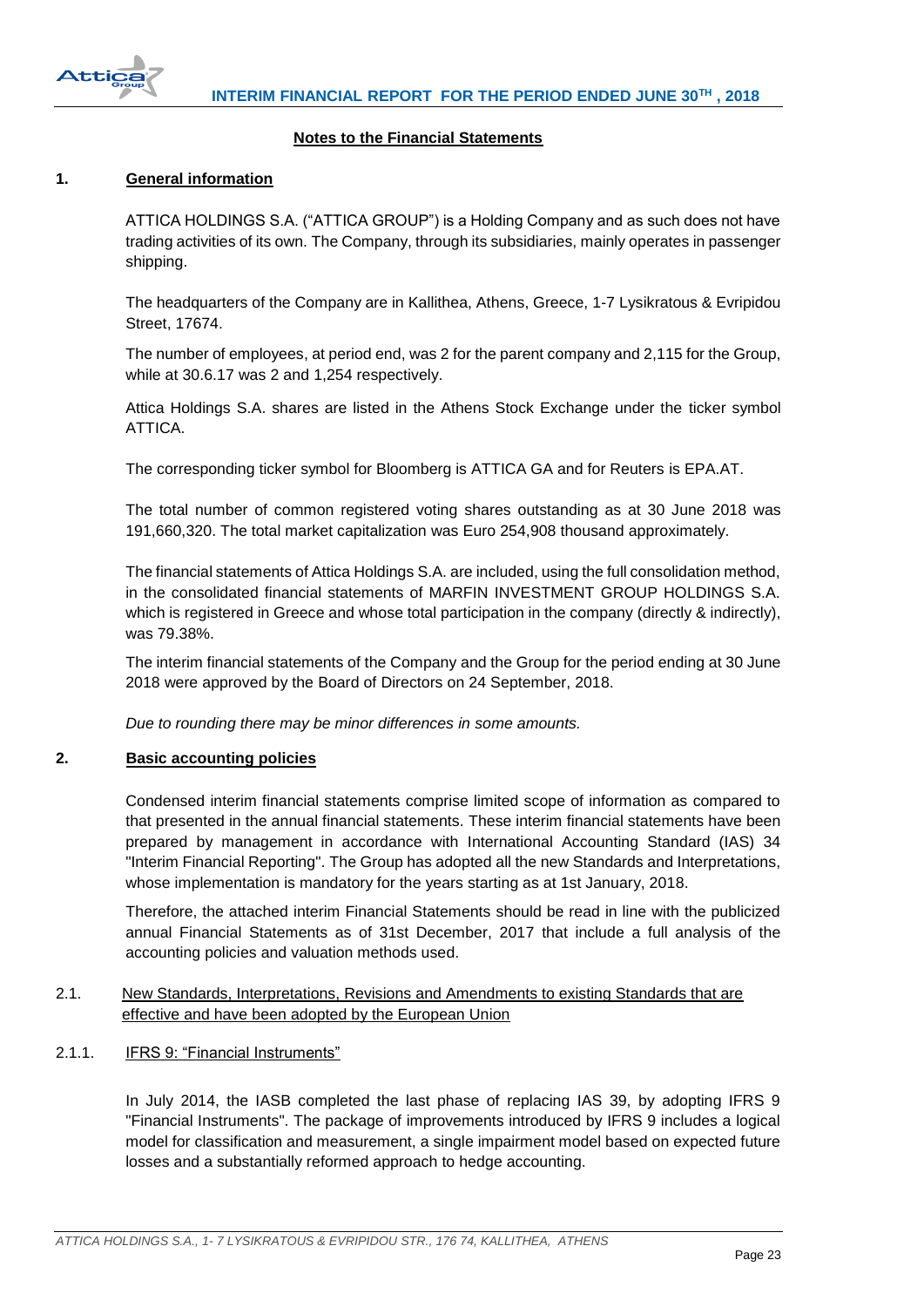

## Classification and Measurement

Classification determines how financial assets and financial liabilities are accounted for in the financial statements, and in particular how they are measured on an ongoing basis. IFRS 9 introduces a reasonable approach to classification of financial assets, which is driven by the characteristics of the cash flows and the business model to which an asset belongs. This unique and principle-based approach replaces existing rules-based requirements which are considered to be overly complex and difficult to apply. The new model also results in application of a unique impairment model applied to all financial instruments, thus eliminating a source of complexity associated with the previous accounting requirements.

## Impairment

During the financial crisis, late recognition of credit losses on loans (and other financial instruments) was recognized as a weakness of existing accounting standards. As part of IFRS 9, the IASB introduced a new impairment model based on expected loses, which will require a more timely recognition of expected credit losses. In particular, the new Standard requires companies to account for the expected credit losses once the financial instruments are recognized for the first time and to recognize the expected losses over their lifetime on a more timely basis.

### Hedge accounting

IFRS 9 introduces a substantially reformed hedge accounting model with enhanced disclosures about risk management activity. The new model is a significant reforming of accounting hedging that aligns accounting with risk management activities, enabling companies to better reflect these activities in their financial statements. In addition, as a result of these changes, the users of the financial statements will have better information about risk management and the impact of hedge accounting on the financial statements.

## Adoption of IFRS 9 from the Group and the Company

The Group and the Company have applied the Standard from 1 January 2018 retrospectively, without reviewing the comparative information for prior periods except for hedge accounting.

IFRS 9 was adopted without reviewing the comparative information and, therefore, the adjustments resulting from the new classification and the new impairment rules were not recorded in the financial position as at 31 December 2017 but were recognized in the opening financial position as at 1 January 2018.

#### In particular:

## Classification and Measurement

The financial assets held as at 1.1.2018 by the Group will continue to be measured on the same basis as the new standard and therefore there have been no significant changes in the classification and measurement of the assets.

#### Impairment

The Group applied the simplified approach of IFRS 9 for impairment of expected credit losses on trade and other receivables balances at the date of initial application. The result of the requirements of the new standard was to increase the Group's provisions for impairment by Euro 1.7 million with a respective impact on the opening accounts "Retained earnings balance".

Subsequent changes in market conditions and the business model of the Group may affect the above estimates.

The cumulative impact on the Statement of Financial Position as at 01.01.2018 is as follows: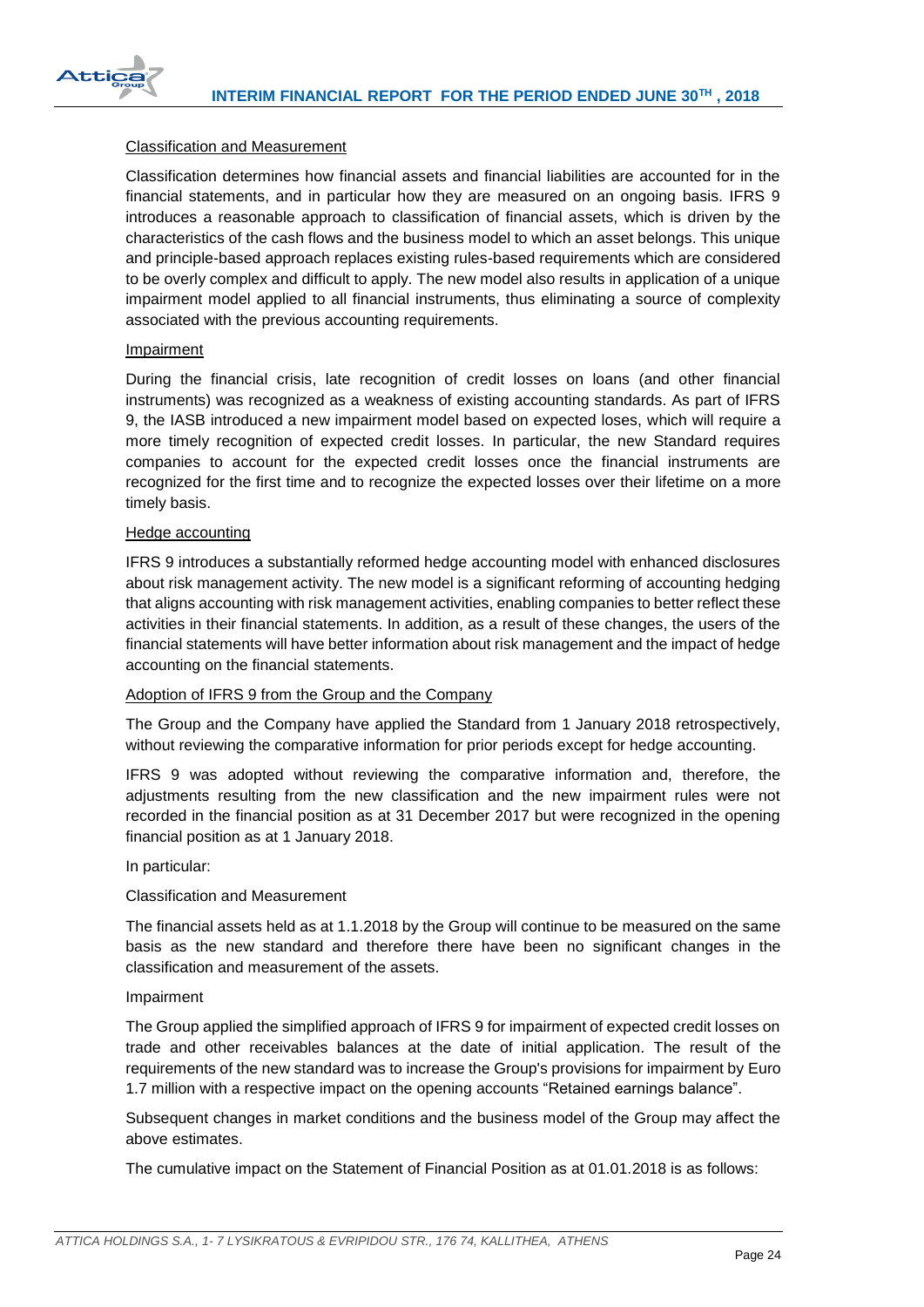

Impact on the Statement of Financial Position Amounts in thousands €

| <b>ASSETS</b>                                                                                       | 31/12/2017          | <b>IMPACT OF</b><br>IFRS 9 | 1/1/201<br>8        |
|-----------------------------------------------------------------------------------------------------|---------------------|----------------------------|---------------------|
| <b>Total non-current assets</b>                                                                     | 542,862             |                            | 542,862             |
| Trade and other receivables                                                                         | 47,278              | (1,722)                    | 45,556              |
| Other                                                                                               | 89,212              |                            | 89,212              |
| <b>Total current assets</b>                                                                         | 136,490             | (1, 722)                   | 134,768             |
| <b>Total Assets</b>                                                                                 | 679,352             | (1,722)                    | 677,630             |
| <b>EQUITY &amp; LIABILITIES</b><br><b>Equity</b><br>Other Equity assets<br><b>Retained Earnings</b> | 471,359<br>(68,444) | (1,722)                    | 471,359<br>(70,166) |
| <b>Total Equity</b>                                                                                 | 402,915             | (1, 722)                   | 401,193             |
| Total Long-term Liabilities                                                                         | 218,073             |                            | 218,073             |
| Total Short-term Liabilities                                                                        | 58,364              |                            | 58,364              |
| <b>Total Liabilities</b>                                                                            | 276,437             |                            | 276,437             |
| <b>Total Equity and Liabilities</b>                                                                 | 679,352             | (1,722)                    | 677,630             |

## Hedge accounting

At the date of the original application of the Standard, all existing hedging relationships of the Group can be classified as continuing and hence the application of the new standard has no impact on the financial statements. The Group's risk management policies are in line with the requirements of the new standard and hedge accounting continues to apply.

# <span id="page-25-0"></span>2.1.2. IFRS 15: "Revenue from Contracts with Customers"

IFRS 15 replaces IAS 11 "Construction Contracts", IAS 18 "Revenue" and all related interpretations for revenue from contracts with customers, unless those contracts are within the scope of other standards.

The new standard establishes a five-step model for determining revenue from contracts with customers. According to IFRS 15, revenue is recognized in the amount that an entity expects to be entitled to in exchange for the transfer of the goods or services to a customer. The standard also sets out the accounting for the additional costs of undertaking a contract and the direct costs required to complete this contract.

Revenue is defined as the amount an entity expects to be entitled to in exchange for the goods or services it has transferred to a client, except for amounts collected on behalf of third parties (value added tax, other sales tax). Variable amounts are included in the consideration and are calculated either using the "expected value" method or the "most likely amount" method.

An entity recognizes revenue when (or as) it satisfies the performance commitment of a contract by transferring the goods or services promised to the customer.

The customer acquires control of the good or service if the customer has the ability to direct the use and to derive virtually all the economic benefits from that good or service. Control is passed over a period or at a specific time.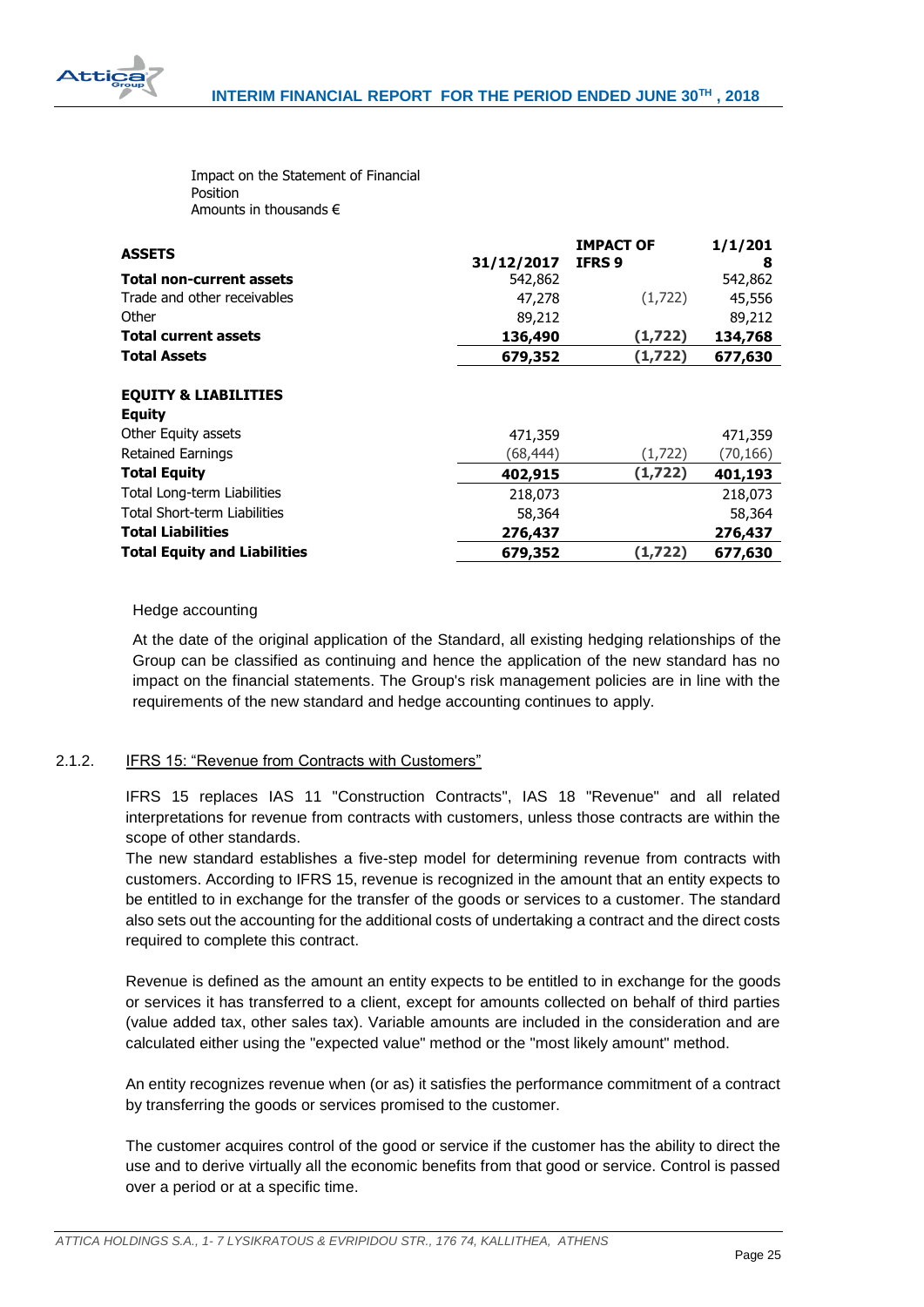

Revenue from the sale of goods is recognized when the control of the good is transferred to the customer, usually upon delivery, and there is no unfulfilled obligation that could affect the acceptance of the good by the customer.

Revenue from provision of services is recognized in the accounting period in which the services are provided and measured according to the nature of the services provided using either output methods or input methods.

Receivables from customer are recognized when there is an unconditional right for the entity to receive the consideration for the performed obligations of the contract to the customer.

A contractual asset is recognized when the Group (or the Company) has satisfied its obligations to the customer before the customer pays or before the payment is due, for example when the goods or services are transferred to the customer before the Group's right (or the Company's right) to issue an invoice.

The contractual obligation is recognized when the Group (or the Company) receives a consideration from the customer (prepayment) or when it reserves the right to a consideration that is unconditional (deferred income) prior to the performance of the obligations of a contract and the transfer of goods or services. The contractual obligation is recognized when the contract obligations are met and the income is recorded in the income statement.

Revenue from operating leases is recognized in the income statement using the straight-line method over the lease term.

As at January 1, 2018, the Group and the Company adopted IFRS 15 using the modified retrospective method, i.e. the transition impact was collectively recognized in the "Retained earnings balance", while the comparative amounts were not restated. However, the Group and the Company had no impact on their profitability or financial position at the time of the first application of IFRS 15. Therefore, no adjustment was made to the "Retained earnings balance" as at 1 January 2018.

<span id="page-26-0"></span>2.2. New Standards, Interpretations, Revisions and Amendments to existing Standards that are effective and have been adopted by the European Union

The following new Standards, Interpretations and amendments of IFRSs have been issued by the International Accounting Standards Board (IASB), are adopted by the European Union, and their application is mandatory from or after 01/01/2018.

# **IFRS 9 "Financial Instruments" (effective for annual periods starting on or after 01/01/2018)**

In July 2014, the IASB issued the final version of IFRS 9. The package of improvements introduced by the final version of the Standard, includes a logical model for classification and measurement, a single, forward-looking "expected loss" impairment model and a substantiallyreformed approach to hedge accounting. The new Standard affects the consolidated Financial Statements. Please see note 2.1.

 **IFRS 15 "Revenue from Contracts with Customers" (effective for annual periods starting on or after 01/01/2018)**

In May 2014, the IASB issued a new Standard, IFRS 15. The Standard fully converges with the requirements for the recognition of revenue in both IFRS and US GAAP. The key principles on which the Standard is based are consistent with much of current practice.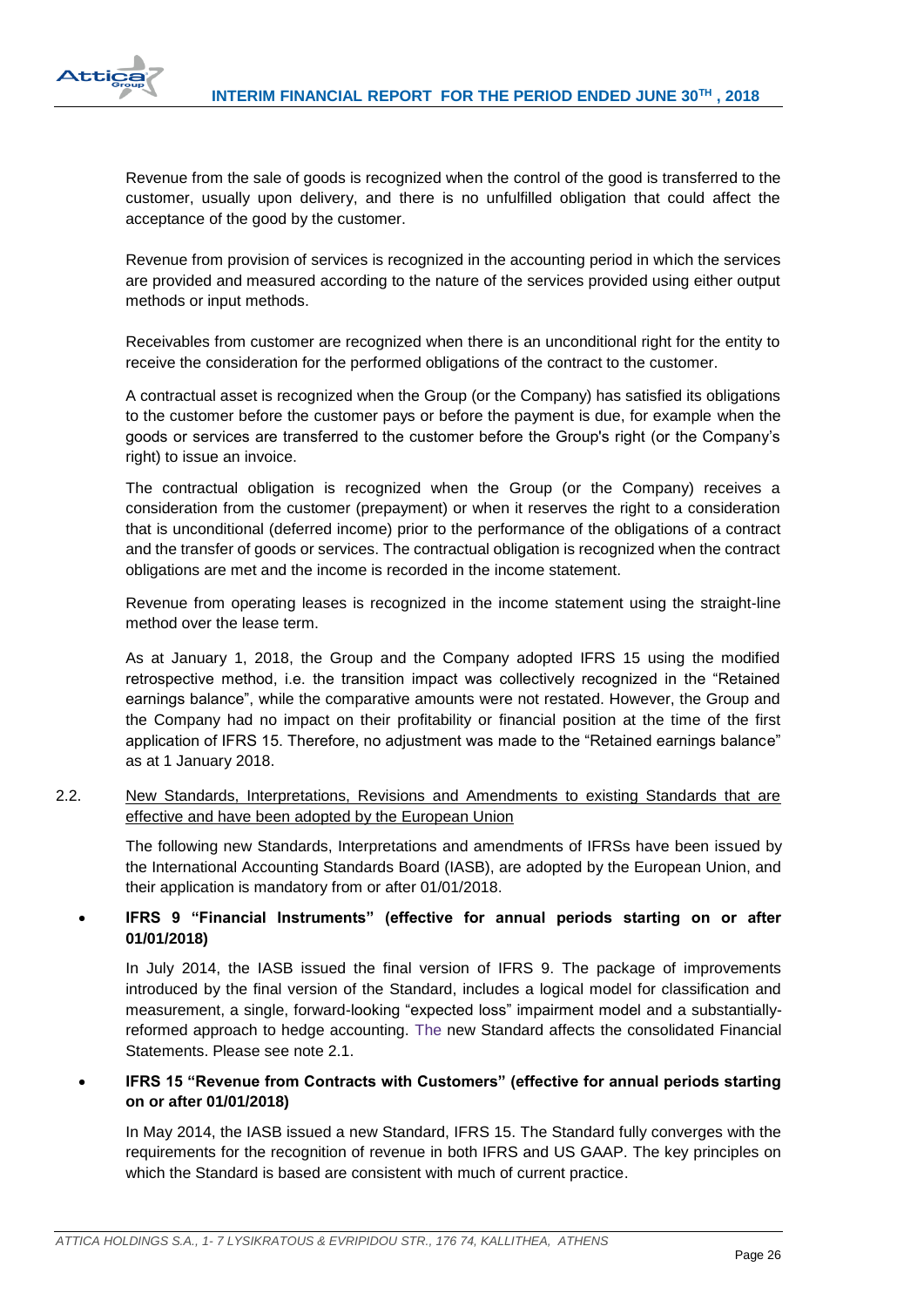

The new Standard is expected to improve financial reporting by providing a more robust framework for addressing issues as they arise, increasing comparability across industries and capital markets, providing enhanced disclosures and clarifying accounting for contract costs.

The new Standard will supersede IAS 11 "Construction Contracts", IAS 18 "Revenue" and several revenue related Interpretations. The new Standard does not affect the consolidated Financial Statements. Please see note 2.1.

# **Clarification to IFRS 15 "Revenue from Contracts with Customers" (effective for annual periods starting on or after 01/01/2018)**

In April 2016, the IASB published clarifications to IFRS 15. The amendments to IFRS 15 do not change the underlying principles of the Standard, but clarify how those principles should be applied. The amendments clarify how to identify a performance obligation in a contract, how to determine whether a company is a principal or an agent and how to determine whether the revenue from granting a license should be recognized at a point in time or over time. The amendments do not affect the consolidated Financial Statements.

 **Amendment to IFRS 2: "Classification and Measurement of Share-based Payment Transactions" (effective for annual periods starting on or after 01/01/2018)**

In June 2016, the IASB published narrow scope amendment to IFRS 2. The objective of this amendment is to clarify how to account for certain types of share-based payment transactions. More specifically, the amendments provide requirements on the accounting for the effects of vesting and non-vesting conditions on the measurement of cash-settled share-based payments, for share-based payment transactions with a net settlement feature for withholding tax obligation, as well as, a modification to the terms and conditions of a share-based payment that changes the classification of the transaction from cash-settled to equity-settled. The amendments do not affect the consolidated Financial Statements.

# **Amendments to IFRS 4: "Applying IFRS 9 Financial Instruments with IFRS 4 Insurance Contracts" (effective for annual periods starting on or after 01/01/2018)**

In September 2016, the IASB published amendments to IFRS 4.

The objective of the amendments is to address the temporary accounting consequences of the different effective dates of IFRS 9 Financial Instruments and the forthcoming insurance contracts Standard. The amendments to existing requirements of IFRS 4 permit entities whose predominant activities are connected with insurance to defer the application of IFRS 9 until 2021 (the "temporary exemption") and also permit all issuers of insurance contracts to recognize in other comprehensive income, rather than profit or loss, the volatility that could arise when IFRS 9 is applied before the new insurance contracts Standard is issued (the "overlay approach"). The amendments do not affect the consolidated Financial Statements.

# **Annual Improvements to IFRSs – 2014-2016 Cycle (effective for annual periods starting on or after 01/01/2018)**

In December 2016, the IASB issued Annual Improvements to IFRSs – 2014-2016 Cycle, a collection of amendments to IFRSs, in response to several issues addressed during the 2014- 2016 cycle. The issues included in this cycle and are effective for annual periods starting on or after 01/01/2018 are the following: **IFRS 1:** Deletion of short-term exemptions for first-time adopters, **IAS 28:** Measuring an associate or joint venture at fair value. The amendments do not affect the consolidated Financial Statements.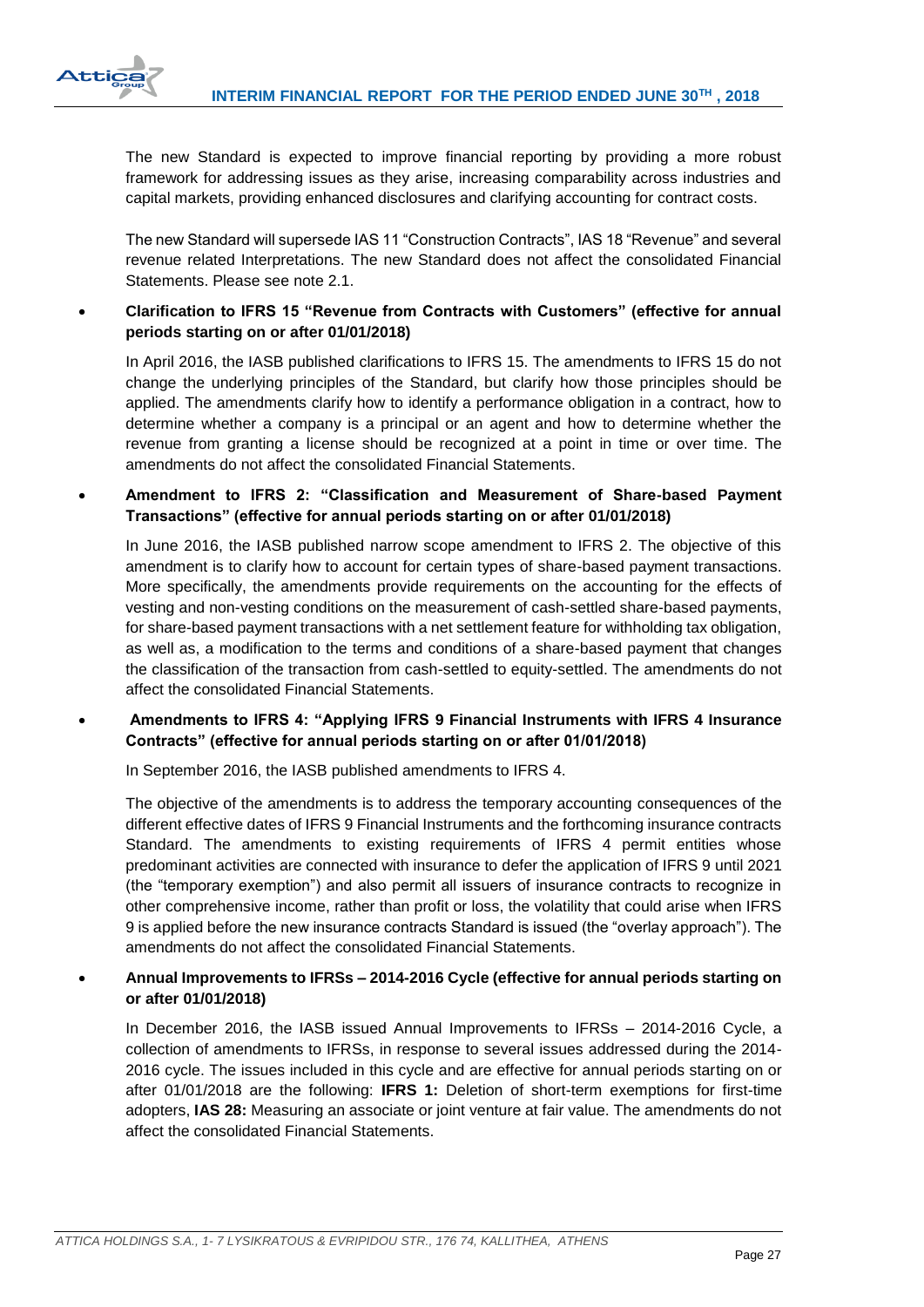

## **Amendments to IAS 40: "Transfers of Investment Property" (effective for annual periods starting on or after 01/01/2018)**

In December 2016, the IASB published narrow-scope amendments to IAS 40. The objective of the amendments is to reinforce the principle for transfers into, or out of, investment property in IAS 40, to specify that (a) a transfer into, or out of investment property should be made only when there has been a change in use of the property, and (b) such a change in use would involve the assessment of whether the property qualifies as an investment property.

That change in use should be supported by evidence. The amendments do not affect the consolidated Financial Statements.

# **IFRIC 22 "Foreign Currency Transactions and Advance Consideration" (effective for annual periods starting on or after 01/01/2018)**

In December 2016, the IASB issued a new Interpretation, IFRIC 22. IFRIC 22 provides requirements about which exchange rate to use in reporting foreign currency transactions (such as revenue transactions) when payment is made or received in advance. The new Interpretation does not affect the consolidated Financial Statements.

<span id="page-28-0"></span>2.3. New Standards, Interpretations, Revisions and Amendments to existing Standards that have not been applied yet or have not been adopted by the European Union

The following new Standards, Interpretations and amendments of IFRSs have been issued by the International Accounting Standards Board (IASB), but their application has not started yet or they have not been adopted by the European Union.

## **IFRS 16 "Leases" (effective for annual periods starting on or after 01/01/2019)**

In January 2016, the IASB issued a new Standard, IFRS 16. The objective of the project was to develop a new Leases Standard that sets out the principles that both parties to a contract, i.e. the customer ('lessee') and the supplier ('lessor'), apply to provide relevant information about leases in a manner that faithfully represents those transactions. To meet this objective, a lessee is required to recognise assets and liabilities arising from a lease. The Group will examine the impact of the above on its Financial Statements. The above have been adopted by the European Union with effective date of 01/01/2019.

# **Amendments to IFRS 9: "Prepayment Features with Negative Compensation" (effective for annual periods starting on or after 01/01/2019)**

In October 2017, the IASB published narrow-scope amendments to IFRS 9. Under the existing requirements of IFRS 9, an entity would have measured a financial asset with negative compensation at fair value through profit or loss as the "negative compensation" feature would have been viewed as introducing potential cash flows that were not solely payments of principal and interest. Under the amendments, companies are allowed to measure particular prepayable financial assets with so-called negative compensation at amortised cost or at fair value through other comprehensive income if a specified condition is met. The Group will examine the impact of the above on its Financial Statements, though it is not expected to have any. The above have been adopted by the European Union with effective date of 01/01/2019.

# **Amendments to IAS 28: "Long-term Interests in Associates and Joint Ventures" (effective for annual periods starting on or after 01/01/2019)**

In October 2017, the IASB published narrow-scope amendments to IAS 28.

The objective of the amendments is to clarify that companies account for long-term interests in an associate or joint venture – to which the equity method is not applied – using IFRS 9. The Group will examine the impact of the above on its Financial Statements, though it is not expected to have any. The above have not been adopted by the European Union.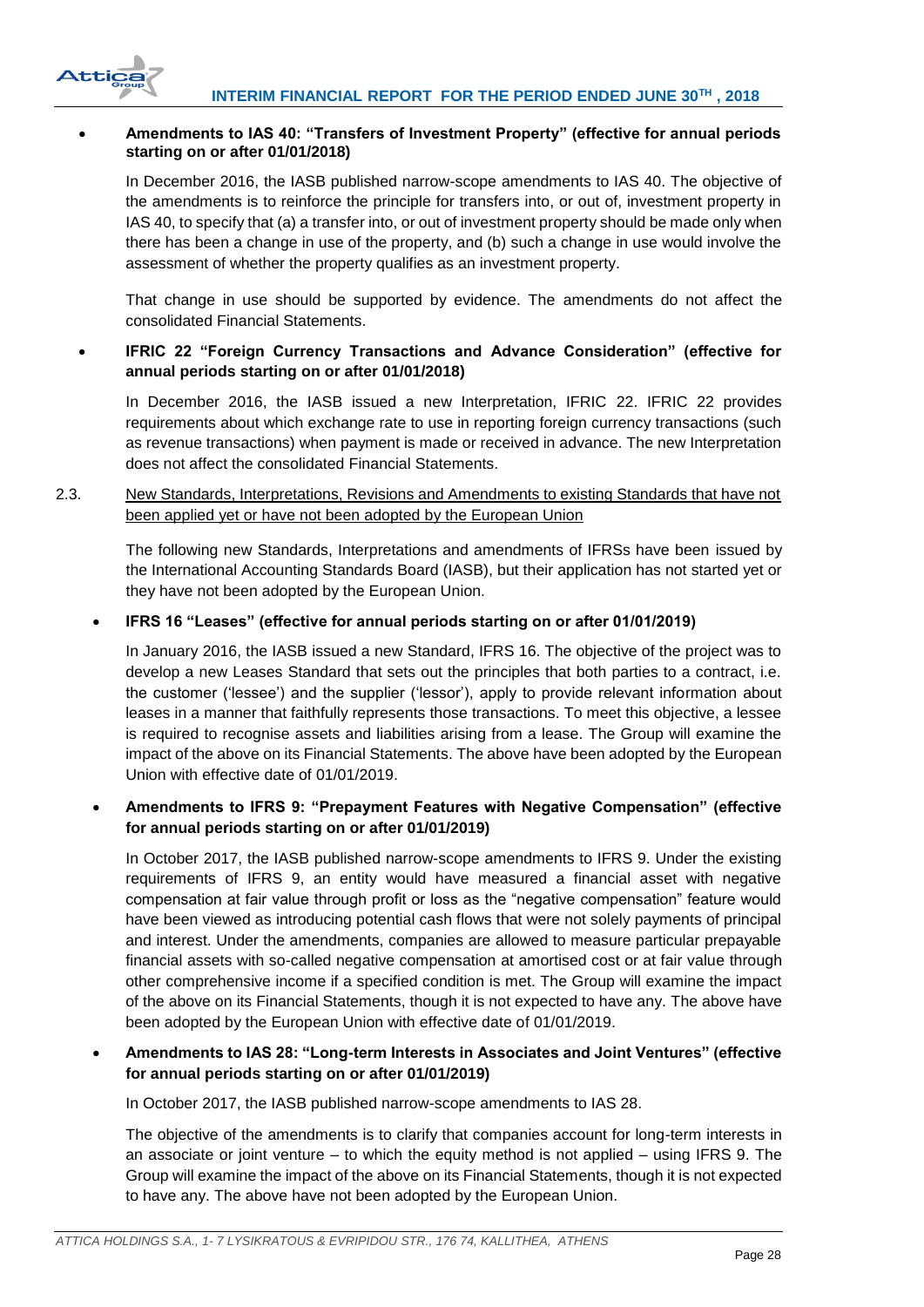

# **Annual Improvements to IFRSs – 2015-2017 Cycle (effective for annual periods starting on or after 01/01/2019)**

In December 2017, the IASB issued Annual Improvements to IFRSs – 2015-2017 Cycle, a collection of amendments to IFRSs, in response to several issues addressed during the 2015-2017 cycle.

The issues included in this cycle are the following: **IFRS 3 - IFRS 11:** Previously held interest in a joint operation, **IAS 12:** Income tax consequences of payments on financial instruments classified as equity, **IAS 23:** Borrowing costs eligible for capitalization. The amendments are effective for annual periods beginning on or after 1 January 2019. The Group will examine the impact of the above on its Financial Statements, though it is not expected to have any. The above have not been adopted by the European Union.

# **Amendments to IAS 19: "Plan Amendment, Curtailment or Settlement" (effective for annual periods starting on or after 01/01/2019)**

In February 2018, the IASB published narrow-scope amendments to IAS 19, under which an entity is required to use updated assumptions to determine current service cost and net interest for the remainder of the reporting period after an amendment, curtailment or settlement to a plan. The objective of the amendments is to enhance the understanding of the financial statements and provide useful information to the users. The Group will examine the impact of the above on its Financial Statements, though it is not expected to have any. The above have not been adopted by the European Union.

# **IFRIC 23 "Uncertainty over Income Tax Treatments" (effective for annual periods starting on or after 01/01/2019)**

In June 2017, the IASB issued a new Interpretation, IFRIC 23. IAS 12 "Income Taxes" specifies how to account for current and deferred tax, but not how to reflect the effects of uncertainty. IFRIC 23 provides requirements that add to the requirements in IAS 12 by specifying how to reflect the effects of uncertainty in accounting for income taxes. The Group will examine the impact of the above on its Financial Statements, though it is not expected to have any. The above have not been adopted by the European Union.

# **Revision of the Conceptual Framework for Financial Reporting (effective for annual periods starting on or after 01/01/2020)**

In March 2018, the IASB issued the revised Conceptual Framework for Financial Reporting (Conceptual Framework), the objective of which was to incorporate some important issues that were not covered, as well as update and clarify some guidance that was unclear or out of date. The revised Conceptual Framework includes a new chapter on measurement, which analyzes the concept on measurement, including factors to be considered when selecting a measurement basis, concepts on presentation and disclosure, and guidance on derecognition of assets and liabilities from financial statements. In addition, the revised Conceptual Framework includes improved definitions of an asset and a liability, guidance supporting these definitions, update of recognition criteria for assets and liabilities, as well as clarifications in important areas, such as the roles of stewardship, prudence and measurement uncertainty in financial reporting.

The Group will examine the impact of the above on its Financial Statements, though it is not expected to have any. The above have not been adopted by the European Union.

# **Amendments to References to the Conceptual Framework in IFRS Standards (effective for annual periods starting on or after 01/01/2020)**

In March 2018, the IASB issued Amendments to References to the Conceptual Framework, following its revision. Some Standards include explicit references to previous versions of the Conceptual Framework. The objective of these amendments is to update those references so that they refer to the revised Conceptual Framework and to support transition to the revised Conceptual Framework. The Group will examine the impact of the above on its Financial Statements, though it is not expected to have any. The above have not been adopted by the European Union.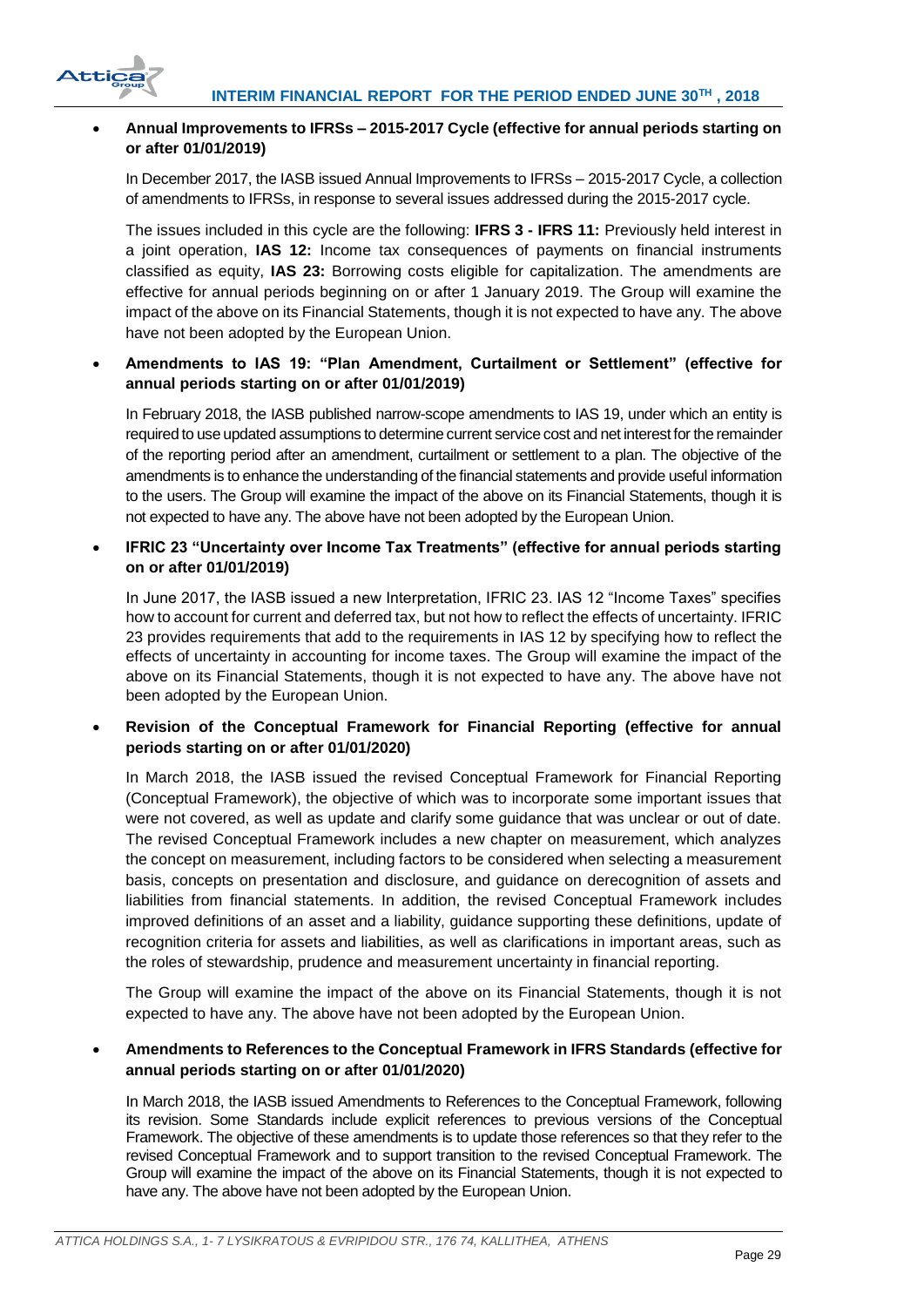

## **IFRS 17 "Insurance Contracts" (effective for annual periods starting on or after 01/01/2021)**

In May 2017, the IASB issued a new Standard, IFRS 17, which replaces an interim Standard, IFRS 4. The aim of the project was to provide a single principle-based standard to account for all types of insurance contracts, including reinsurance contracts that an insurer holds. A single principle-based standard would enhance comparability of financial reporting among entities, jurisdictions and capital markets. IFRS 17 sets out the requirements that an entity should apply in reporting information about insurance contracts it issues and reinsurance contracts it holds. The Group will examine the impact of the above on its Financial Statements, though it is not expected to have any. The above have not been adopted by the European Union.

## <span id="page-30-0"></span>**3. Financial risk management**

#### <span id="page-30-1"></span>3.1. Financial risk factors

The Group is exposed to a series of financial risks, including market risk (unexpected volatility of exchange rates and interest rates) and credit risk. Consequently, the Group uses a risk management program which seeks to minimize potential adverse effects.

Risk management relates to identifying, evaluating and hedging financial risks. The Group's policy is not to undertake any transactions of a speculative nature.

The Group's financial instruments consist mainly of deposits with banks, receivables and payables, loans, repos, finance leases and financial derivatives.

### <span id="page-30-2"></span>3.1.1. Foreign currency risk

The functional currency of the Group is EURO.

## **ASSETS AND LIABILITIES IN FOREIGN CURRENCY**

|                              | 30/6/2018  | 31/12/2017 |
|------------------------------|------------|------------|
| <b>GROUP</b>                 | <b>USD</b> | <b>USD</b> |
| <b>Notional amounts</b>      |            |            |
| Financial assets             | 502        | 392        |
| <b>Financial liabilities</b> |            |            |
| <b>Short-term exposure</b>   | 502        | 392        |
| <b>Financial assets</b>      |            |            |
| <b>Financial liabilities</b> |            |            |
| Long-term exposure           |            |            |

The table below presents the sensitivity of the period's result and owner's equity to a reasonable change in the interest rate equal to +/-10% in relation to the financial assets, financial liabilities and the transactional currency EURO/USD.

| <b>GROUP</b>                                  | 10% | Sensitivity factor<br>$-10%$<br>30/6/2018<br><b>EURO</b> | 10% | Sensitivity factor<br>$-10%$<br>31/12/2017<br><b>EURO</b> |
|-----------------------------------------------|-----|----------------------------------------------------------|-----|-----------------------------------------------------------|
| Profit for the fiscal year (before)<br>taxes) | 39  | -39                                                      | 30  | -30                                                       |
| Net position                                  | 39  | -39                                                      | 30  | -30                                                       |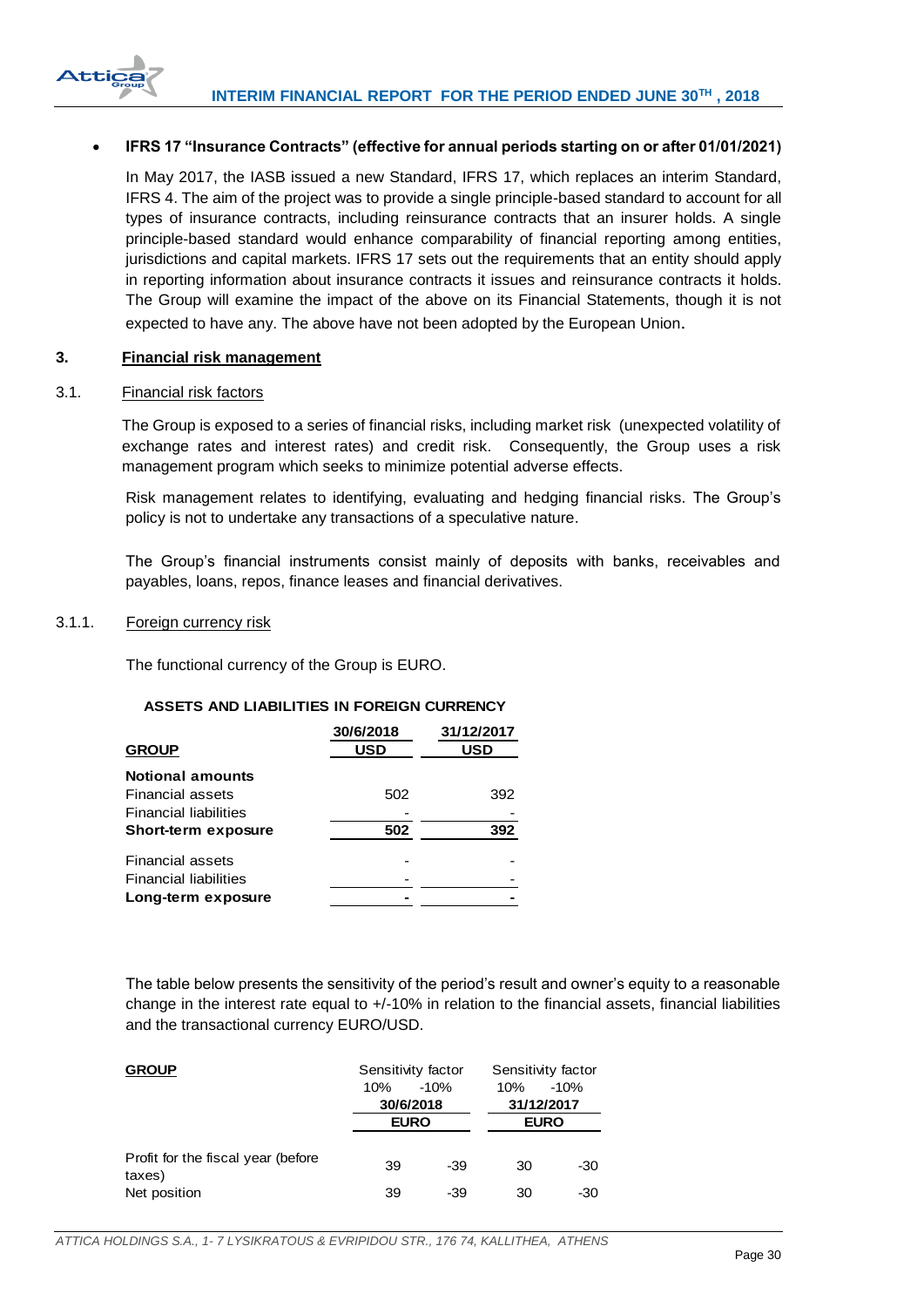

Moreover, the Group is affected by the exchange rates to the extent that the fuel oil purchased for the operation of the vessels is traded internationally in U.S. Dollars.

## <span id="page-31-0"></span>3.1.2. Liquidity risk

Prudent liquidity risk management implies sufficient cash and availability of necessary available funding sources.

The Group is managing its liquidity requirements on a daily basis through a systematic monitoring οf its short and long term financial liabilities and of the payments that are made on a daily basis.

Furthermore, the Group constantly monitors the maturity of its receivables and payables, in order to maintain a balanced liquidity management (see note 3.1.3. "Additional risks arising from the enforcement of capital controls in Greece").

The maturity of the financial liabilities as of 30/06/2018 and 31/12/2017 of the Group and the Company is analyzed as follows:

|                                                       | <b>GROUP</b><br>30/6/2018   |                |              |                   |  |  |
|-------------------------------------------------------|-----------------------------|----------------|--------------|-------------------|--|--|
|                                                       |                             | Short-term     |              | Long-term         |  |  |
|                                                       | Within 6<br>months          | 6 to 12 months | 1 to 5 years | more than 5 years |  |  |
| Long-term borrowing                                   | 15,209                      | 49,966         | 270,726      | 10,996            |  |  |
| Liabilities relating to operating lease<br>agreements | 600                         | 614            | 1,432        |                   |  |  |
| Trade payables                                        | 58,716                      |                |              |                   |  |  |
| Other short-term / long-term liabilities              | 62,697                      |                |              |                   |  |  |
| Short-term borrowing                                  | 7,055                       |                |              |                   |  |  |
| Derivative financial instruments                      |                             |                |              |                   |  |  |
| Total                                                 | 144,277                     | 50,580         | 272,158      | 10,996            |  |  |
|                                                       | 31/12/2017                  |                |              |                   |  |  |
|                                                       |                             | Short-term     |              | Long-term         |  |  |
|                                                       | Within 6<br>months          | 6 to 12 months | 1 to 5 years | more than 5 years |  |  |
| Long-term borrowing                                   | 9.798                       | 13,337         | 198,512      | 13,872            |  |  |
| Liabilities relating to operating lease<br>agreements | 568                         | 600            | 2,046        |                   |  |  |
| Trade payables                                        | 20,298                      |                |              |                   |  |  |
| Other short-term / long-term liabilities              | 13,763                      |                |              |                   |  |  |
| Short-term borrowing                                  |                             |                |              |                   |  |  |
| Derivative financial instruments                      |                             |                |              |                   |  |  |
| Total                                                 | 44,427                      | 13,937         | 200,558      | 13,872            |  |  |
|                                                       | <b>COMPANY</b><br>30/6/2018 |                |              |                   |  |  |
|                                                       |                             | Short-term     |              | Long-term         |  |  |
|                                                       | Within 6<br>months          | 6 to 12 months | 1 to 5 years | more than 5 years |  |  |
| Trade payables                                        | 62                          |                |              |                   |  |  |
| Other short-term / long-term liabilities              | 211                         |                |              |                   |  |  |
| Total                                                 | 273                         |                |              |                   |  |  |
|                                                       | 31/12/2017                  |                |              |                   |  |  |
|                                                       |                             | Short-term     |              | Long-term         |  |  |
|                                                       | Within 6<br>months          | 6 to 12 months | 1 to 5 years | more than 5 years |  |  |
| Trade payables                                        | 129                         |                |              |                   |  |  |
| Other short-term / long-term liabilities              | 206                         |                |              |                   |  |  |
| Total                                                 | 335                         |                |              |                   |  |  |

As shown in the table above, the total borrowings of the Group at 30/06/2018 amounted to Euro 356,598 thousand.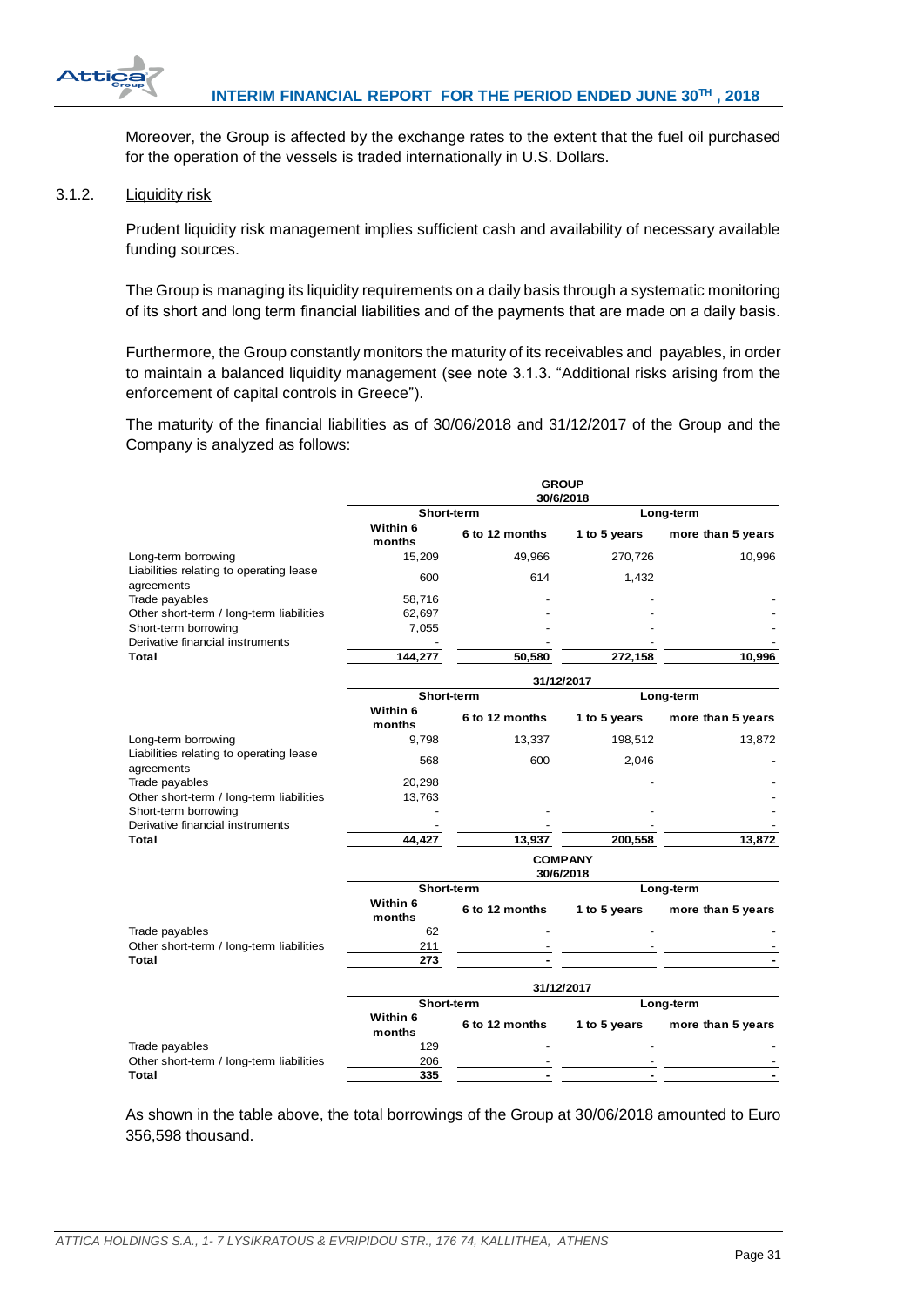

## <span id="page-32-0"></span>3.1.3. Additional risks arising from the enforcement of capital controls in Greece

The Group has been and continues to monitor developments in the issue of capital controls as a result of the Legislative Act dated 28.06.2015 and any subsequent legislative acts until now.

The Group's Management continually evaluates the developments and take initiatives in order to protect the Group and minimize any impact in its financial position.

## <span id="page-32-1"></span>**4. Fair value of financial instruments**

The Group uses the following hierarchy in order to define and disclose the fair value of financial instruments per valuation technique:

Level 1: Assets / liabilities are measured at fair value according to quoted prices (unadjusted) in active markets for identical assets or liabilities.

Level 2: Assets / liabilities are measured at fair value according to evaluation models in which elements affecting significantly the evaluation are based (directly or indirectly) to observable market values.

Level 3: Assets / liabilities are measured at fair value according to evaluation models in which elements affecting significantly the evaluation are not based to observable market values.

## <span id="page-32-2"></span>4.1. Financial derivatives

Derivative financial instruments are valued using valuation models based on observable market data.

# <span id="page-32-3"></span>4.2. Investments carried at fair value

Under IAS 27 «Separate Financial Statements» measures its investments holdings in accordance with the requirements of IAS 39 "Financial Instruments: Recognition and Measurement" at fair value.

At the end of each reporting period of the financial statements, the Company carries out the calculations required in relation to the fair value of its investments.

The investments in respect of its interests (unlisted shares) are valued based on generally accepted valuation models which include data based on both - unobservable factors, and market observable inputs.

The assessment performed to determine the fair value of financial instruments not traded in active markets, focuses both on exogenous and endogenous factors. Consequently, at the end of each reporting period, the Company:

a) Identifies and assesses the state of the Greek economy

b) Collects, analyzes and monitors the accounting information on efficiency, using as benchmarks the development of the Company's financial sizes at the end of each reporting period.

The analysis of these data provides information regarding the level of meeting or not meeting the business objectives and indicates the tendencies regarding the results and the financial performance of the companies at the end of the annual reporting period.

c) Reviews the business conditions and available information and estimates regarding the future development of financial sizes and tendencies.

According to is standard practice, at each interim reporting date of the financial statements, the Company reexamines the business plans assumptions, based on the business plan prepared at the end of the previous annual reporting period, in relation to subsequent financial periods in fiveyear time.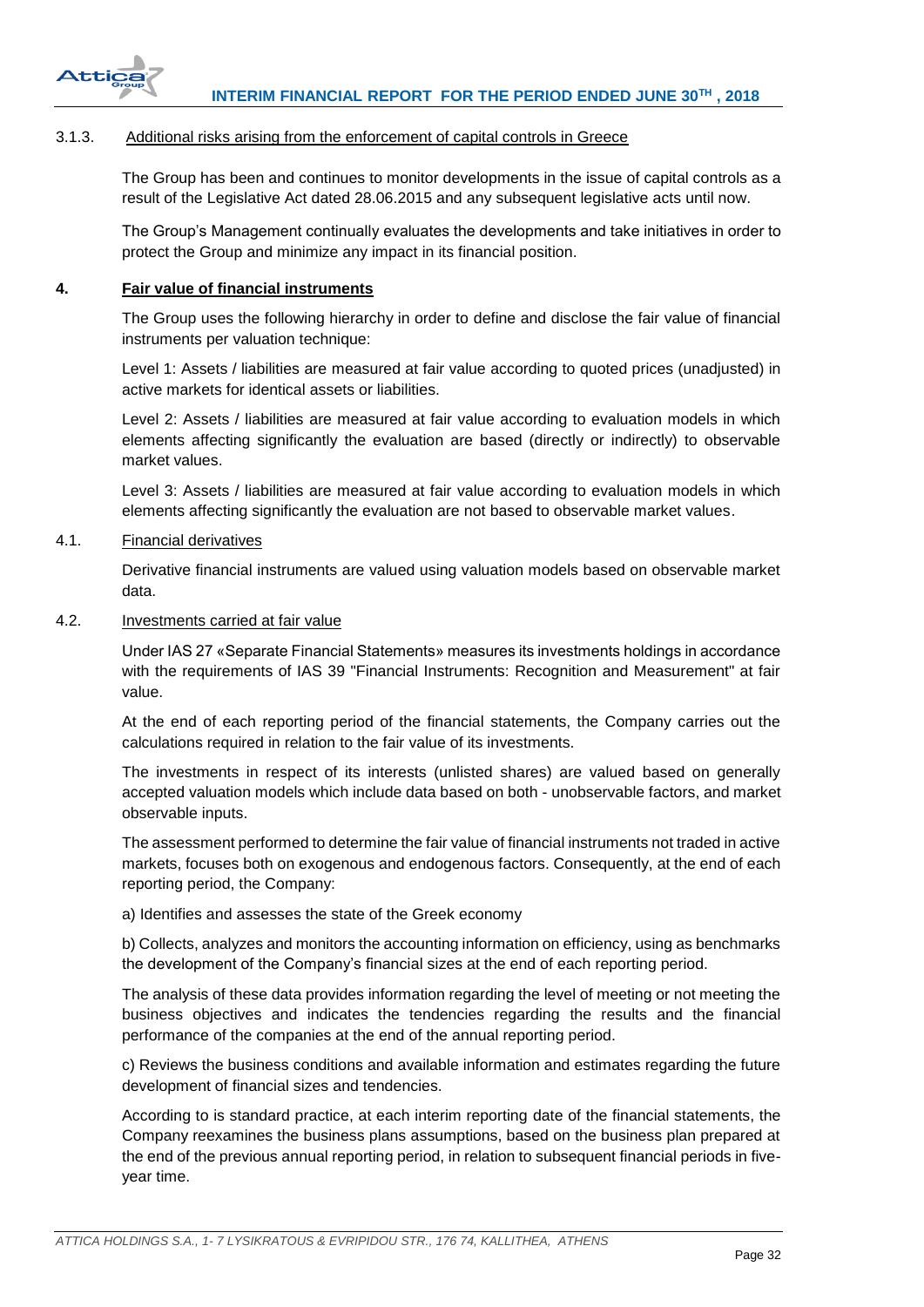

In case the financial performance of each company during the interim period under examination does not present substantial deviations from the budget of the respective period and, given with the Management's estimates regarding the future development of these financials, redefinition of the original business plan is not considered necessary and the relative calculations for determining fair value are limited to sensitivity analysis on the changes in the weighted average cost of capital.

Main assumptions for the determination of investments at fair value are the assessment of expected cash flows as described above and the weighted average cost of capital (WACC) which is calculated by weighting cost of capital, cost of long-term debt and any grants.

The basic parameters determining the weighted cost of capital (WACC) are:

- The risk-free market interest rate (risk-free return),
- In specific country risk (country risk premium),
- Equity risk premium.

Accordingly, for the years 2018 - 2022 the WACC was determined at 10,40%, while for the years 2022 onwards at 8.40%.

The value calculated as above, is weighted together with the value estimated on the basis of adjusted (for taking into account vessels' market value) net assets value of each subsidiary.

## <span id="page-33-0"></span>4.3. Other financial assets and liabilities carried at fair value

On 30.6.2018 the Group has issued a convertible bond loan which in its entirety (and the element of the loan and the embedded derivative in the form of the conversion right) is a financial liability which is measured at fair value through profit or loss.

The following table presents financial assets and liabilities carried at fair value as at 30/6/2018:

|                                 |                                 | <b>GROUP</b>   |           |         |  |
|---------------------------------|---------------------------------|----------------|-----------|---------|--|
| <b>Measurement of financial</b> | Measurement at fair value as at |                |           |         |  |
| instruments at fair value       | 30/06/2018                      |                |           |         |  |
|                                 | 30/6/2018                       | Level 1        | Level 2   | Level 3 |  |
| Investments in subsidiaries     |                                 |                |           |         |  |
| Financial assets / liabilities  | $-78.159$                       |                | -78.159   |         |  |
| Derivatives                     | 10,100                          |                | 10.100    |         |  |
| Total                           | $-68,059$                       |                | $-68.059$ |         |  |
|                                 |                                 | <b>COMPANY</b> |           |         |  |
| <b>Measurement of financial</b> | Measurement at fair value as at |                |           |         |  |
| instruments at fair value       | 30/06/2018                      |                |           |         |  |

|                                | 30/6/2018                | Level 1 | Level 2                  | Level 3 |
|--------------------------------|--------------------------|---------|--------------------------|---------|
| Investments in subsidiaries    | $\overline{\phantom{a}}$ |         |                          | 586.054 |
| Financial assets / liabilities | $\overline{\phantom{0}}$ |         | $\overline{\phantom{0}}$ |         |
| Derivatives                    | -                        |         | $\overline{\phantom{0}}$ |         |
| Total                          |                          |         |                          | 586.054 |

# <span id="page-33-1"></span>**5. Consolidation - Joint venture revenue agreement**

# <span id="page-33-2"></span>5.1. Consolidation of the subsidiaries of Attica Holdings S.A.

The parent company participated 100% in its subsidiaries. The only exemption is the subsidiary company Hellenic Seaways Maritime S.A. where the Group's participation is 98.83%. The nature of relationship is "Direct" with the exception of Superfast Dodeka (Hellas) INC.& CO Joint Venture, Blue Star Ferries Joint Venture and Blue Star Ferries Maritime S.A. & CO Joint Venture where the nature of relationship is "Under Common Management".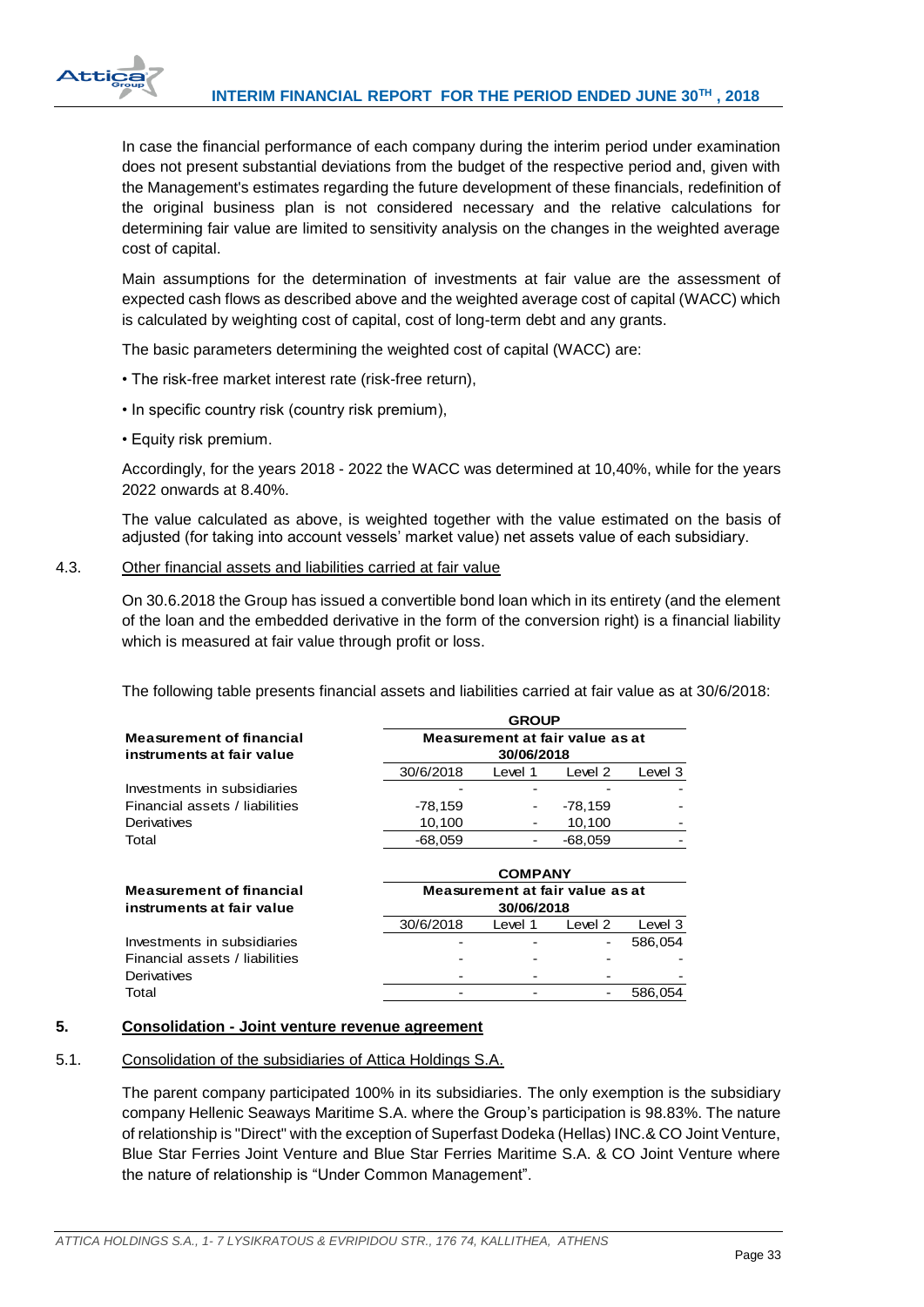

## All the companies are consolidated using the full consolidation method.

|                                                              | 30/6/2018       |                       |                                   |                                   |                                  |
|--------------------------------------------------------------|-----------------|-----------------------|-----------------------------------|-----------------------------------|----------------------------------|
| Subsidiary                                                   | Carrying amount | Direct Shareholding % | Country                           | <b>Unaudited fiscal</b><br>years* | <b>Audited fiscal</b><br>years** |
| NORDIA MC.                                                   | 8,390           | 100.00%               | <b>GREECE</b>                     | 2010-2017                         |                                  |
| SUPERFAST FERRIES S.A.                                       | 0               | 100.00%               | <b>LIBERIA</b>                    | 2010-2017                         |                                  |
| SUPERFAST ENDEKA INC.***                                     | 32,304          | 100.00%               | <b>LIBERIA</b>                    | 2010-2011 / 2017                  | 2012-2016                        |
| BLUE STAR FERRIES MARITIME S.A.                              | 180,907         | 100.00%               | <b>GREECE</b>                     | 2010 / 2017                       | 2011-2016                        |
| SUPERFAST ONE INC***                                         | 58,991          | 100.00%               | LIBERIA                           | 2010-2011 / 2017                  | 2012-2016                        |
| SUPERFAST TWO INC***                                         | 61,261          | 100.00%               | <b>LIBERIA</b>                    | 2010-2011 / 2017                  | 2012-2016                        |
| ATTICA FERRIES M.C.                                          | 25,784          | 100.00%               | <b>GREECE</b>                     | 2010-2017                         | $\sim$                           |
| BLUE STAR FERRIES MARITIME S.A. & CO<br><b>JOINT VENTURE</b> | $\Omega$        | 0.00%                 | <b>GREECE</b>                     | 2009-2017                         |                                  |
| ATTICA FERRIES MARITIME S.A.                                 | 67,418          | 100.00%               | <b>GREECE</b>                     | 2017                              | 2011-2016                        |
| <b>BLUE STAR M.C.</b>                                        | 10,064          | 100.00%               | <b>GREECE</b>                     | 2010-2017                         |                                  |
| HELLENIC SEAWAYS MARITIME S.A.                               | 142,911         | 98.83%                | <b>GREECE</b>                     | 2017                              | 2012-2016                        |
| Inactive companies                                           |                 |                       |                                   |                                   |                                  |
| SUPERFAST EPTA MC.                                           | 48              | 100.00%               | <b>GREECE</b>                     | 2010-2017                         |                                  |
| SUPERFAST OKTO MC.                                           | 30              | 100.00%               | <b>GREECE</b>                     | 2010-2017                         |                                  |
| SUPERFAST ENNEA MC.                                          | 15              | 100.00%               | <b>GREECE</b>                     | 2010-2017                         |                                  |
| SUPERFAST DEKA MC.                                           | 47              | 100.00%               | <b>GREECE</b>                     | 2010-2017                         |                                  |
| MARIN MC.                                                    | 2,282           | 100.00%               | <b>GREECE</b>                     | 2010-2017                         |                                  |
| ATTICA CHALLENGE LTD                                         | 0               | 100.00%               | <b>MALTA</b>                      | ٠                                 |                                  |
| ATTICA SHIELD LTD                                            | $\overline{2}$  | 100.00%               | <b>MALTA</b>                      |                                   |                                  |
| ATTICA PREMIUM S.A.                                          | $\Omega$        | 100.00%               | <b>GREECE</b>                     | 2011-2017                         |                                  |
| SUPERFAST DODEKA (HELLAS) INC.& CO<br><b>JOINT VENTURE</b>   |                 | 0.00%                 | <b>GREECE</b>                     | 2009-2017                         |                                  |
| SUPERFAST PENTE INC.***                                      | 0               | 100.00%               | <b>LIBERIA</b>                    | 2010-2011 / 2014-2017             | 2012-2013                        |
| SUPERFAST EXI INC.***                                        | 470             | 100.00%               | <b>LIBERIA</b>                    | 2010-2011 / 2014-2017             | 2012-2013                        |
| SUPERFAST DODEKA INC.***                                     | 0               | 100.00%               | <b>LIBERIA</b>                    | 2010-2011 / 2014-2017             | 2012-2013                        |
| BLUE STAR FERRIES JOINT VENTURE                              |                 | 0.00%                 | <b>GREECE</b>                     | 2009-2017                         |                                  |
| <b>BLUE STAR FERRIES S.A.</b>                                | 0               | 100.00%               | <b>LIBERIA</b>                    | 2010-2014                         |                                  |
| WATERFRONT NAVIGATION COMPANY                                | $\mathbf{1}$    | 100.00%               | <b>LIBERIA</b>                    | ä,                                |                                  |
| THELMO MARINE S.A.                                           | 77              | 100.00%               | <b>LIBERIA</b>                    |                                   |                                  |
| <b>BLUE ISLAND SHIPPING INC.</b>                             | 29              | 100.00%               | <b>PANAMA</b>                     |                                   |                                  |
| STRINTZIS LINES SHIPPING LTD.                                | 22              | 100.00%               | <b>CYPRUS</b>                     |                                   |                                  |
| BLUE STAR FERRIES M.C.                                       | 0               | 100.00%               | <b>GREECE</b>                     | 2010-2017                         |                                  |
| HELLENIC SEAWAYS CARGO M.C.                                  | $\mathbf 0$     | 98.83%                | <b>GREECE</b>                     | 2013-2017                         |                                  |
| HELLENIC SEAWAYS MANAGEMENT S.A                              | $\mathbf 0$     | 98.83%                | <b>LIBERIA</b>                    | 2010-2017                         |                                  |
| WORLD CRUISES HOLDINGS LTD                                   | $\Omega$        | 98.83%                | <b>LIBERIA</b>                    |                                   |                                  |
| <b>HELCAT LINES S.A</b>                                      | $\Omega$        | 98.83%                | <b>MARSHALL</b><br><b>ISLANDS</b> |                                   |                                  |

\* By tax authorities. It should be noted that on 31.12.2017 the fiscal years until 31.12.2011 were canceled in accordance with paragraph 1 of Article 36 N.4174 / 2013. \*\* Tax Compliance Report by Certified Auditors.

\*\*\* liberian companies which have a branch in Greece and the tax audit concerns the branches

For all the companies of the Group, there are no changes of the method of consolidation.

There are no companies which have been consolidated in the present period while they have not been consolidated either in the previous period or in the same period of the fiscal year 2017. The only exemption to the above is the 98.83% subsidiary company Hellenic Seaways Maritime S.A. which has been consolidated for the first time on June of 2018.

There are no companies which have not been consolidated in the present period while they have been consolidated either in the previous period or in the same period of the fiscal year 2017.

There are no companies of the Group which have not been consolidated in the consolidated financial statements.

The tax audit for the fiscal year 2017 for companies that have been subject to tax audit by statutory auditors is in progress and the relevant tax certificates planned to be granted after the publication of the interim financial statements of the first half 2018 (see note 8.1).

For the subsidiaries registered outside the European Union, which do not have an establishment in Greece, are not obligated to taxation audit.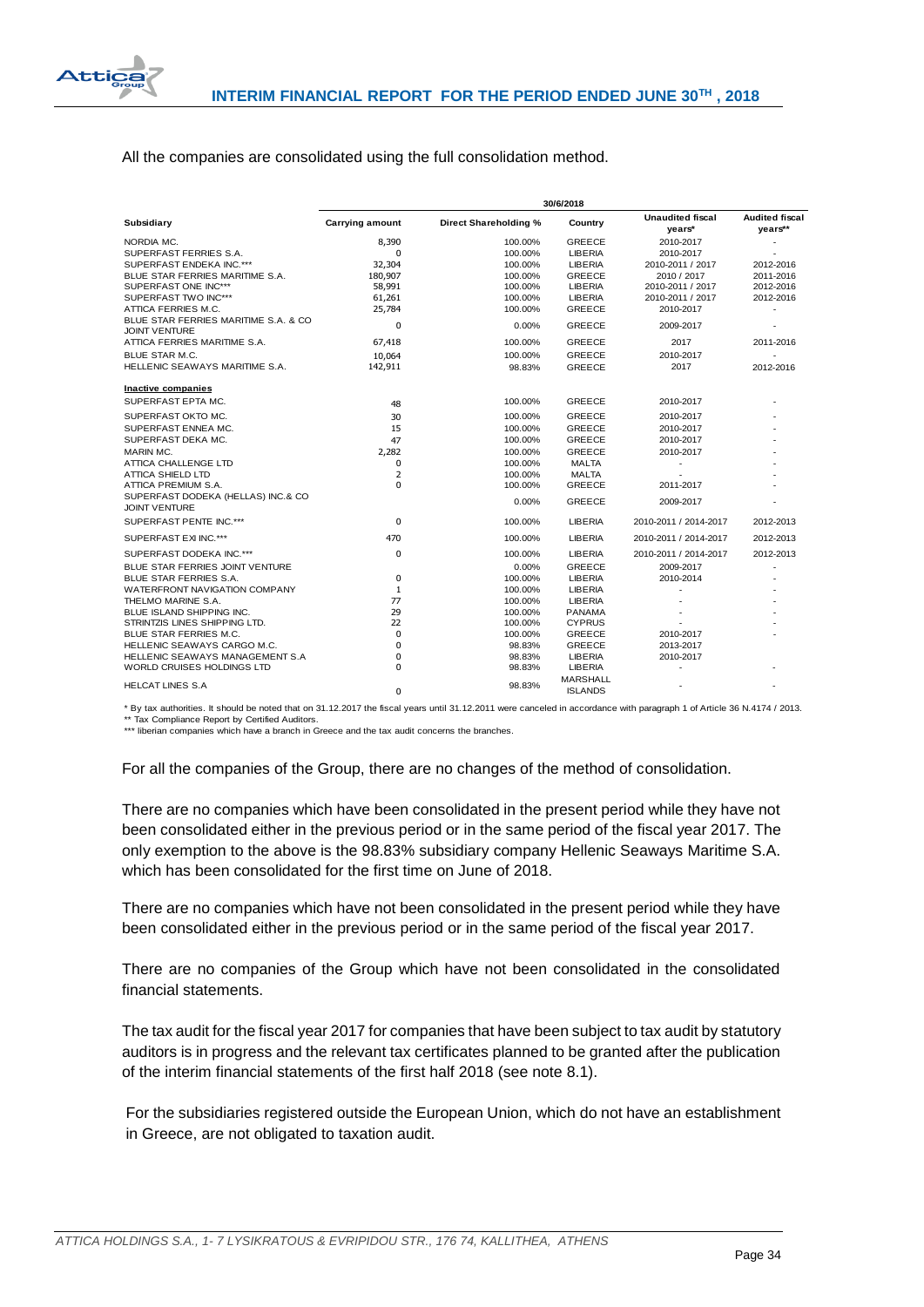

## <span id="page-35-0"></span>5.2. Business Combinations

## <span id="page-35-1"></span>5.2.1. Acquisition of controlling stake in Hellenic Seaways Maritime S.A. by Attica group

On 25.4.2018 the Hellenic Competition Commission by power of its decision 658/2018 approved the acquisition by Attica Group of sole control over (HSW).

The clearance of the Hellenic Competition Commission (HCC) was granted following certain commitments made by the Group, which according to the HCC's assessment are adequate, sufficient and appropriate to ensure effective competition in the Greek Domestic Ferry sector. The commitments are described in detail in the relevant Press Release issued by the HCC.

In May 2018, the Group completed the acquisition of a majority stake in HELLENIC SEAWAYS MARITIME COMPANY S.A. ("HSW"), within the framework of the implementation of the agreement dated 11.08.2017, with Piraeus Bank and another minority shareholders of HSW for the acquisition of a total of 39,039,833 shares of HSW for a total consideration of Euro 64.4mln. Part of the consideration (Euro 30.61mln) was paid in cash through Attica Group's own funds, while the remaining amount due to the sellers was agreed to be paid through issuance and delivery of 24,145,523 new shares of Attica Group.

On 26.06.2018, the Annual General Meeting of Shareholders approved the share capital increase of Attica Holdings S.A. amounting to Euro 7,243,656.90 through the issue of 24,145,523 common registered shares of nominal value Euro 0.30 each, at an issue price of Euro 1.80 each by capitalization of respective receivables of "Piraeus Bank S.A." and another minority shareholder of HSW and the abolition of the relevant pre-emptive rights. The new shares were listed on the Athens Stock Exchange on July 31, 2018.

Through the acquisition of control over HSW, Attica Group will achieve the critical size needed to compete successfully with the major European companies in the industry. The Group establishes the basis for its long-term viability and the attraction of capital needed for new investments, the development of activities and the strengthening of its capital structure.

The goodwill arising from the above acquisition included in the balance sheet item of the consolidated Statement of Financial Position was determined based on the book values of the acquired company as at 31.05.2018 and is temporary.

The procedures of determining the fair value of assets, liabilities and contingent liabilities of the acquiree, the Purchase Price Allocation in accordance with the provisions of IFRS 3 "Business Combinations" and the consequent definitive determination of the relevant Goodwill are in progress as the Group has made use of the capability provided by the above Standard to finalize these amounts within 12 months of the acquisition date.

The net assets and the temporary goodwill arising from the full consolidation of HSW at the date of the initial acquisition, ie 31.05.2018 are presented in the table below: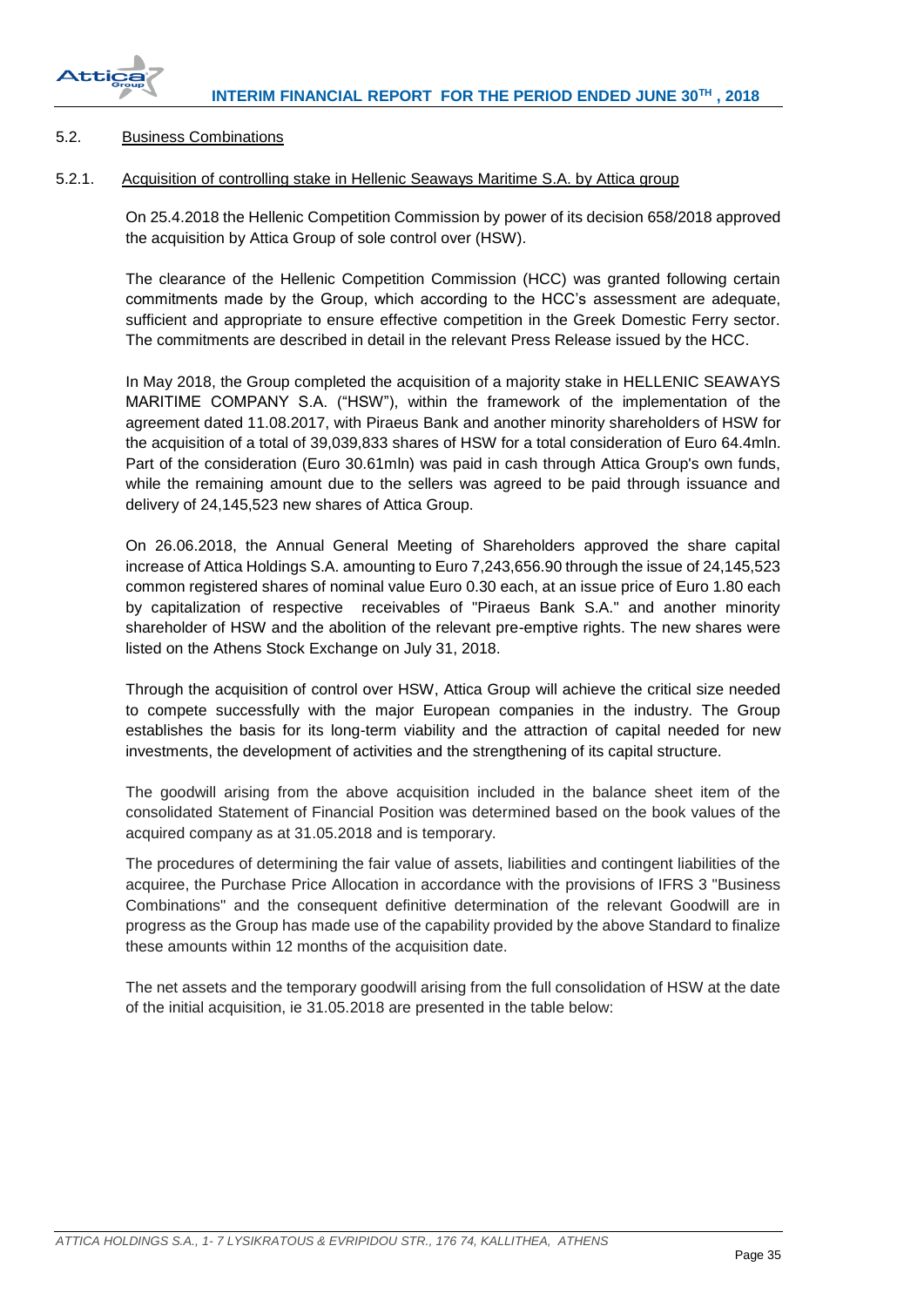

|                                                                    | <b>Accounting</b><br>amount at the<br>acquisition |
|--------------------------------------------------------------------|---------------------------------------------------|
| Amounts in $\in$ '000                                              | date                                              |
| <b>ASSETS</b><br>Tangible assets                                   | 226,983                                           |
| Intangible assets                                                  | 88                                                |
| Other non-current assets                                           | 1,155                                             |
| Inventory                                                          | 1,392                                             |
| Trade and other receivables                                        | 10,227                                            |
| Other current assets                                               | 20,871                                            |
| Derivatives                                                        | 1,030                                             |
| Cash and Cash equivalents                                          | 7,338                                             |
| Accrued pension and retirement obligations<br>Long-term borrowings | $-960$<br>$-131,601$                              |
| Long term provisions                                               | $-117$                                            |
| Trade and other payables                                           | $-25,217$                                         |
| Short-term borrowings                                              | $-10,993$                                         |
| Other short-term liabilities                                       | $-24,477$                                         |
| <b>Total Equity</b>                                                | 75,719                                            |
| Acquisition percentage                                             | 50.30%                                            |
| <b>Net Assets acquired</b>                                         | 38,086                                            |
| <b>Acquisition Consideration</b>                                   |                                                   |
| Amount in cash                                                     | 30,607                                            |
| Fair value of shares issued                                        | 33,804                                            |
| Fair value of the consideration transferred                        | 64,411                                            |
| Less: Value of the net assets at the control acquisition date      | $-38,086$                                         |
| <b>Total temporary goodwill</b>                                    | 26,325                                            |
| Cash outflow at control acquisition date:                          |                                                   |
| Cash flow from the transfer of consideration                       | 30,607                                            |
| Less: Cash and cash equivalents acquired                           | $-7,338$                                          |
| Total cash outflow at control acquisition date                     | 23,629                                            |

The fair value of 24,145,523 shares to be issued and included in the calculation of the consideration was calculated based on the price prevailing on the Athens Stock Exchange at the date of acquisition.

## **Measurement of non-controlling interest**

Measurement of non-controlling interest as at 31/05/2018 was based on the proportional share of the current property rights over the recognized amounts of the net assets of the acquired company.

## **Contribution to the Group's financial results**

Acquisition of HSW resulted in an increase in the Group's assets and liabilities by Euro 254,537 thousand (28.6% of the total assets of the Group) and Euro 178,035 thousand (36.9% of total liabilities of the Group) respectively. HSW's profits after tax and non-controlling interest for the period from 01.06.2018 to 30.06.2018 amounted to Euro 913 thousand and were included in the Consolidated Income Statement of the Group.

If the acquisition had taken place from 01.01.2018, then the consolidated turnover would have increased by Euro 31,976 thousand, while the consolidated profits before taxes would have decreased by Euro 13,468 thousand. The effect should not be considered as an indication of the results achieved by the Group in the future on a consolidated basis.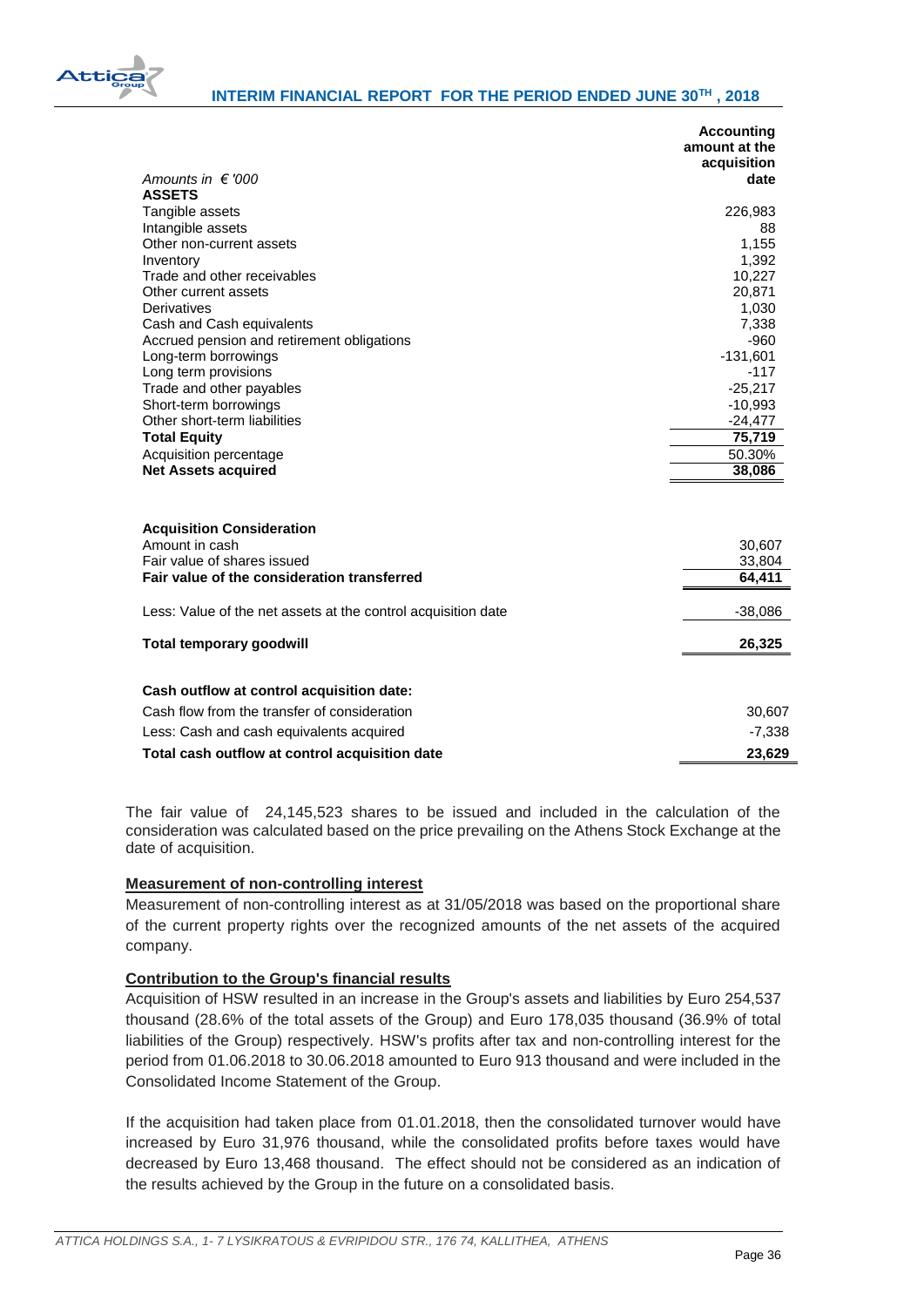

## <span id="page-37-0"></span>5.2.2. Acquisition of additional stake in of HSW

Within June 2018, the Group completed the acquisition of an additional stake of 48.53% of the share capital of HSW, implementing the agreement dated on 26.10.2017 with "Minoan Lines M.S.A." for the acquisition of 37,667,504 shares of HSW for a cash consideration of Euro 78.5mln.

As per the same agreement, Attica Group sold and delivered SUPERFAST XII to a Grimaldi Group company for a cash consideration of Euro 74.5mln, and HSW sold and delivered HIGHSPEED 7 to Minoan Lines for a cash consideration of Euro 25mln.

Following the above transaction, the Group holds 98.83% of the total share capital of HSW.

The previously mentioned transaction is a change in non-controlling interests without altering the control in HSW and was accounted for in compliance with the provisions of IFRS 10.

## <span id="page-37-1"></span>5.3. Consolidation of the associates/ Joint ventures

On 28.10.2016 Attica Group, through its subsidiary company Nordia M.C., acquired the 49% of the Moroccan company AFRICA MOROCCO LINKS ("AML). AML is consolidated with the equity method in the financial statement of Attica Group and is established in Tanger (Morocco). AML operates in Tangier Med (Morocco) - Algeciras (Spain) route.

Furthermore Attica Group participated through its 100% subsidiary company Nordia M.C, in the share capital increase of Africa Morocco Links with the cash amount of Euro 8,290 thousand.

## <span id="page-37-2"></span>5.4. Agreement between Attica Holdings S.A. and Anek

The Group is in a joint service agreement with ANEK S.A. with regard to the Joint Venture company "Anek S.A. – Superfast Endeka (Hellas) Inc" for the joint service of vessels of the two companies in the international routes Patras – Igoumenitsa – Ancona, Patras – Igoumenitsa – Bari and Patras – Igoumenitsa – Venice as well as the domestic routes Piraeus – Herakleion and Piraeus – Chania, Crete.

The joint service agreement with ANEK S.A. extends until 31/5/2020 and the distinctive title is "Adriatic and Cretan Lines".

## <span id="page-37-3"></span>**6. Related party disclosures**

## <span id="page-37-4"></span>6.1. Intercompany transactions between Attica Holdings S.A. and other companies of Attica Group

The 100% subsidiary company Blue Star Ferries Maritime S.A. returned part of its share capital to the parent company Attica Holdings S.A. due to its share capital decrease. The capital return amounts Euro 50,137 thousand.

The 100% subsidiary companies Attica Ferries M.C. and Blue Star M.C. returned part of their share capital to the parent company Attica Holdings S.A. due to their share capital decrease. The capital return amounts Euro 20,465 thousand and Euro 24,389 thousand respectively.

The parent company participated in the share capital increases of its 100% subsidiaries companies Nordia M.C. and Superfast Endeka INC with the amount of Euro 8,390 thousand and Euro 2,000 thousand respectively.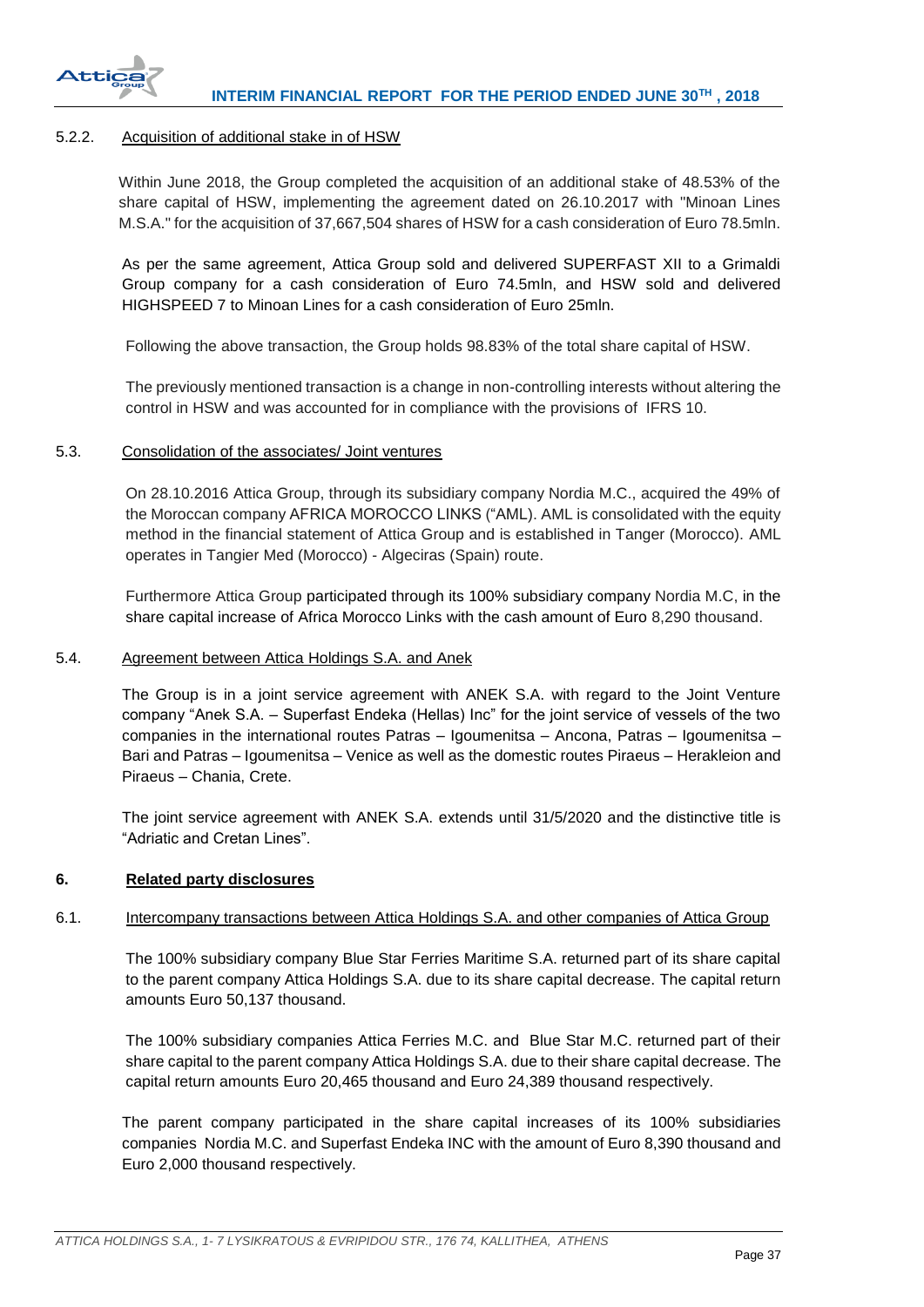

Furthermore, the parent company has an amount of Euro 3,110 thousand as receivable dividend arising from its 100% subsidiary company Attica Ferries Maritime S.A. Also, Attica Holding S.A. received from the above company the amount of Euro 1,110 thousand as dividend.

The intercompany transactions between Attica Group and Africa Morocco Links have as follows:

- Receivables stood at Euro 11,579 thousand; and
- Payables stood at Euro 274 thousand.

The intercompany balances are set-off in the consolidated accounts of Attica Group.

# <span id="page-38-0"></span>6.1.1. Intercompany transactions between Attica Holdings S.A. and the companies of Marfin Investment Group and the companies of Piraeus Bank

|                    | 30/06/2018                     |                |                           |                |  |
|--------------------|--------------------------------|----------------|---------------------------|----------------|--|
|                    | <b>MARFIN INVESTMENT GROUP</b> |                | <b>PIRAEUS BANK GROUP</b> |                |  |
|                    | <b>GROUP</b>                   | <b>COMPANY</b> | <b>GROUP</b>              | <b>COMPANY</b> |  |
| Sales              | 5,359                          |                | 8                         |                |  |
| Purchases          | 1.680                          |                | 1.050                     | 137            |  |
| <b>Receivables</b> | 10,506                         |                | 17,798                    | 638            |  |
| Payables           | 844                            |                | 89,452                    | 38             |  |

# <span id="page-38-1"></span>6.2. Guarantees

The parent company has guaranteed the repayment of loans of the Group's vessels amounting Euro 221,112 thousand.

## <span id="page-38-2"></span>6.3. Board of Directors and Executive Directors' Fees

#### **Key management compensation**

|                                    | 30/6/2018 | 30/6/2017 |
|------------------------------------|-----------|-----------|
| Short-term management compensation | 1.219     | 1.139     |
| Post employment benefits           | 351       |           |
| Total                              | 1,570     | 1,139     |
|                                    |           |           |
| Number of key management personnel | 9         |           |

Short-term management compensation include salaries, fees, employers' compensation and other related expenses.

Key management personnel are those persons having authority and responsibility for planning, directing and controlling the activities of the entity, directly or indirectly, including any director (whether executive or otherwise) of that entity.

## <span id="page-38-3"></span>**7. Information for the Financial Statements for the period 1-1 to 30-06-2018**

## <span id="page-38-4"></span>7.1. Operating Sector - Geographical Segment Report

The Group applies IFRS 8 "Operating Segments". The IFRS 8 requires the definition of operating segments to be based on the "management approach".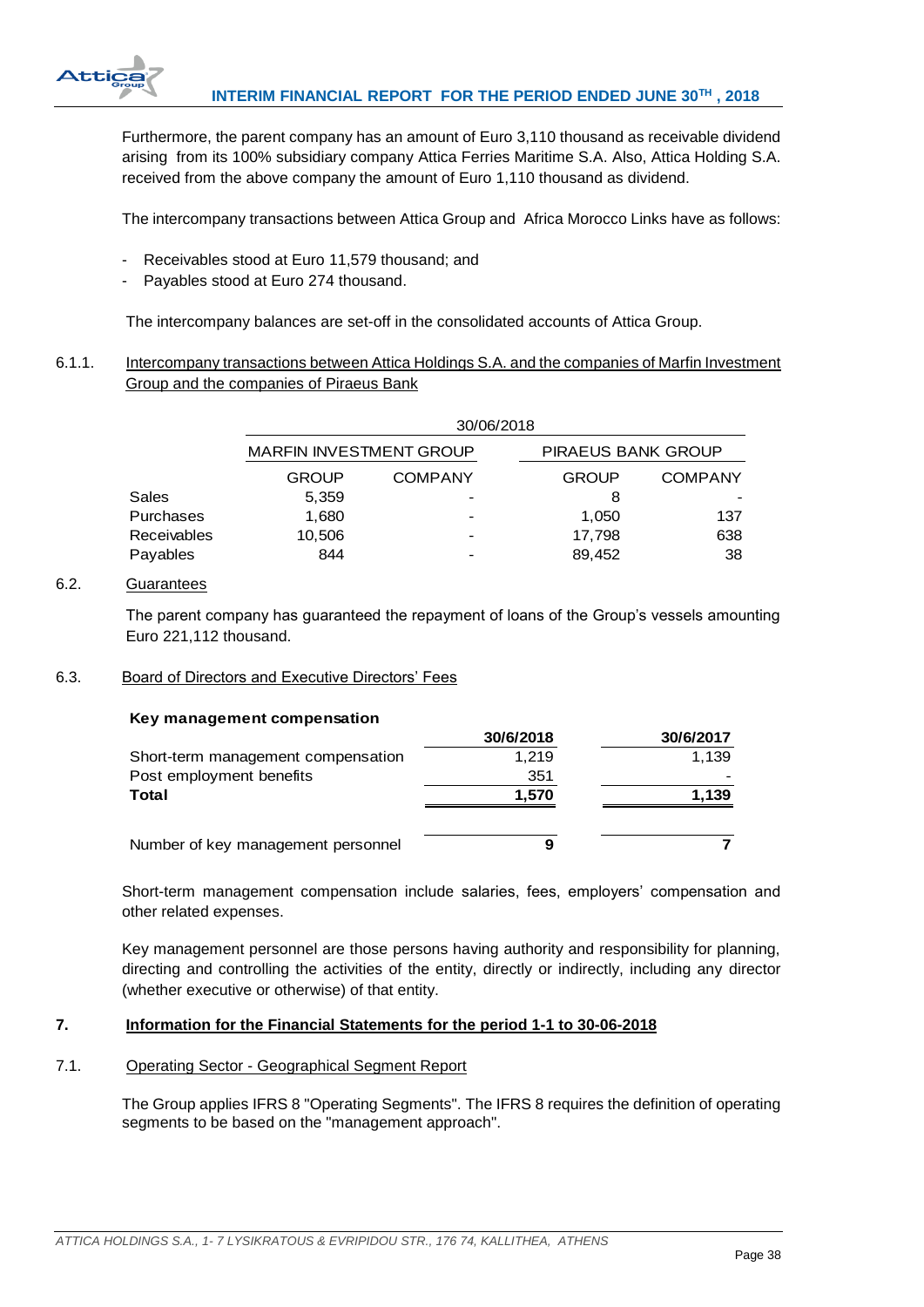

In addition, financial information is required to be reported on the same basis as is used internally. The Board of Directors is the main decision maker of the Group's business decisions.

For the purposes of presentation of operating sectors should be noted that the Group operates in passenger shipping in different geographical areas.

The Group has decided to provide information based on the geographical segmentation of its operations.

The Group operates in the Greek Domestic Routes and in Adriatic Sea. The Group's vessels provide transportation services to passengers, private vehicles and freight.

The Group's sales are highly seasonal. The highest traffic for passengers and vehicles is observed during the months July, August and September while the lowest traffic for passengers and vehicles is observed between November and February. On the other hand, freight sales are not affected significantly by seasonality.

In the interim financial statements of the first semester 2018 of Attica Group, the financial figures of HSW are consolidated for the first time and for a period of one month (1.6.2018 - 30.6.2018). Due to the above, the consolidated results and other information per segment are not comparable with the corresponding period of 2017.

Following the above clarification the consolidated results and other information per segment for the period  $1/1 - 30/6/2018$  are as follows:

| <b>GROUP</b>                                            |                    |                 |                    |            |
|---------------------------------------------------------|--------------------|-----------------|--------------------|------------|
|                                                         |                    | 1/1-30/06/2018  |                    |            |
| Geographical Segment                                    | Domestic<br>Routes | Adriatic<br>Sea | Other              | Total      |
| Fares                                                   | 90,818             | 35,377          |                    | 126,195    |
| <b>On-board Sales</b>                                   | 3,453              | 2,032           |                    | 5,485      |
| <b>Total Revenue</b>                                    | 94,271             | 37,409          |                    | 131,680    |
| <b>Operating Expenses</b>                               | $-80,423$          | $-35,391$       |                    | $-115,814$ |
| Management & Distribution Expenses                      | $-14,600$          | $-5,263$        | $-440$             | $-20,303$  |
| Other revenue / expenses                                | 131                | 76              |                    | 207        |
| Earnings before taxes, investing and financial results  | $-621$             | $-3,169$        | $-440$             | $-4,230$   |
| <b>Financial results</b>                                | $-3.908$           | $-396$          | $-68$              | $-4,372$   |
| (Profit) loss on sale of assets                         | 16,955             |                 |                    | 16,955     |
| Share in net profit (loss) of companies accounted for   |                    |                 |                    |            |
| by the equity method.                                   |                    |                 | 263                | 263        |
| Earnings before taxes, investing and financial results, |                    |                 |                    |            |
| depreciation and amortization                           | 8,844              | 402             | $-441$             | 8,805      |
| Profit/Loss before Taxes                                | 12.427             | $-3,565$        | $-245$             | 8,616      |
| Income taxes                                            | -66                | $-32$           |                    | -98        |
| Profit/Loss after Taxes                                 | 12,360             | $-3,597$        | $-245$             | 8,518      |
| Customer geographic distribution                        |                    |                 |                    |            |
| Greece                                                  | 121,722            |                 |                    |            |
| Europe                                                  | 9.141              |                 |                    |            |
| Third countries                                         | 817                |                 |                    |            |
| <b>Total Fares</b>                                      | 131,680            |                 |                    |            |
|                                                         |                    | 30/6/2018       |                    |            |
| Geographical Segment                                    | Domestic           | Adriatic        | Other <sup>*</sup> | Total      |
|                                                         | Routes             | Sea             |                    |            |

| Geographical Segment                          | Routes     | Sea      | Other * | Total      |
|-----------------------------------------------|------------|----------|---------|------------|
| <b>Assets and liabilities figures</b>         |            |          |         |            |
| Vessels' Book Value at 01/01                  | 356.495    | 168.662  |         | 525.157    |
| Additions                                     | 383        | 12       |         | 394        |
| Additions from purchase of subsidiaries       | 195.472    | 36.001   |         | 231.472    |
| Profits from reversal of impairment of assets |            |          |         |            |
| Disposals                                     | $-124.367$ |          |         | $-124,367$ |
| Depreciation of disposals                     | 46.863     |          |         | 46.863     |
| Depreciation for the Period                   | $-9.209$   | $-3.385$ |         | $-12.594$  |
| Accumulated depreciation of through business  |            |          |         |            |
| combinations before consolidation             | $-4.185$   | -828     |         | $-5,013$   |
| Net Book Value of vessels at 30/06            | 461.451    | 200.461  |         | 661,912    |
| Other tangible Assets                         |            |          | 2.789   | 2.789      |
| <b>Total Net Fixed Assets</b>                 | 461,451    | 200,461  | 2,789   | 664,701    |
| Long-term and Short-term liabilities          | 282.289    | 74.310   |         | 356.598    |

\* Includes the parent company as well as elements that can not be distributed.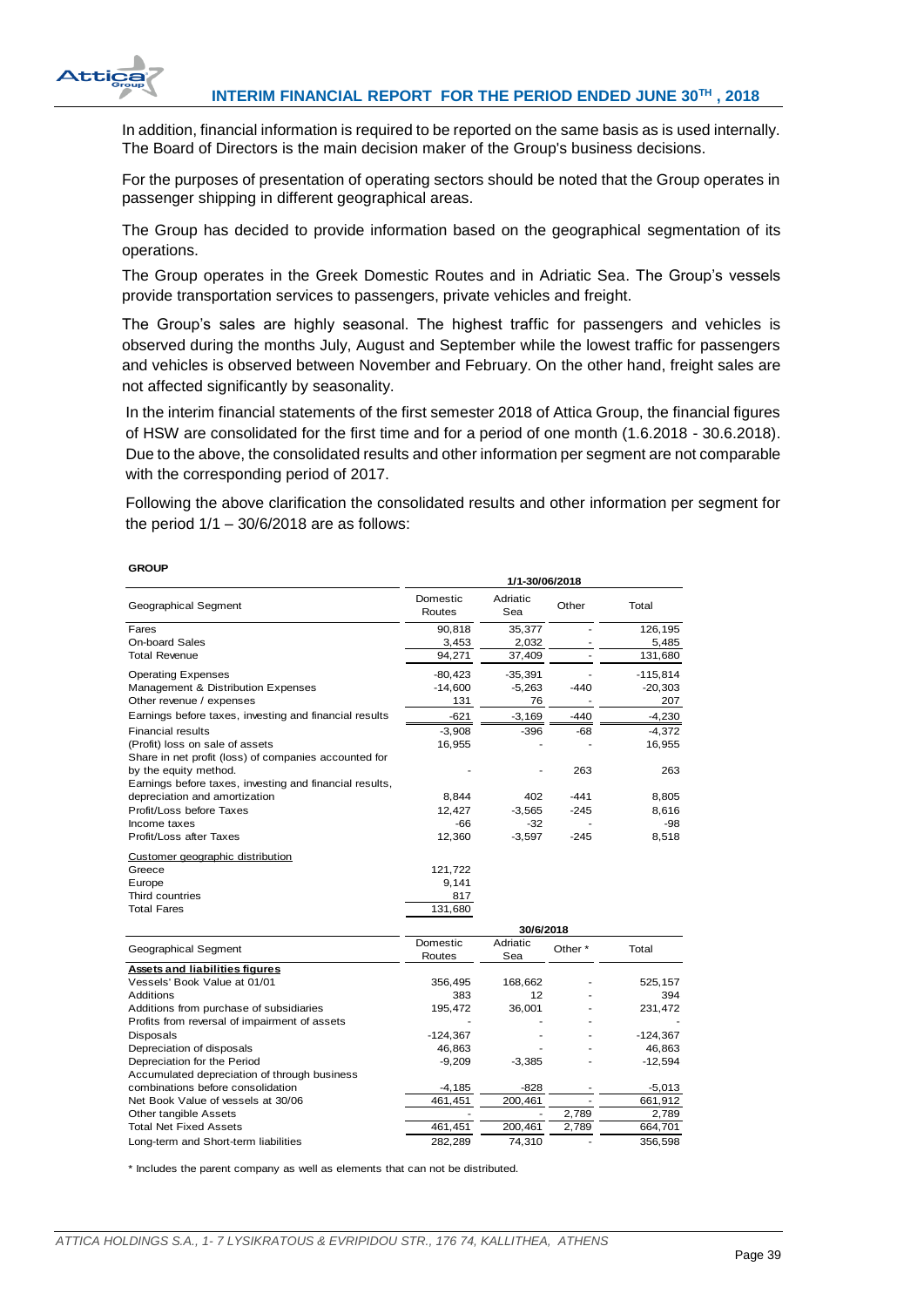

# Agreements sheet of Assets and Liabilities at 30/06/2018

| Net Book Value of Tangible Assets    | Euro | 664,701 |
|--------------------------------------|------|---------|
| <b>Unallocated Assets</b>            | Euro | 224,528 |
| <b>Total Assets</b>                  | Euro | 889,229 |
| Long-term and Short-term liabilities | Euro | 356,598 |
| Unallocated Liabilities              | Euro | 126,201 |
| <b>Total Liabilities</b>             | Euro | 482.799 |

The consolidated results and other information per segment for the period 1/1 – 30/6/2017 are as follows:

#### **GROUP**

|                                                                               | 1/1-30/06/2017     |                      |                    |                    |
|-------------------------------------------------------------------------------|--------------------|----------------------|--------------------|--------------------|
| Geographical Segment                                                          | Domestic<br>Routes | Adriatic<br>Sea      | Other <sup>*</sup> | Total              |
| Fares                                                                         | 73,028             | 34,276               |                    | 107,304            |
| <b>On-board Sales</b>                                                         | 2,937              | 1,797                |                    | 4,734              |
| <b>Total Revenue</b>                                                          | 75,965             | 36,073               |                    | 112,038            |
| <b>Operating Expenses</b>                                                     | $-65,366$          | $-36,447$            |                    | $-101,813$         |
| Management & Distribution Expenses                                            | $-12,449$          | $-4,792$             | $-513$             | $-17,754$          |
| Other revenue / expenses                                                      | 2,190              | 55                   |                    | 2,245              |
| Earnings before taxes, investing and financial results                        | 340                | $-5,111$             | $-513$             | $-5,284$           |
| <b>Financial results</b>                                                      | $-9,536$           | $-4,021$             | $-2$               | $-13,559$          |
| Share in net profit (loss) of companies accounted for<br>by the equity method |                    |                      | $-3,358$           | $-3,358$           |
| Earnings before taxes, investing and financial results,                       |                    |                      | $-512$             |                    |
| depreciation and amortization<br>Profit/Loss before Taxes                     | 8,806<br>$-9,196$  | $-1,225$<br>$-9,131$ | $-3,873$           | 7,069<br>$-22,201$ |
| Income taxes                                                                  | $-45$              | $-13$                |                    | $-58$              |
| Profit/Loss after Taxes                                                       | $-9,241$           | $-9,144$             | $-3,873$           | $-22,259$          |
| Customer geographic distribution                                              |                    |                      |                    |                    |
| Greece                                                                        | 101,640            |                      |                    |                    |
| Europe                                                                        | 7,030              |                      |                    |                    |
| Third countries                                                               | 3,368              |                      |                    |                    |
| <b>Total Fares</b>                                                            | 112,038            |                      |                    |                    |
|                                                                               |                    | 1/1-31/12/2017       |                    |                    |
|                                                                               | Domestic           | Adriatic             |                    |                    |
| Geographical Segment                                                          | Routes             | Sea                  | Other              | Total              |
| <b>Assets and liabilities figures</b>                                         |                    |                      |                    |                    |
| Vessels' Book Value at 01/01                                                  | 371,459            | 174,192              |                    | 545,651            |
| Additions                                                                     | 445                | 155                  |                    | 600                |
| Vessels' Disposals                                                            |                    |                      |                    |                    |
| Vessel impairments in the present period                                      |                    |                      |                    |                    |
| Reversal of impairment of assets                                              | 2,035              | 762                  |                    | 2,797              |
| Depreciation for the Period                                                   | $-17,445$          | $-6,446$             |                    | $-23,891$          |
| Net Book Value of vessels at 31/12                                            | 356,494            | 168,662              |                    | 525,157            |

Other tangible Assets - - 1,916<br>Total Net Fixed Assets - - 1,916 168,662 1,916 1,916 1,916 1,916 1,9173 Total Net Fixed Assets 356,494 168,662 1,916 527,073 Long-term and Short-term liabilities  $\overline{183,091}$   $\overline{55,642}$   $\overline{238,733}$ 

\* The column "Other" includes the parent company.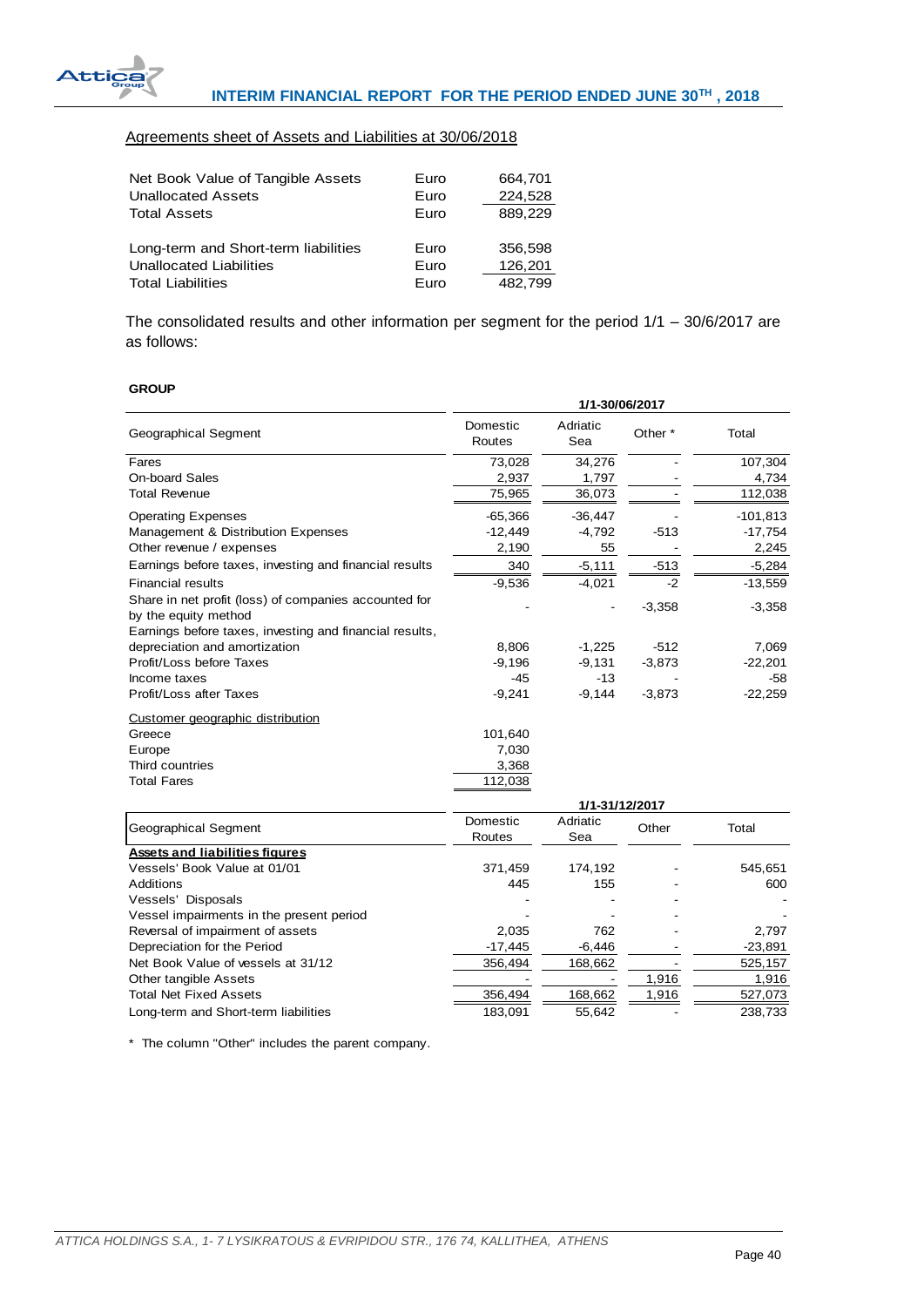

## Agreements sheet of Assets and Liabilities at 31/12/2017

| Net Book Value of Tangible Assets    | Euro | 527,073 |
|--------------------------------------|------|---------|
| <b>Unallocated Assets</b>            | Euro | 152,279 |
| <b>Total Assets</b>                  | Euro | 679,352 |
| Long-term and Short-term liabilities | Euro | 238,733 |
| Unallocated Liabilities              | Euro | 37,704  |
| <b>Total Liabilities</b>             | Euro | 276,437 |

#### <span id="page-41-0"></span>7.2. Cost of sales

Cost of sales increased compared to the previous period mainly due to the fuel oil increase and the full consolidation of Hellenic Seaways Maritime S.A.

# <span id="page-41-1"></span>7.3. Administrative and Distribution expenses

Administrative and Distribution expenses are not comparable with the corresponding period of 2017 due to the full consolidation of the company Hellenic Seaways Maritime S.A.

## <span id="page-41-2"></span>7.4. Other financial results

Other financial results include mainly a profit of Euro 3,203 thousand from fuel oil price hedging against fuel oil price fluctuations.

## <span id="page-41-3"></span>7.5. Financial expenses

Financial expenses increased compared to the previous period due to the change of the fair value of the convertible bond loan of Blue Star Ferries Maritime S.A. exchangeable into Attica shares. It is noted that this expense results from the accounting treatment of Blue Star Ferries Maritime S.A convertible bond loan, which in the consolidated financial statements is a complex financial instrument and is measured at fair value.

# <span id="page-41-4"></span>7.6. Share in net profit (loss) of companies accounted for by the equity method

Under the account "Share in net profit (loss) of companies accounted for by the equity method" a profit of Euro 263 thousand has been incorporated and refers to Attica Group's share in Africa Morocco Links (AML) results.

## <span id="page-41-5"></span>7.7. Profit/ (loss) from sale of assets

The account "Profit/ (loss) from sale of assets" refers to the sold vessels Superfast XIII and Highspeed 7.

## <span id="page-41-6"></span>7.8. Earnings per share – Basic / Diluted

Earnings per share – basic are calculated by dividing the profit or loss attributable to shareholders of the parent company, by the weighted average number of ordinary shares in issue during the year.

|                                                                       | <b>GROUP</b>  |               | <b>COMPANY</b> |               |
|-----------------------------------------------------------------------|---------------|---------------|----------------|---------------|
|                                                                       | 1/1-30/6/2018 | 1/1-30/6/2017 | 1/1-30/6/2018  | 1/1-30/6/2017 |
| Profit / (loss) attributable to shareholders of the<br>parent company | 8.518         | $-22.259$     | 2.602          | 2,598         |
| The weighted average number of ordinary shares                        | 191.660.320   | 191.660.320   | 191.660.320    | 191.660.320   |
| Earnings Per Share - basic (in euro)                                  | 0.0444        | $-0.1161$     | 0.0136         | 0.0136        |
| Diluted earnings per share (in Euro)*                                 | $-0.0139$     | $-0.4442$     | $-0.0715$      | $-0.4402$     |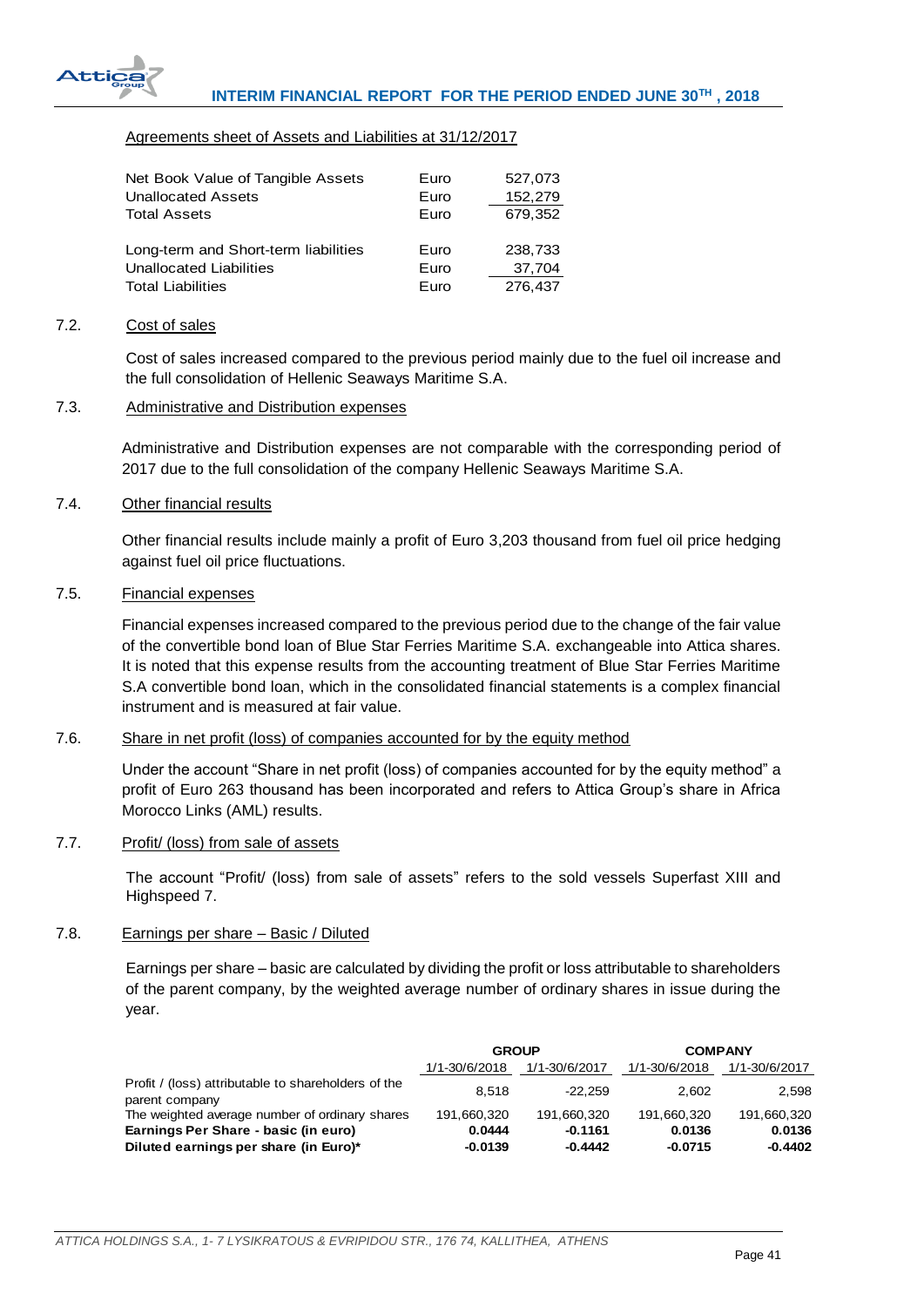

\* Due to the Convertible Bond Loan issued during the fiscal year 2014 potential securities of the above loan are a class of securities that could reduce earnings per share.

The diluted earnings per share for the period  $01.01 - 30.06.2018$  and the corresponding comparative period were calculated as follows:

|                                        | <b>GROUP</b>  |               | <b>COMPANY</b> |               |
|----------------------------------------|---------------|---------------|----------------|---------------|
|                                        | 1/1-30/6/2018 | 1/1-30/6/2017 | 1/1-30/6/2018  | 1/1-30/6/2017 |
| a) Diluted earning per share           |               |               |                |               |
| Profit / (loss) attributable to        |               |               |                |               |
| shareholders of the parent             |               |               |                |               |
| company                                | 8,518         | $-22,259$     | 2,602          | 2,598         |
| Effect of profit / (loss) arising from |               |               |                |               |
| the conversion                         | $-12,374$     | $-101,349$    | $-22,508$      | $-125,070$    |
| Total profit / (loss)                  | $-3,856$      | $-123,608$    | -19,906        | -122,472      |
| b) Number of shares                    |               |               |                |               |
| Number of shares which have            |               |               |                |               |
| been used for the calculation of       |               |               |                |               |
| the earning per share - basic          | 191,660,320   | 191,660,320   | 191,660,320    | 191,660,320   |
| Plus: Number of shares' increace       |               |               |                |               |
| from a potential exercise of bonds     |               |               |                |               |
| conversion rights                      | 86,580,087    | 86,580,087    | 86,580,087     | 86,580,087    |
| Number of shares which have            |               |               |                |               |
| been used for the calculation of       |               |               |                |               |
| the diluted earning per share          | 278,240,407   | 278,240,407   | 278,240,407    | 278,240,407   |

### <span id="page-42-0"></span>7.9. Income from dividends

Income from dividends refers to the amount of Euro 3,110 thousand that the parent company has as receivable dividend arising from its 100% subsidiary company Attica Ferries Maritime S.A. The above dividend is set-off in the consolidated accounts of Attica Group.

## <span id="page-42-1"></span>7.10. Tangible assets

Tangible assets increased compared to 31.12.2017 due to the full consolidation of the company Hellenic Seaways Maritime S.A. The Group, in implementation of the agreement with Minoan Lines S.A. for the acquisition of shares of Hellenic Seaways Maritime S.A., sold the vessels Superfast XII and Highspeed 7 within the first half of 2018.

# <span id="page-42-2"></span>7.11. Trade and other receivables

Trade and other receivables increased compared to 31.12.2017 due to seasonality and due to the full consolidation of the company Hellenic Seaways Maritime S.A.

## <span id="page-42-3"></span>7.12. Other current assets

Other current assets increased compared to 31.12.2017 mainly due the full consolidation of the company Hellenic Seaways Maritime S.A.

## <span id="page-42-4"></span>7.13. Derivatives

The Group has hedged partially its risk against Fuel Oil price fluctuation, which is measured at fair value.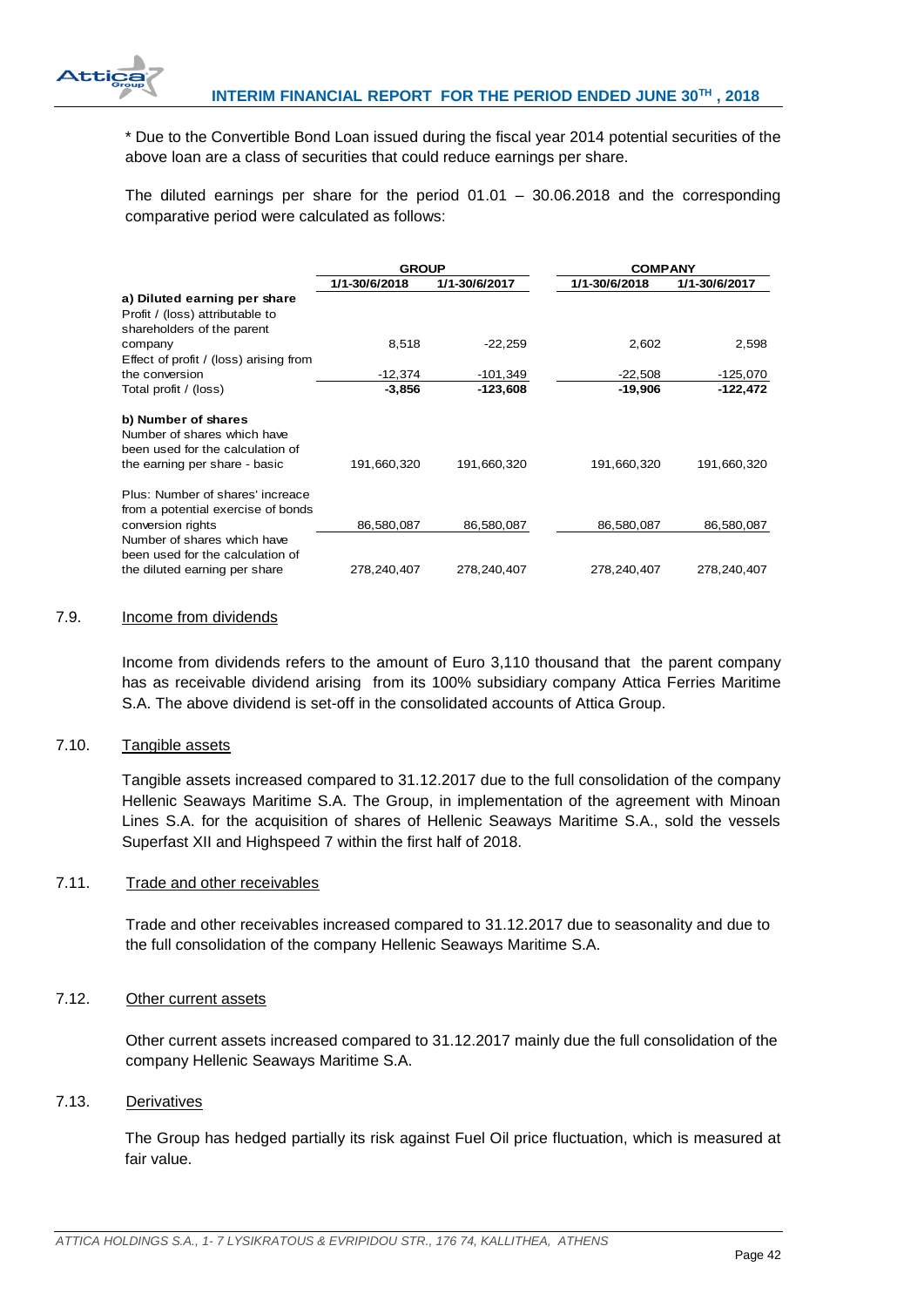

<span id="page-43-2"></span> $7.16.$ 

# <span id="page-43-0"></span>7.14. Cash and cash equivalents

Cash and cash equivalents increased compared to 31.12.2017 mainly due to the full consolidation of the company Hellenic Seaways Maritime S.A.

The Group paid the amount of Euro 8,557 thousand for its long-term loans and Euro 25.607 thousand for the acquisition of 50.3% of Hellenic Seaways Maritime S.A. Moreover, the Group paid fully the long-term loans of the sold vessels Superfast XII and Highspeed 7 and proceeded with the acquisition of 48.53% of Hellenic Seaways Maritime S.A. from Minoan Lines M.S.A. Furthermore the Group paid the amount of Euro 568 thousand for the financial leasing of the vessel Blue Galaxy and participated in the share capital increases of the affiliated company AFRICA MOROCCO LINKS with the amount of Euro 8,290 thousand.

# <span id="page-43-1"></span>7.15. Share capital – Share premium – Total comprehensive income

The share capital amounts to Euro 57,498 thousand and is divided in 191,660,320 common registered voting shares with a nominal value of Euro 0.30 each.

| <b>GROUP</b>                                            | <b>Number of</b>             | <b>Nominal</b>          | Value of                     | <b>Share</b>            |
|---------------------------------------------------------|------------------------------|-------------------------|------------------------------|-------------------------|
| <b>Balance as of 01/01/2018</b>                         | <b>Shares</b><br>191,660,320 | value<br>0.30           | common<br>57,498             | premium<br>290,256      |
| Share issue                                             |                              |                         |                              |                         |
| - Common                                                |                              |                         |                              |                         |
| - Preference                                            |                              |                         |                              |                         |
| <b>Balance as of 30/06/2018</b>                         | 191,660,320                  | 0.30                    | 57,498                       | 290,256                 |
| <b>COMPANY</b>                                          | Number of<br><b>Shares</b>   | <b>Nominal</b><br>value | Value of<br>common<br>shares | <b>Share</b><br>premium |
| Balance as of 01/01/2018                                | 191,660,320                  | 0.30                    | 57,498                       | 290,256                 |
| Share issue                                             |                              |                         |                              |                         |
| - Common                                                |                              |                         |                              |                         |
| - Preference                                            |                              |                         |                              |                         |
| <b>Balance as of 30/06/2018</b>                         | 191,660,320                  | 0.30                    | 57,498                       | 290,256                 |
| Borrowings analysis:<br>Long-term borrowings            |                              | 30/6/2018               | 31/12/2017                   |                         |
| Obligations under finance lease                         |                              |                         | 2,646                        | 3,214                   |
| <b>Secured Loans</b>                                    |                              |                         | 51,545                       | 69,014                  |
| <b>Bonds</b>                                            |                              | 217,193                 |                              | 90,077                  |
| <b>Convertible Bonds</b>                                |                              |                         | 78,159                       | 76,428                  |
| Less: Long-term loans payable in next                   |                              |                         |                              |                         |
| financial year                                          |                              | $-66,389$               |                              | $-24,303$               |
| <b>Total of long-term loans</b>                         |                              | 283,154                 | 214,430                      |                         |
| Short-term dept                                         |                              | 30/6/2018               | 31/12/2017                   |                         |
| <b>Secured Loans</b>                                    |                              |                         | 7,055                        |                         |
| More: Long-term loans payable in next<br>financial year |                              |                         | 66,389                       | 24,303                  |
| <b>Total of short-term loans</b>                        |                              |                         | 73,444                       | 24,303                  |
|                                                         |                              |                         |                              |                         |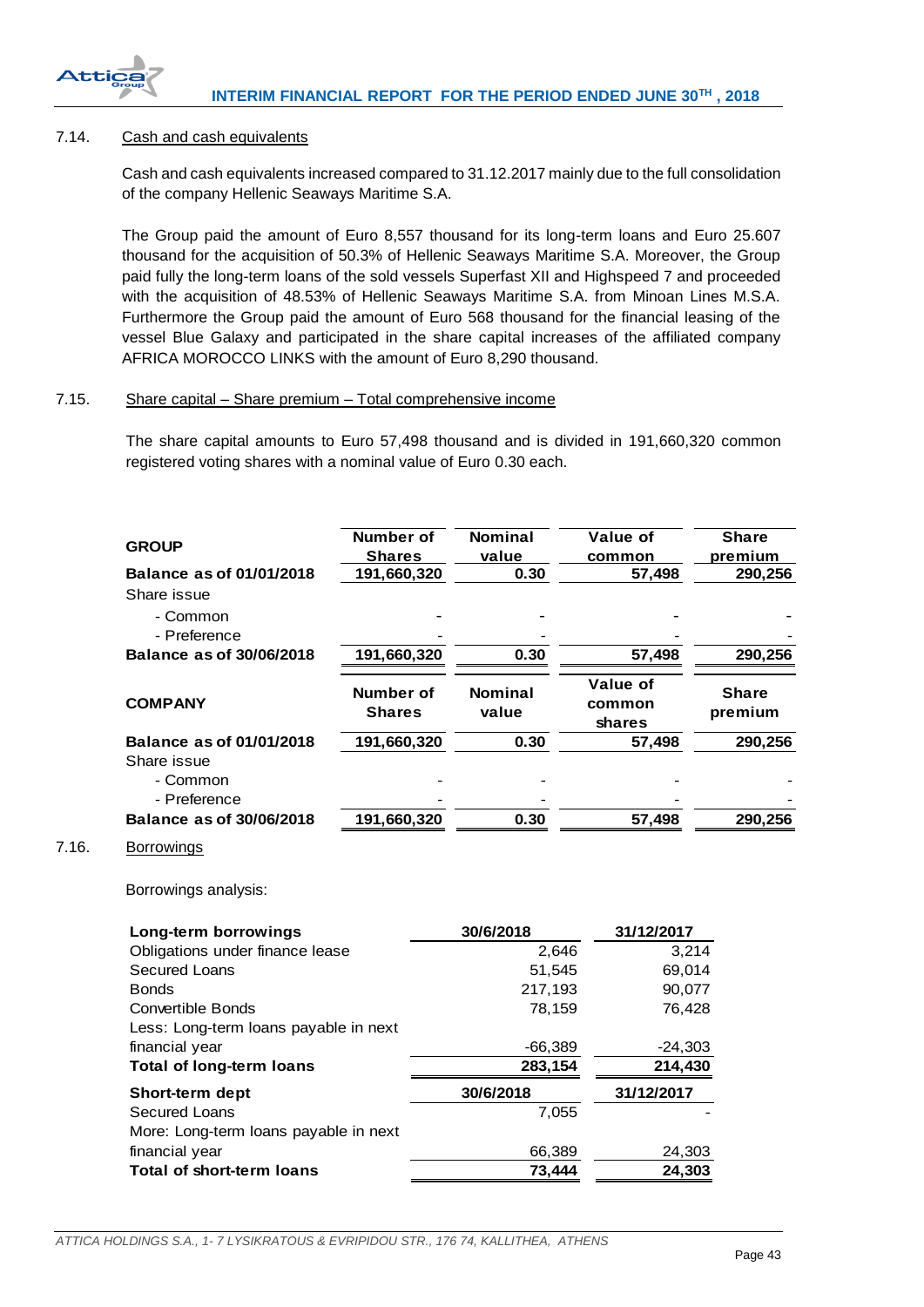

| Borrowings as of 30/6/2018      | <b>Within 1year</b> | After 1year but not<br>more than 5 years | More than five years | Total   |
|---------------------------------|---------------------|------------------------------------------|----------------------|---------|
| Obligations under finance lease | 1,214               | 1,432                                    |                      | 2,646   |
| Secured Loans                   | 24,900              | 22.704                                   | 10,996               | 58,600  |
| <b>Bonds</b>                    | 47,330              | 169,863                                  |                      | 217,193 |
| Convertible Bonds               |                     | 78,159                                   |                      | 78,159  |
| <b>Borrowings</b>               | 73,444              | 272,158                                  | 10,996               | 356,598 |
| Borrowings as of 31/12/2017     | <b>Within 1year</b> | After 1year but not<br>more than 5 years | More than five years | Total   |
| Obligations under finance lease | 1,168               | 2,046                                    |                      | 3,214   |
| Secured Loans                   | 12,295              | 42,847                                   | 13,872               | 69,014  |
| <b>Bonds</b>                    | 10,840              | 79,237                                   |                      | 90,077  |
| Convertible Bonds               |                     | 76,428                                   |                      | 76,428  |
| <b>Borrowings</b>               | 24,303              | 200,558                                  | 13,872               | 238,733 |

|                      | 30/6/2018  |  |  |
|----------------------|------------|--|--|
|                      | Euro       |  |  |
| Long-term borrowings | 5.75%      |  |  |
| Short-term dept      | 5.42%      |  |  |
|                      | 31/12/2017 |  |  |
|                      | Euro       |  |  |
|                      |            |  |  |
| Long-term borrowings | 6.88%      |  |  |
| Short-term dept      |            |  |  |

The Group paid the amount of Euro 44,145 thousand for its long-term loans including the longterm loans of the sold vessels Superfast XII and Highspeed 7. Furthermore the Group paid the amount of Euro 568 thousand for the financial leasing of the vessel Blue Galaxy.

In addition the Group concluded a Bond Loan with Piraeus Bank for an amount of Euro 17,500 thousand for a 4-year period and is measured at amortized cost.

Group's total borrowings stood at Euro 356,598 thousand.

# <span id="page-44-0"></span>7.17. Trade and other payables

"Trade and other payables" increased mainly due to the full consolidation of the company Hellenic Seaways Maritime S.A. and due to the vessels' dry dock.

# <span id="page-44-1"></span>7.18. Other current liabilities

"Other current liabilities" increased mainly mainly due to the full consolidation of the company Hellenic Seaways Maritime S.A. and due to the "Deferred income" which refer to passenger tickets issued but not yet travelled until 30/6/2018.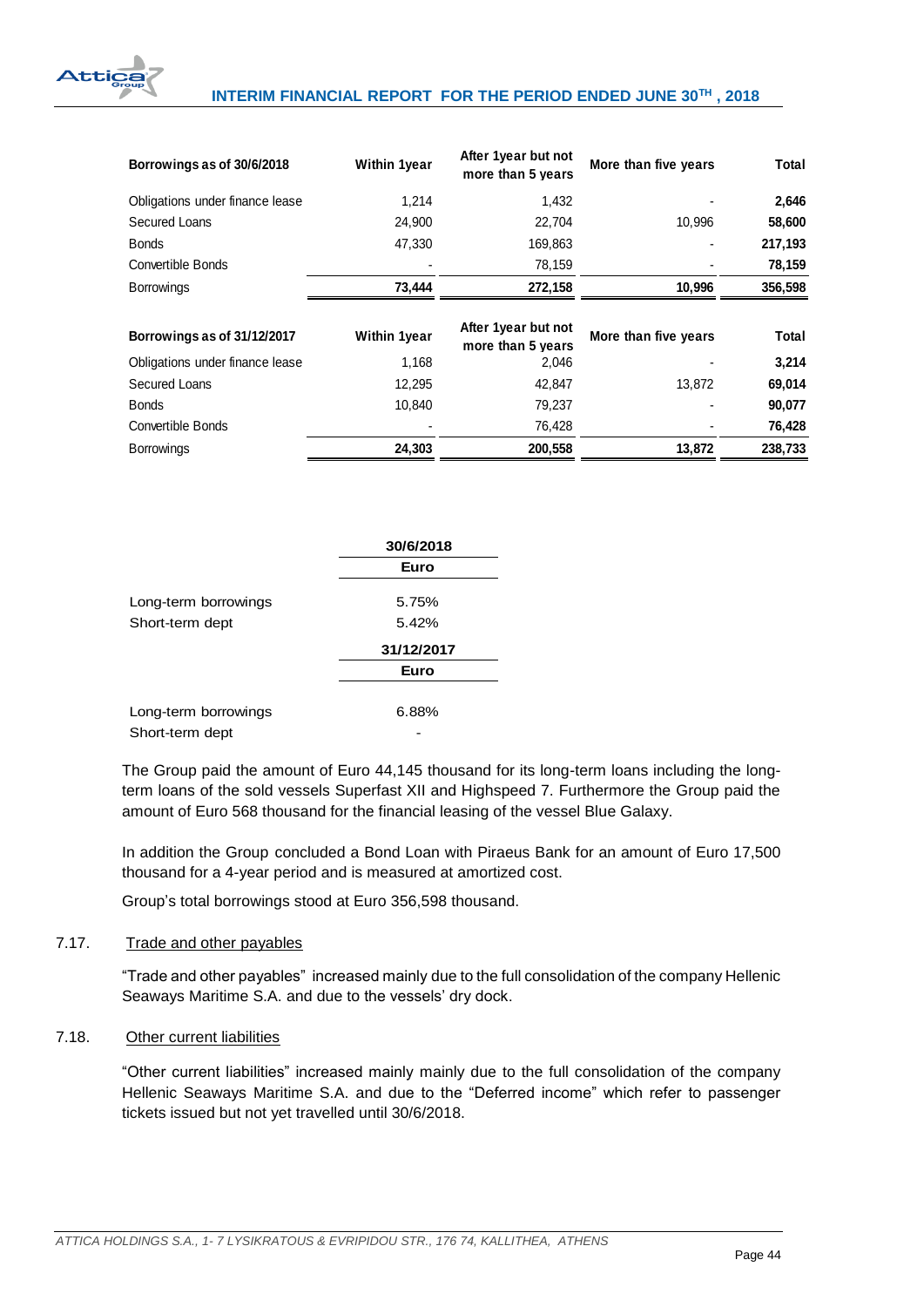

# <span id="page-45-0"></span>**8. Other information**

## <span id="page-45-1"></span>8.1. Unaudited fiscal years

The parent company has been audited by tax authorities until the fiscal year 2008. For the fiscal years 2011-2016 has been audited by tax authorities and the Certified Auditor issued a Tax Compliance Certificate.

The unaudited fiscal years of the subsidiaries are presented in the table of the paragraph 5.1. "Consolidation of the subsidiaries of Attica Holdings S.A.".

The subsidiaries of ATTICA HOLDINGS S.A. have already made a tax provision of Euro 148 thousand for the unaudited fiscal years.

The parent company has made a tax provision of Euro 20 thousand. For the subsidiaries registered outside the European Union, which do not have an establishment in Greece, there is no obligation for taxation audit.

## Tax Compliance Report

Starting 2011, the Group's companies which are based in Greece have been audited by an auditor and have received tax certificates without any differences until the FY ended 2016. The tax certificates for 2017 have been issued in the second half of 2018.

For the fiscal years 2011 until 2016, the Company (and the Group's companies which are based in Greece) were submitted to a special tax audit conducted by Sworn Auditors, in addition to the financial management audit, in order to assure the company's compliance to article 82 of law 2238/1994 and article 65A of law 4174/2013 and received a Tax Compliance Report without any reservations. It should be noted that according to circular 1006/2016 the companies subjected to the above special tax audit are not excluded from the regular tax audit by the tax authorities. The company's management judges that, in case of regular tax audits, there will be no additional tax differences affecting significantly the financial statements.

For fiscal year 2017, the tax audit is already being performed by the auditors and is not expected to bring any significant differentiation on the tax liabilities incorporated in the Financial Statements. According to the relevant recent law, the audit and issuance of tax certificates are also valid for the fiscal years starting from 2016 onwards on an optional basis.

In respect of Attica Group companies, domiciled outside European Union, that have no branches in Greece, there is no obligation for taxation audit. Shipping Companies, they are not subject to the aforementioned taxation audit and their tax inspection is conducted as effective by the tax authorities.

## <span id="page-45-2"></span>8.2. Payments of finance and operating leases

The finance leases that have been recognized in the income statement of the period 1/1 - 30/06/2018, amount Euro 629 thousand.

The operating leases that have been recognized in the income statement of the period  $1/1 -$ 30/06/2018, amount Euro 310 thousand.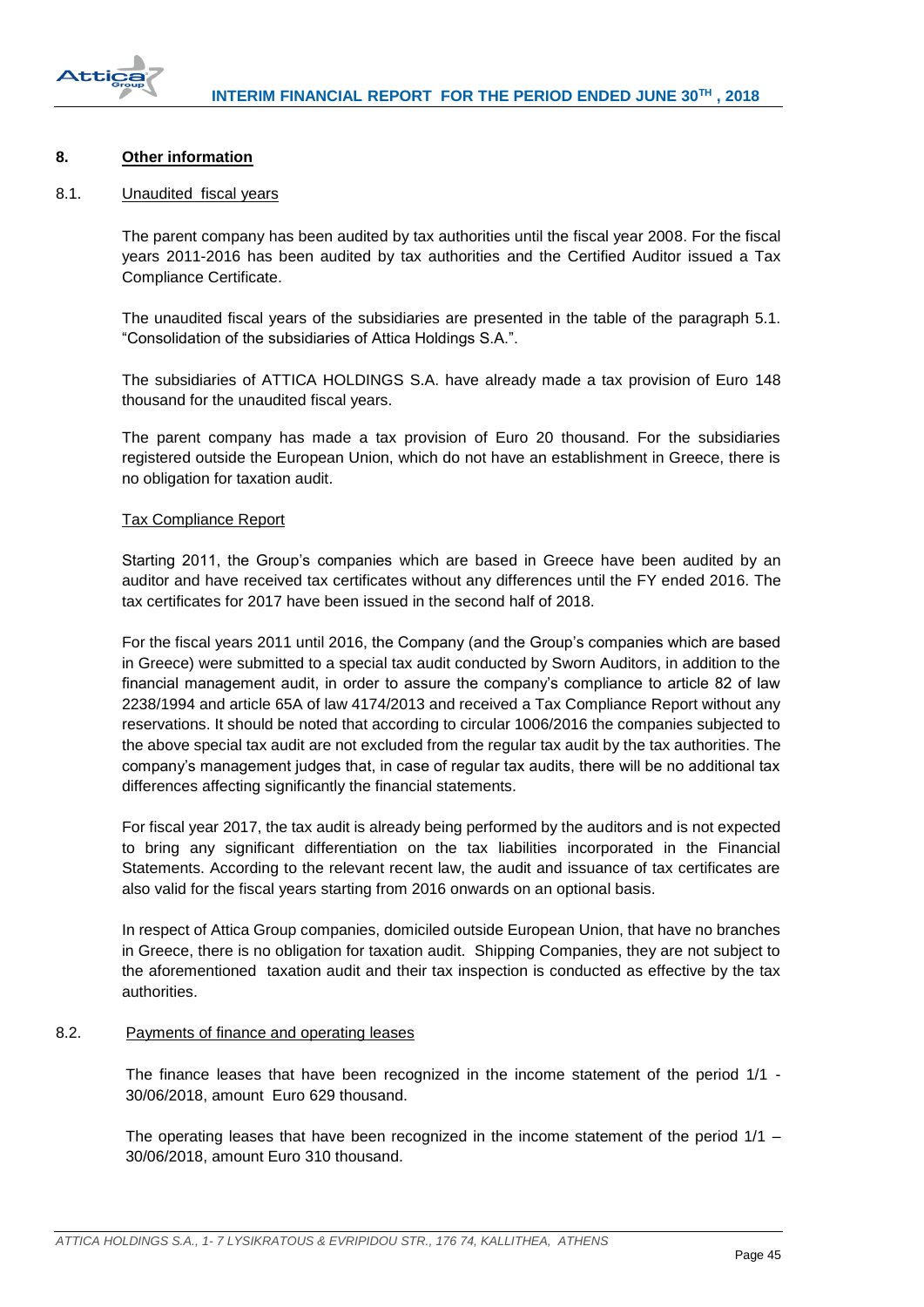

## <span id="page-46-0"></span>8.3. Provisions

The Group has made a provision amounting Euro 1,335 which concerns claim for compensation from crew that was employed on board the vessels of the Group.

## <span id="page-46-1"></span>8.4. Contingent assets and liabilities

a) Liens and Encumbrances

The vessels owned by the Group have been mortgaged as security of secured loans for an amount of Euro 874,811 thousand,

## b) Granted guarantees

The following letters of guarantee have been provided to secure liabilities of the Group and the Company and were in force on 30.06.2018:

| 30/6/2018 |
|-----------|
|           |
| 1.071     |
| 221,112   |
| 1.495     |
| 1,574     |
| 225,252   |
|           |

## c) Undertakings

On 30.06.2018 the Group and the Company have the following liabilities which derive from the operating and finance lease agreements and are payable as follows:

|                                                | <b>GROUP</b><br>30/6/2018 | <b>COMPANY</b><br>30/6/2018 |
|------------------------------------------------|---------------------------|-----------------------------|
| <b>Finance lease commitments</b>               |                           |                             |
| Within one year                                | 1,214                     |                             |
| After one year but not more than five<br>years | 1,432                     |                             |
| More than five years                           |                           |                             |
| <b>Operating lease commitments</b>             |                           |                             |
| Within one year                                | 860                       | 47                          |
| After one year but not more than five<br>years | 3,159                     | 235                         |
| More than five years                           | 557                       | 91                          |

## d) Contingent liabilities

There are no contingent liabilities arising from pending litigation or arbitration involving the Group that could materially affect its financial position apart from the following:

1) In April 2006, former seamen of Group companies filed civil proceedings in Germany and Finland following the sale of Group's vessels to an Estonian group of companies. As per the definite and final court decisions, the Group was exempted from all liability, while the Estonian group was required to pay the seamen compensations totaling  $\epsilon$  3.7m. In 2018, the Estonian group has informed the Company of its intention to claim the said amount from the Company before UK arbitration. The Company has already denied liability towards the buyers and is examining the claims made by the Estonian group under applicable UK law.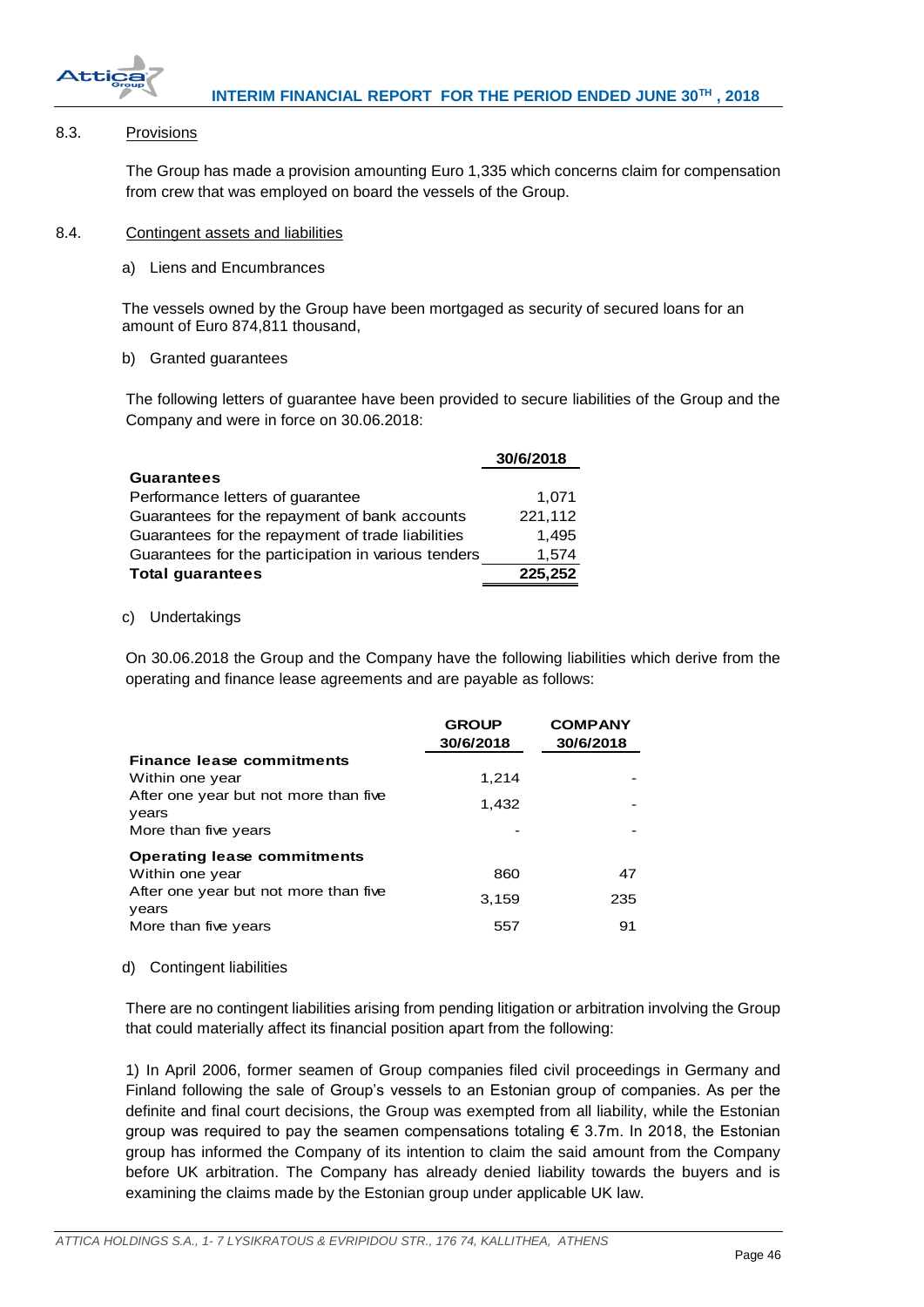

2) The companies "HELLENIC SEAWAYS CARGO N.E." and "HELLENIC SEAWAYS MARITIME S.A." have filed administrative lawsuits for the annulment of two decisions of the Port Committee of the Korinthia Port Fund, charging the aforementioned companies with the amounts of Euro 755k and Euro 344k respectively. A total of Euro 552k has already been paid against said amounts. The lawsuits were accepted by the Administrative First Instance court of Korinthos, thus annulling the aforementioned decisions of the Port Committee of the Korinthia Port Authority. The Korinthia Port Fund appealed against the above decisions to the Administrative Court of Appeal of Tripoli, and the case was heard on 04.04.2017. The Administrative Court of Appeal of Tripoli accepted the appeals, issuing respective decisions, against which on 13.07.2018 further appeals were filed by the Group companies before the Council of State. Dates of hearing are pending. The appeals stand good chances to be upheld.

3) Three lawsuits have been filed against the company "HELLENIC SEAWAYS MARITIME S.A." for a total claim of Euro 3.4m pertaining to the alleged ownership of the tickets reservation platform used by the company in 2000-2001. In 2015, the Piraeus Court of Appeal upheld the decision made by the First Instance Court of Piraeus regarding the first lawsuit, according to which the company would have to pay to claimants the amount of Euro 1.3m. plus interest. A further appeal was filed before the Supreme Court, which accepted the appeal and ordered the case to be re-examined at the same court of appeal. Hearing has been scheduled for 21.02.2019. According to the Management's estimates made based on the legal assessment, the company will ultimately prevail for the reasons stated in its application.

Regarding the second lawsuit claiming compensation of up to Euro 0.5m. plus interest, it is still pending at the Court of Appeal. Hearing has been scheduled for 06.12.2018 when it is expected to be postponed until the settlement of the first lawsuit.

Regarding the third lawsuit against the Company claiming compensation of up to Euro 1.6m. plus interest, the case is pending and has yet to be heard. The Company has not made any provision in respect of the case in question based on the legal assessment that, firstly, the lawsuit has been time-barred and, secondly, it is not lawful.

# <span id="page-47-0"></span>**9. Significant events**

The Hellenic Competition Commission, with its decision on 25.04.2018, approved the proposed acquisition by Attica Group of sole control over HSW. The clearance of the Hellenic Competition Commission was granted following certain commitments by the Company, which according to the Commission's assessment are adequate, sufficient and appropriate to ensure effective competition in the Greek Ferry sector. The commitments are described in detail in the relevant Press Release issued by the Competition Commission and posted on the Competition Commission's website at www.epant.gr.

On 25.5.2018 Attica Group announced the completion of the acquisition of a majority stake in HELLENIC SEAWAYS MARITIME COMPANY S.A. ("HSW"), within the framework of the implementation of the agreement dated 11.08.2017, with Piraeus Bank and another minority shareholder of HSW.

On 12.6.2018 Attica Group announced the completion of the acquisition of an additional stake of 48.53% in HSW, in implementation of the agreement with Minoan Lines S.A. ("Minoan Lines") dated 26.10.2017 for the acquisition of a total of 37,667,504 shares of HSW for a cash consideration of Euro 78,5mln.